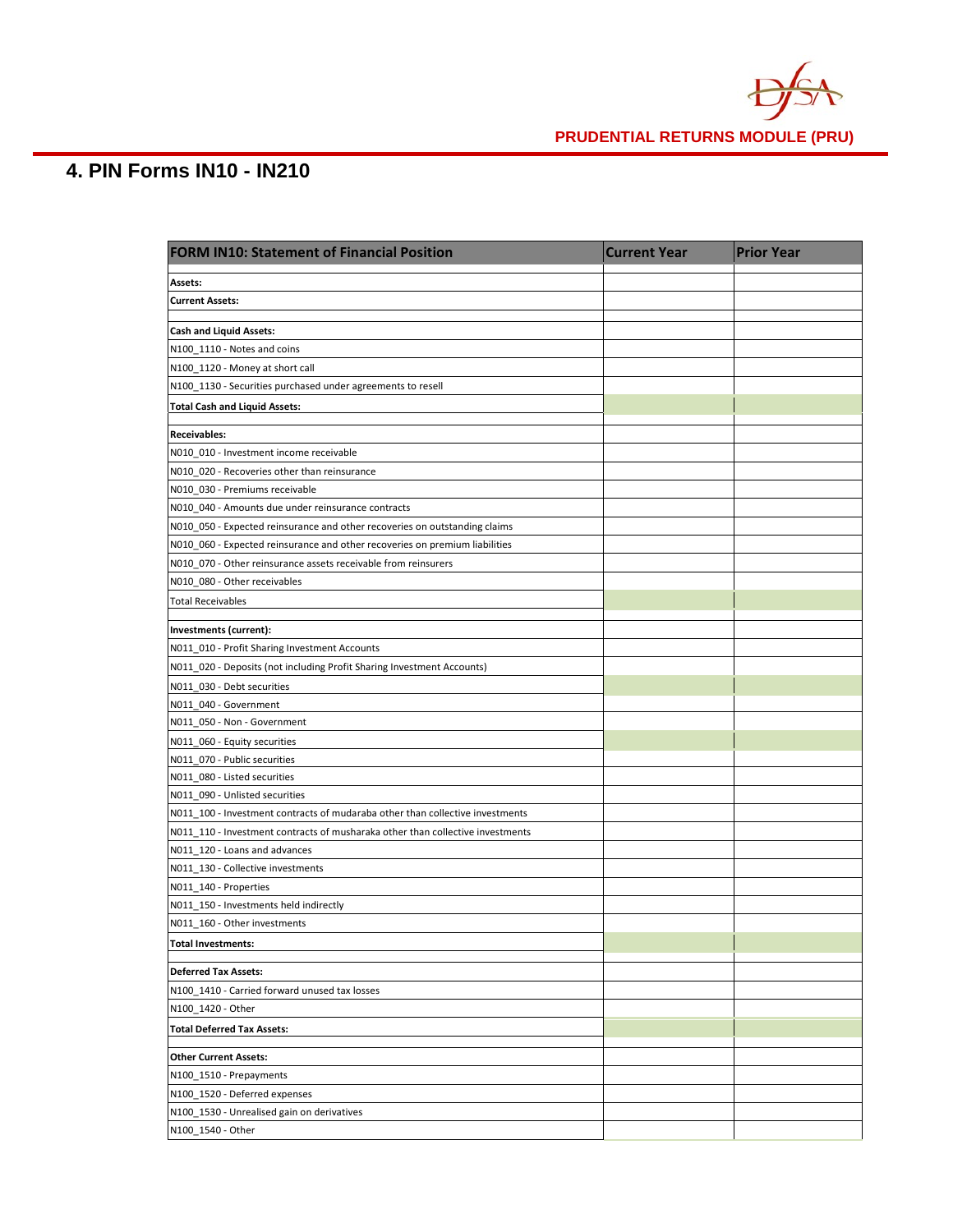

| <b>Total Other Current Assets:</b> |  |
|------------------------------------|--|
|                                    |  |
| <b>Total Current Assets:</b>       |  |
|                                    |  |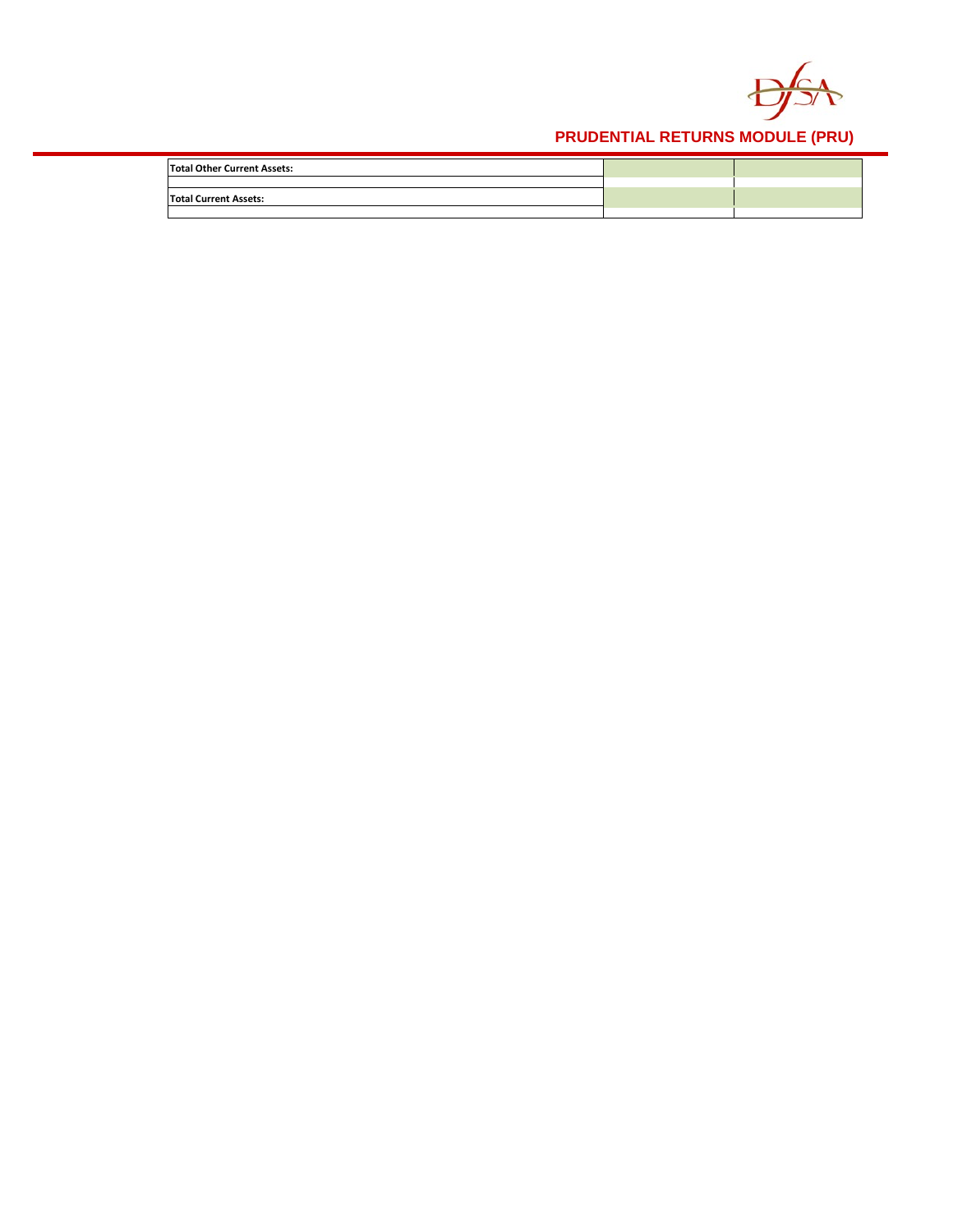

| <b>Non-Current Assets:</b>                                                     |  |
|--------------------------------------------------------------------------------|--|
| <b>Receivables:</b>                                                            |  |
| N010 010 - Investment income receivable                                        |  |
| N010_020 - Recoveries other than reinsurance                                   |  |
| N010_030 - Premiums receivable                                                 |  |
| N010 040 - Amounts due under reinsurance contracts                             |  |
| N010_050 - Expected reinsurance and other recoveries on outstanding claims     |  |
| N010_060 - Expected reinsurance and other recoveries on premium liabilities    |  |
| N010_070 - Other reinsurance assets receivable from reinsurers                 |  |
| N010_080 - Other receivables                                                   |  |
| <b>Total Receivables</b>                                                       |  |
|                                                                                |  |
| Investments (other than related entities):                                     |  |
| N011_010 - Profit Sharing Investment Accounts                                  |  |
| N011_020 - Deposits (not including Profit Sharing Investment Accounts)         |  |
| N011_040 - Debt securities                                                     |  |
| N011_070 - Equity securities                                                   |  |
| N011 100 - Investment contracts of mudaraba other than collective investments  |  |
| N011_110 - Investment contracts of musharaka other than collective investments |  |
| N011_120 - Loans and advances                                                  |  |
| N011 130 - Collective investments                                              |  |
| N011_140 - Properties                                                          |  |
| N011_150 - Investments held indirectly                                         |  |
| N011_160 - Other investments                                                   |  |
| <b>Total Investments:</b>                                                      |  |
| <b>Investments in Related Entities:</b>                                        |  |
|                                                                                |  |
| N100_2310 - Parent entity                                                      |  |
| N100_2320 - Controlled entities                                                |  |
| N100_2330 - Fellow subsidiaries                                                |  |
| N100_2340 - Associates                                                         |  |
| N100_2350 - Joint ventures                                                     |  |
| N100_2360 - Other                                                              |  |
| Total Investments in Related Entities:                                         |  |
|                                                                                |  |
| <b>Plant and Equipment:</b><br>N100_2410 - Plant and equipment                 |  |
| N100_2420 - Accumulated depreciation / amortisation - Plant and equipment      |  |
|                                                                                |  |
| <b>Total Plant and Equipment:</b>                                              |  |
| <b>Intangible Assets:</b>                                                      |  |
| N100_2510 - Goodwill (net of amortisation/impairment)                          |  |
| N100_2520 - Identifiable intangible assets (net of amortisation/impairment)    |  |
| <b>Total Intangible Assets:</b>                                                |  |
|                                                                                |  |
| <b>Deferred Tax Assets:</b>                                                    |  |
| N100 2610 - Attributable to carried forward tax losses                         |  |
| N100_2620 - Other                                                              |  |
| <b>Total Deferred Tax Assets:</b>                                              |  |
| <b>Other Assets:</b>                                                           |  |
| N100_2710 - Prepayments                                                        |  |
| N100_2720 - Deferred expenses                                                  |  |
|                                                                                |  |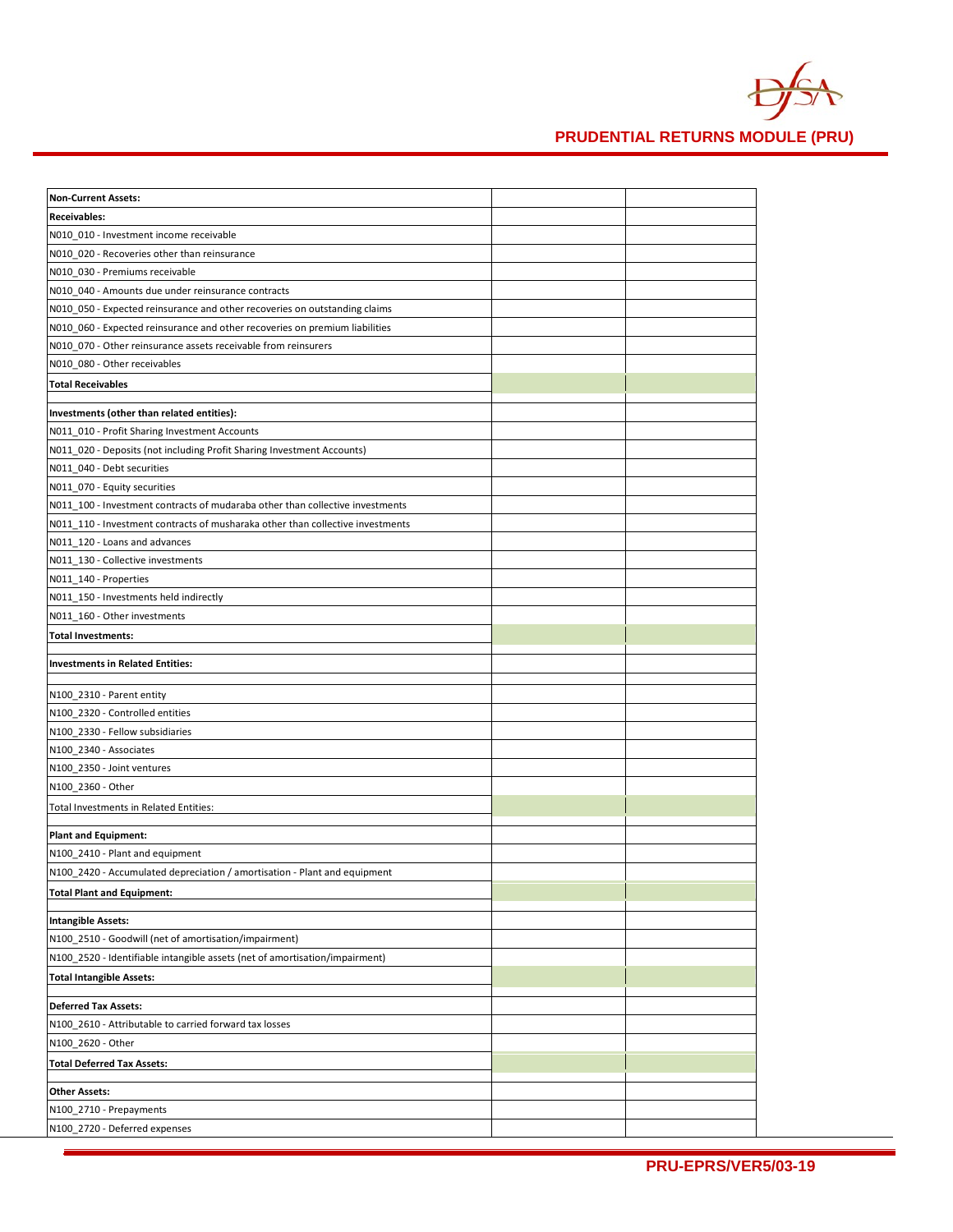

N100\_2730 - Unrealised gain on derivatives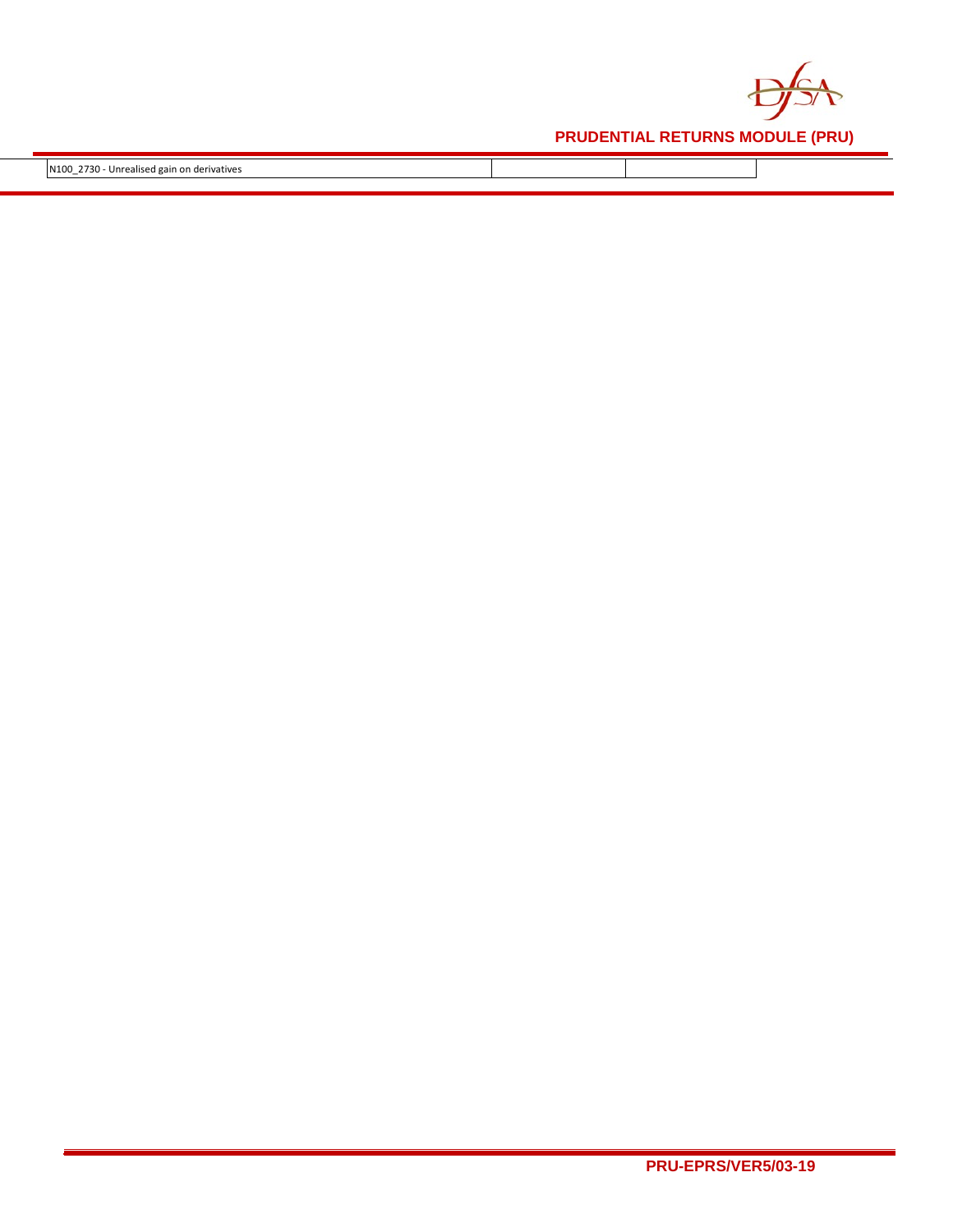

| N100_2740 - Other                                                            |  |
|------------------------------------------------------------------------------|--|
| <b>Total Other Assets:</b>                                                   |  |
|                                                                              |  |
| <b>Total Non-Current Assets:</b>                                             |  |
| <b>Total Assets:</b>                                                         |  |
|                                                                              |  |
| <b>Liabilities:</b>                                                          |  |
| <b>Current Liabilities:</b>                                                  |  |
|                                                                              |  |
| N100_3100 - Creditors and accruals                                           |  |
| N100_3200 - Amounts due on reinsurance contracts                             |  |
|                                                                              |  |
| N100_3300 - Outstanding Claims Provision (including IBNR)                    |  |
|                                                                              |  |
| N100_3400 - Premium liabilities under General Insurance contracts            |  |
| N100_3500 - Net policy benefits under Long-Term Insurance contracts in force |  |
|                                                                              |  |
| <b>Borrowings:</b>                                                           |  |
| N100_3610 - Securities sold under agreements to repurchase                   |  |
| N100_3620 - Lease liability                                                  |  |
| N100_3630 - Overdraft                                                        |  |
| N100_3640 - Securities issued (eg Promissory Notes / Commercial Paper)       |  |
| N100_3650 - Term loans                                                       |  |
| <b>Total Borrowings</b>                                                      |  |
| <b>Tax Liabilities:</b>                                                      |  |
| N100_3710 - Provision for income tax                                         |  |
| N100_3720 - Provision for deferred income tax                                |  |
| N100_3730 - Provision for other taxes                                        |  |
| <b>Total Liability</b>                                                       |  |
|                                                                              |  |
| <b>Provisions:</b>                                                           |  |
| N100_3810 - Dividends                                                        |  |
| N100_3820 - Employee entitlements                                            |  |
| N100_3830 - Restructuring Costs                                              |  |
| N100_3840 - Other                                                            |  |
| <b>Total Provisions</b>                                                      |  |
| <b>Other Liabilities:</b>                                                    |  |
| N100_3910 - Deferred income                                                  |  |
| N100_3920 - Unrealised loss on derivatives                                   |  |
| N100_3930 - Other liabilities                                                |  |
| <b>Total Other Liabilities</b>                                               |  |
|                                                                              |  |
| <b>Total Current Liabilities</b>                                             |  |
| <b>Non-Current Liabilities:</b>                                              |  |
| N100 4100 - Non-current Creditors and accruals                               |  |
|                                                                              |  |
| N100_4150 - Non-current Amounts due on reinsurance contracts                 |  |
| N100_4200 - Non-current Outstanding Claims Provision (including IBNR)        |  |
|                                                                              |  |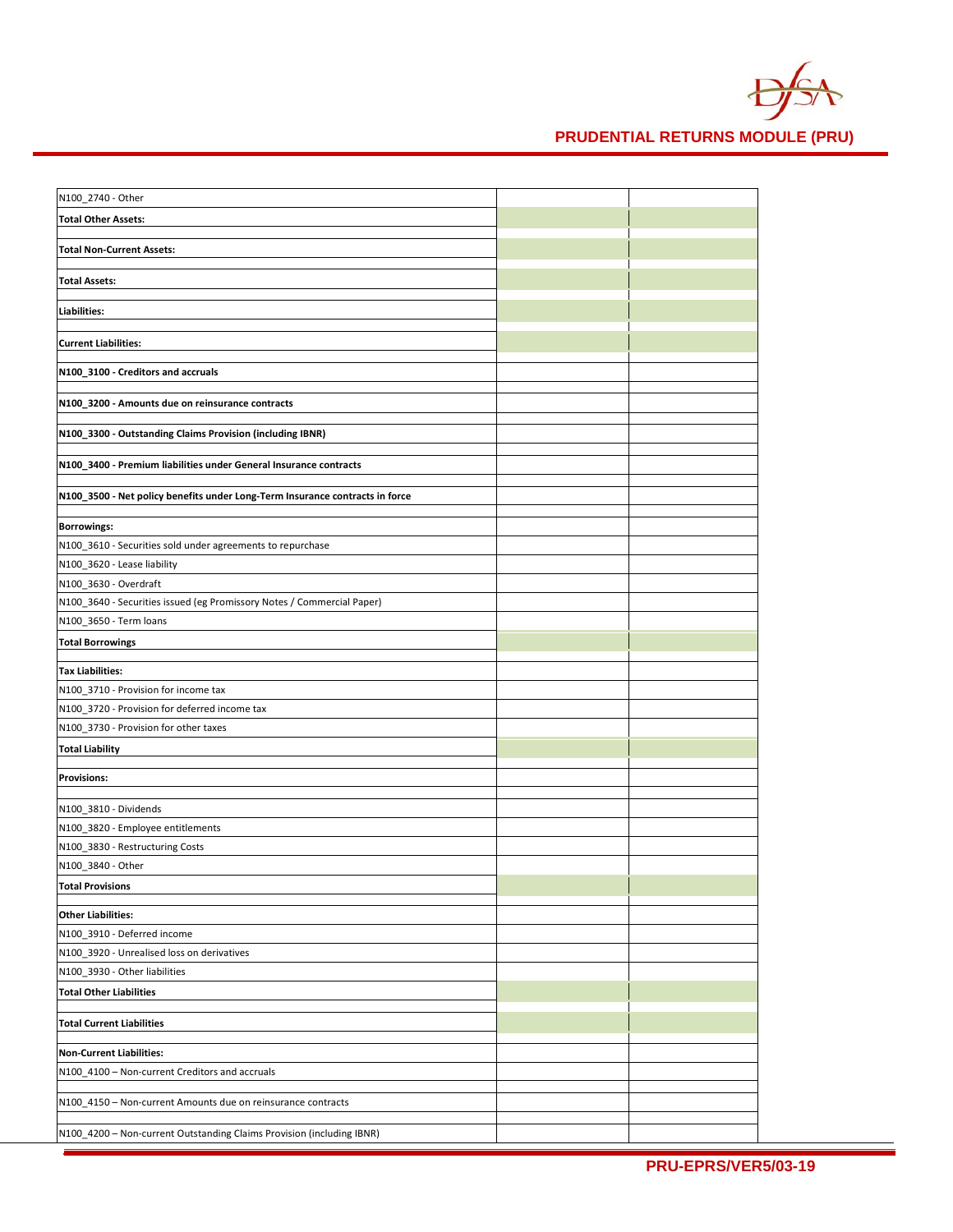

| 4250.<br>. General<br>Non<br>-current Premium<br>Insurance<br>contracts<br><b>LODULTIAC</b><br>$-$ |  |
|----------------------------------------------------------------------------------------------------|--|
|                                                                                                    |  |
|                                                                                                    |  |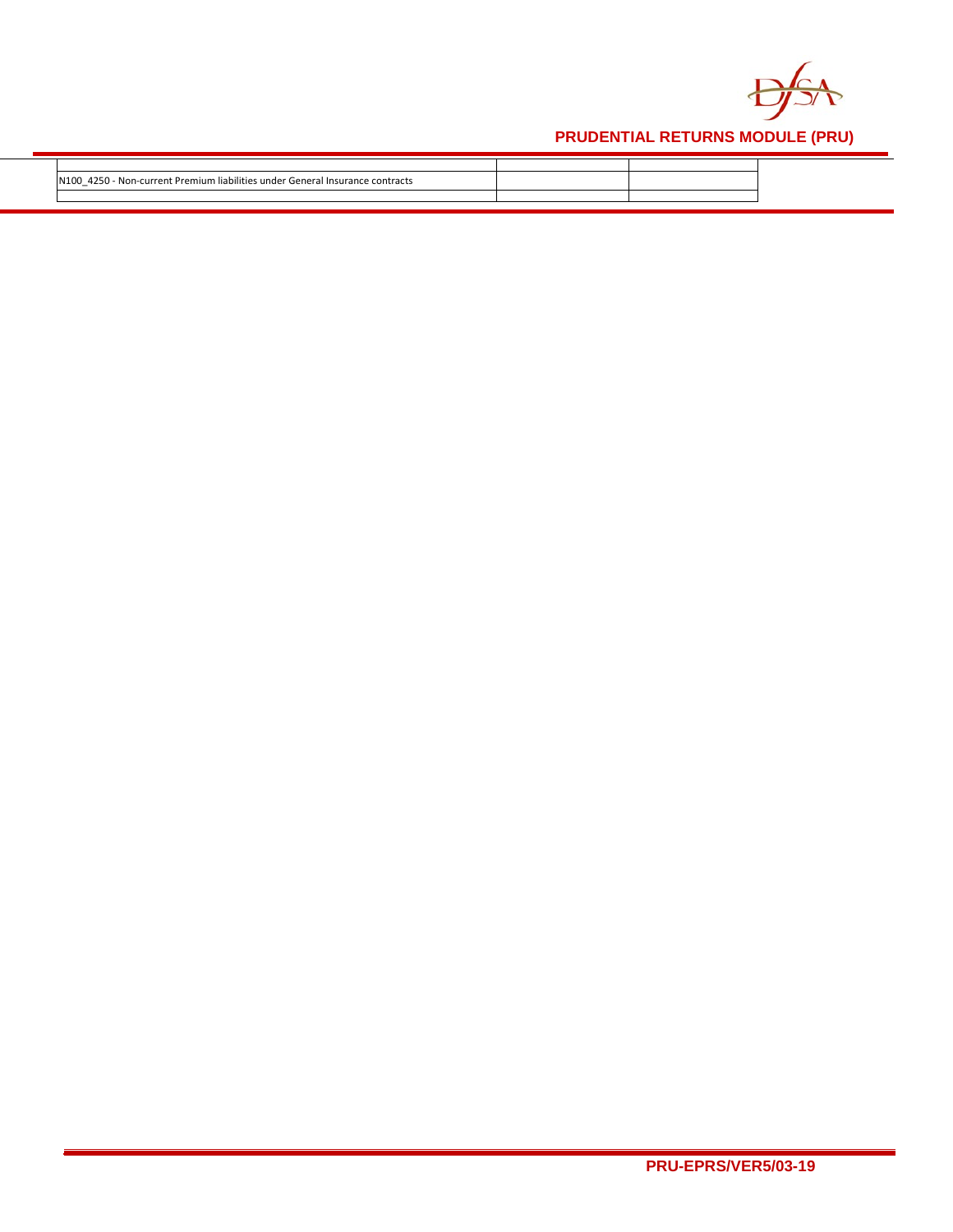

| N100_4300 - Non-current Net policy benefits under Long-Term Insurance contracts in force |  |
|------------------------------------------------------------------------------------------|--|
|                                                                                          |  |
| <b>Borrowings:</b>                                                                       |  |
| N100_4410 - Lease liability                                                              |  |
| N100_4420 - Non-current Securities issued (eg Promissory Notes / Commercial Paper)       |  |
| N100 4430 - Non-current Term loans                                                       |  |
|                                                                                          |  |
| <b>Total Borrowings</b>                                                                  |  |
| <b>Tax Liability:</b>                                                                    |  |
|                                                                                          |  |
| N100 4510 - Provision for deferred income tax                                            |  |
| N100_4520 - Non-current Provision for other taxes                                        |  |
| <b>Total Liabilities</b>                                                                 |  |
| <b>Provisions:</b>                                                                       |  |
|                                                                                          |  |
| N100_4610 - Non-current Employee entitlements                                            |  |
| N100_4620 - Restructuring Costs                                                          |  |
| N100 4630 - Other Non-current                                                            |  |
| <b>Total Provisions</b>                                                                  |  |
| <b>Other Liabilities:</b>                                                                |  |
|                                                                                          |  |
| N100 4710 - Non-current Deferred income                                                  |  |
| N100_4720 - Non-current Unrealised loss on derivatives                                   |  |
| N100_4730 - Non-current Other liabilities                                                |  |
| <b>Total Other Liabilities</b>                                                           |  |
| Loan Capital and Hybrid Securities:                                                      |  |
| N100_4810 - Loan capital                                                                 |  |
| N100_4820 - Hybrid securities                                                            |  |
| <b>Total Loan Capital and Hybrid Securities</b>                                          |  |
|                                                                                          |  |
| <b>Total Non-Current Liabilities</b>                                                     |  |
| <b>Total Liabilities</b>                                                                 |  |
|                                                                                          |  |
| <b>Net Assets</b>                                                                        |  |
| Equity                                                                                   |  |
| N100_7100 - Paid-up ordinary capital                                                     |  |
| N100 7200 - General reserves                                                             |  |
| N100_7300 - Capital transferred to a Long-Term Insurance Fund (Funds only)               |  |
| N100_7400 - Retained earnings from previous reporting periods                            |  |
| N100_7500 - Retained earnings - this reporting period                                    |  |
| N100_7600 - Other                                                                        |  |
| <b>Total Equity</b>                                                                      |  |
|                                                                                          |  |
| N100_700M - Share Capital                                                                |  |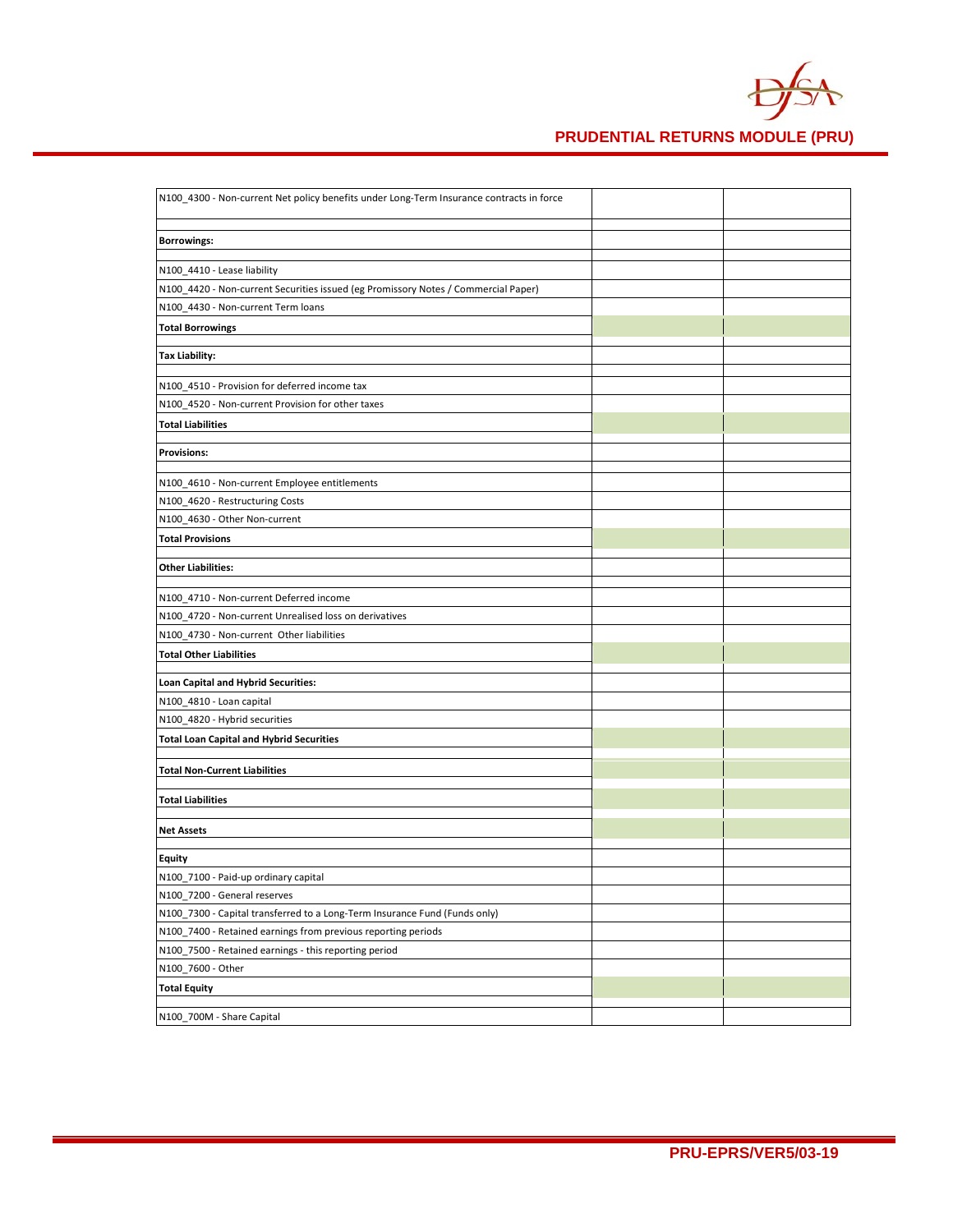

| FORM IN20: Statement of Calculation of Capital Adequacy                                    | <b>Current Year</b> | <b>Prior Year</b> |
|--------------------------------------------------------------------------------------------|---------------------|-------------------|
| <b>Base Capital:</b>                                                                       |                     |                   |
| N200_1110 - Equity                                                                         |                     |                   |
| N200_1120 - Owners Equity in a Takaful Insurer<br>available for loan to the Insurance Fund |                     |                   |
| N200_113T -                                                                                |                     |                   |
| Hybrid capital:                                                                            |                     |                   |
| N200_1131 -                                                                                |                     |                   |
| Subordinated                                                                               |                     |                   |
| debt                                                                                       |                     |                   |
| N200_1132 -                                                                                |                     |                   |
| Preference                                                                                 |                     |                   |
| shares                                                                                     |                     |                   |
| N200_1133 - Owners equity available for loan to                                            |                     |                   |
| the Insurance Fund N200_1134 - Debt-financed                                               |                     |                   |
| equity                                                                                     |                     |                   |
| <b>Total Base Capital:</b>                                                                 |                     |                   |

**Adjustments to Base Capital in Accordance with PIN:**

**Additions to Base Capital (Where not Included in Capital):**

N200\_1211 - Minority interests in subsidiaries N200\_1212 - Liability for dividends to be paid in shares

#### **Subtraction from Base Capital (Where Included**

**in Capital):** N200\_1221 - Appropriations not provided for as liabilities N200\_1222 - Nonparticipating owners' equity (Takaful insurers only) N200\_1223 - Investments in the insurers own shares N200\_1224 - Unprovided tax on unrealised capital gains N200\_1225 - Deferred acquisition costs N200\_1226 - Deferred tax assets N200\_1227 - Value of in-force Long-Term insurance business N200\_1228 - Goodwill and other intangible items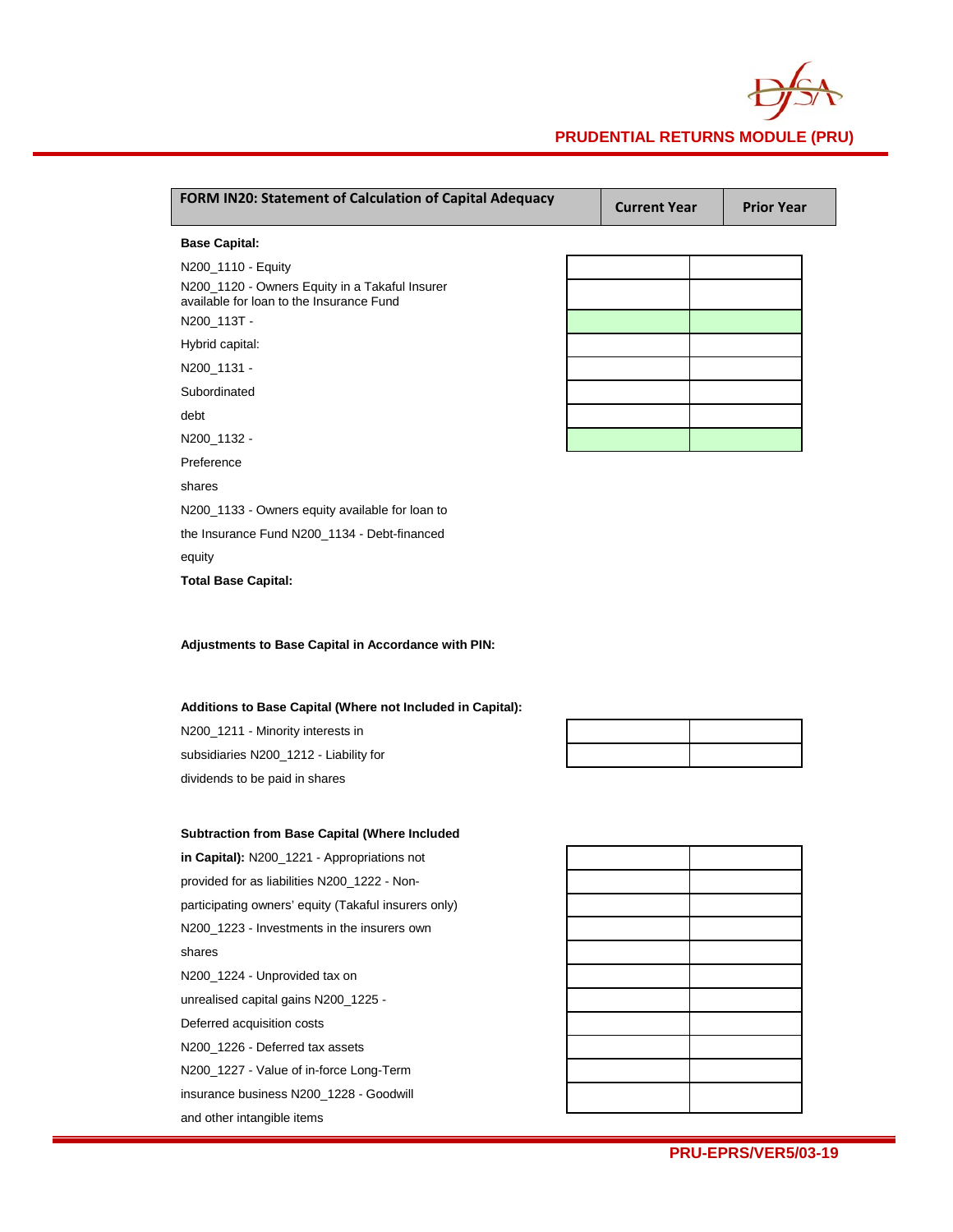

N200\_1229 - Zakah or charity fund (Takaful insurers only)

N200\_1231 - Operating assets N200\_1232 - Other assets that may not be applied to meet insurance liabilities

**Net Adjustments to Base Capital**



**N200\_1300 - Adjusted Equity**

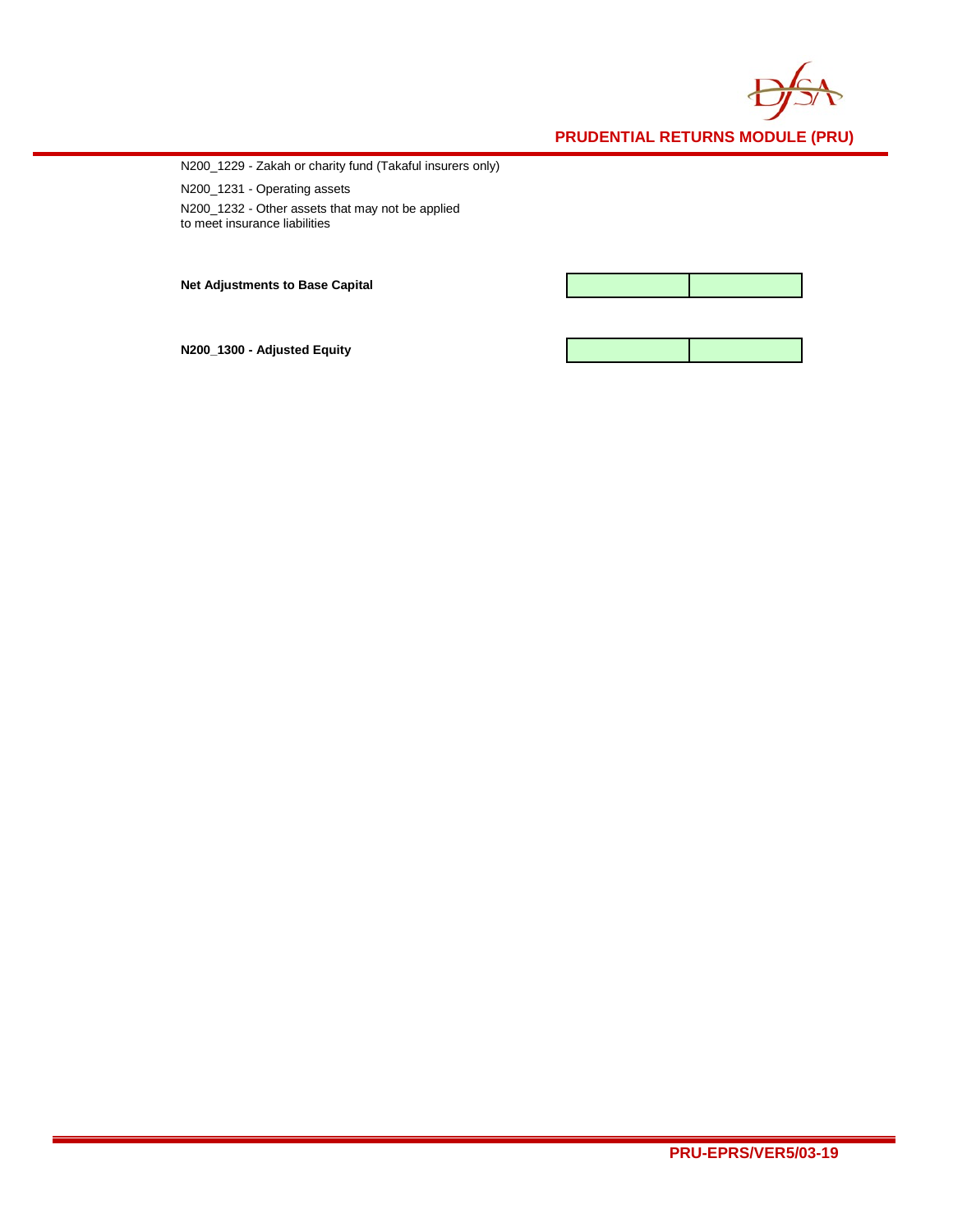

### **Hybrid Capital Adjustment:**

N200\_1410 - Hybrid capital adjustment before DFSA approval N200\_1420 - Additional hybrid capital approved by DFSA

### **N200\_1000 - Adjusted Capital Resources**



### **Minimum Capital Requirement:**

N200\_2010 - Default risk component N200\_2020 - Investment volatility risk component N200\_2030 - Off-balance sheet asset risk component N200\_2040 - Off-balance sheet liability risk component N200\_2050 - Concentration risk component N200\_2060 - Size factor adjustment component N200\_2070 - Underwriting risk component N200\_2080 - Reserving risk component N200\_2090 - Long-Term Insurance risk component N200\_2100 - Asset management risk component

- 
- N200\_2110 Adjustments to capital requirement

### **Calculated Capital Requirement**

**N100\_3000 - Absolute minimum requirement applicable to reporting unit**

**N100\_4000 - Applicable result**

**N100\_5000 - Capital adequacy result**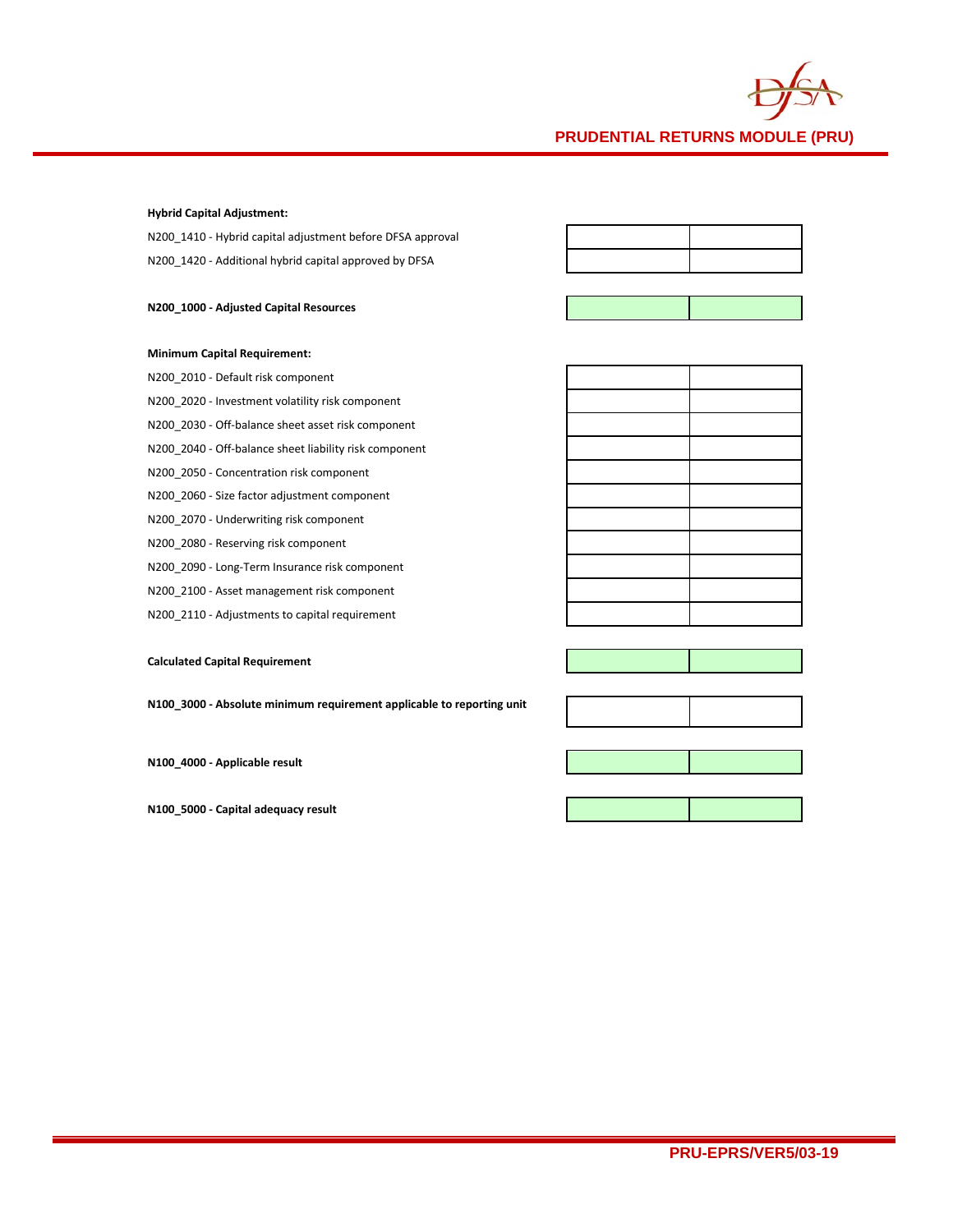

| ANNUAL/QUARTERLY REGULATORY RETURN<br><b>FORM IN30: Statement of Financial Performance</b> | <b>Current Year</b> | <b>Prior Year</b> |
|--------------------------------------------------------------------------------------------|---------------------|-------------------|
| <b>1.Gross Written Premiums:</b>                                                           |                     |                   |
| N400_110T - General insurance business                                                     |                     |                   |
| N400_210T - Long-Term Insurance business                                                   |                     |                   |
| <b>Total Gross Written Premiums</b>                                                        |                     |                   |
| 2. Reinsurance Premiums Ceded:                                                             |                     |                   |
| N400 120T - General insurance business                                                     |                     |                   |
| N400_220T - Long-Term Insurance business                                                   |                     |                   |
| <b>Total Reinsurance Premiums Ceded</b>                                                    |                     |                   |
| <b>3. Net Written Premiums</b>                                                             |                     |                   |
|                                                                                            |                     |                   |
| 4.Claims Paid:                                                                             |                     |                   |
| N500_110T - General insurance business                                                     |                     |                   |
| N500 210T - Long-Term Insurance business                                                   |                     |                   |
| <b>Total Claims Paid</b>                                                                   |                     |                   |
| 5. Reinsurance and Other Recoveries Received:                                              |                     |                   |
| N500_120T - General insurance business                                                     |                     |                   |
| N500_220T - Long-Term Insurance business                                                   |                     |                   |
| <b>Total Recoveries Received</b>                                                           |                     |                   |
| <b>6.Net Claims Paid</b>                                                                   |                     |                   |
| 7. Movements in Insurance Liabilities:                                                     |                     |                   |
| N300_0710 - General insurance business                                                     |                     |                   |
| N300_0720 - Long-term Insurance business                                                   |                     |                   |
| <b>Total Movements in Insurance Liabilities (Gross)</b>                                    |                     |                   |
| 8. Movements in Recoveries Against Insurance Liabilities:                                  |                     |                   |
| N300 0810 - General insurance business                                                     |                     |                   |
| N300_0820 - Long-term Insurance business                                                   |                     |                   |
| <b>Total Movements in Recoveries</b>                                                       |                     |                   |
| <b>9.Net Movement in Provisions</b>                                                        |                     |                   |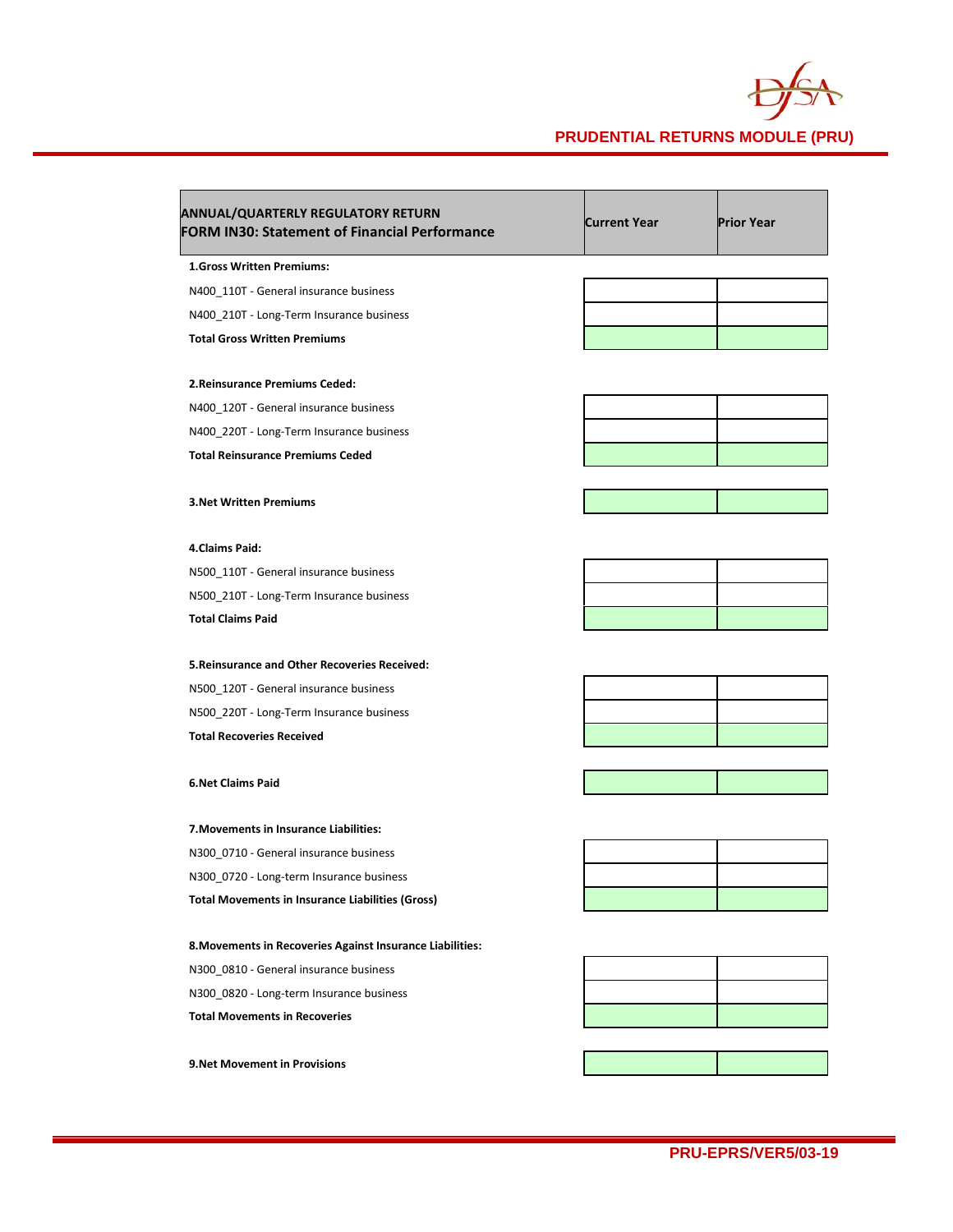

**10.Expenses:**

N300\_1010 - Commissions and brokerage

N300\_1020 - Other acquisition costs

N300\_1030 - Levies and charges

N300\_1040 - Other expenses attributable to Long-Term Insurance Fund

N300\_1050 - Other expenses

**Total Expenses**

### **11.Other Operating Revenue:**

N300\_1110 - Commissions

N300\_1120 - Other revenue

**Total Other Operating Revenue**

### **12.Operating Income**

#### **13.Investment Income:**

N300\_1310 - Interest, surplus, dividends, rent and other investment income receivable

N300\_1320 - Changes in value of invested assets

N300\_1330 - Investment expenses

**Net Investment Income**

**14.Net Income Before Taxation**

**15.Taxation Expense or Credit**

**16.Net Income After Taxation**

**17.Dividends in Respect of Current Reporting Period**

**18.Net income After Dividends**





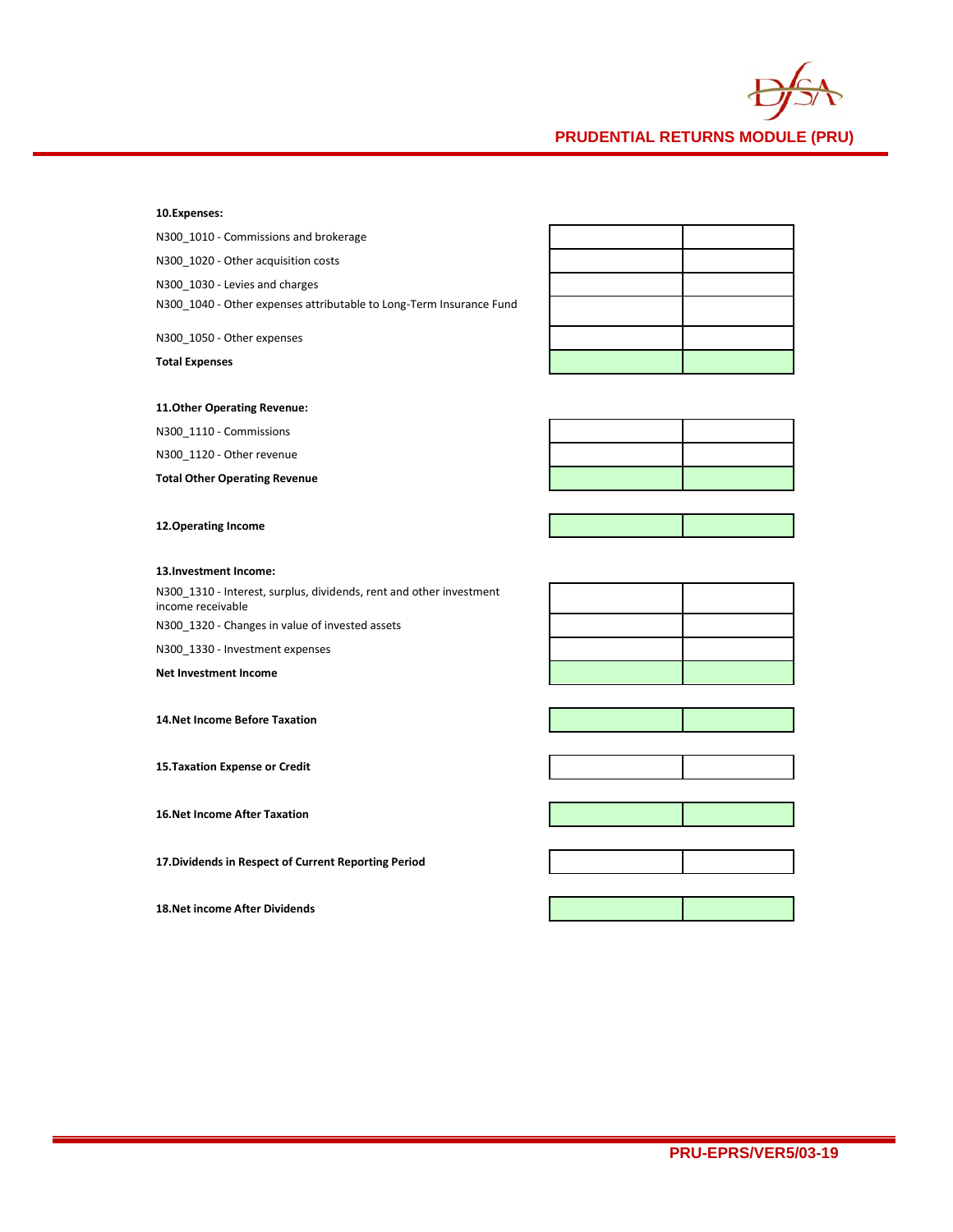

| <b>FORM IN40: Statement of</b><br><b>Premiums and Reinsurance</b><br><b>Expenses</b> | <b>Direct</b><br>insurance | <b>Facultative</b><br>reinsurance | Proportional<br>treaty | Non-<br>proportional<br>treaty | <b>Total</b> |
|--------------------------------------------------------------------------------------|----------------------------|-----------------------------------|------------------------|--------------------------------|--------------|
| Part I: General Insurance Business:                                                  |                            |                                   |                        |                                |              |
| <b>Gross Written Premium</b>                                                         |                            |                                   |                        |                                |              |
| <b>Class of Business</b>                                                             |                            |                                   |                        |                                |              |
| Class 1: Accident                                                                    |                            |                                   |                        |                                |              |
| Class 2: Sickness                                                                    |                            |                                   |                        |                                |              |
| Class 3: Land Vehicles                                                               |                            |                                   |                        |                                |              |
| Class 4: Marine - Aviation - Transport                                               |                            |                                   |                        |                                |              |
| Class 5: Fire and Other Property Damage                                              |                            |                                   |                        |                                |              |
| Class 6: Liability                                                                   |                            |                                   |                        |                                |              |
| Class 7(a): Credit                                                                   |                            |                                   |                        |                                |              |
| Class 7(b): Suretyship                                                               |                            |                                   |                        |                                |              |
| Class 8: Other                                                                       |                            |                                   |                        |                                |              |
| Total                                                                                |                            |                                   |                        |                                |              |
|                                                                                      |                            |                                   |                        |                                |              |
| <b>Total Accepted from Related Parties</b>                                           |                            |                                   |                        |                                |              |
| <b>Reinsurance Ceded</b><br><b>Class of Business</b>                                 |                            |                                   |                        |                                |              |
| Class 1: Accident                                                                    |                            |                                   |                        |                                |              |
| Class 2: Sickness                                                                    |                            |                                   |                        |                                |              |
| Class 3: Land Vehicles                                                               |                            |                                   |                        |                                |              |
| Class 4: Marine - Aviation - Transport                                               |                            |                                   |                        |                                |              |
| Class 5: Fire and Other Property Damage                                              |                            |                                   |                        |                                |              |
| Class 6: Liability                                                                   |                            |                                   |                        |                                |              |
| Class 7(a): Credit                                                                   |                            |                                   |                        |                                |              |
| Class 7(b): Suretyship                                                               |                            |                                   |                        |                                |              |
| Class 8: Other                                                                       |                            |                                   |                        |                                |              |
| Total                                                                                |                            |                                   |                        |                                |              |
|                                                                                      |                            |                                   |                        |                                |              |
| <b>Total Ceded to Related Parties</b>                                                |                            |                                   |                        |                                |              |
| <b>Net Earned Premium</b><br><b>Class of Business</b>                                |                            |                                   |                        |                                |              |
| Class 1: Accident                                                                    |                            |                                   |                        |                                |              |
| Class 2: Sickness                                                                    |                            |                                   |                        |                                |              |
| Class 3: Land Vehicles                                                               |                            |                                   |                        |                                |              |
| Class 4: Marine - Aviation - Transport                                               |                            |                                   |                        |                                |              |
| Class 5: Fire and Other Property Damage                                              |                            |                                   |                        |                                |              |
| Class 6: Liability                                                                   |                            |                                   |                        |                                |              |
| Class 7(a): Credit                                                                   |                            |                                   |                        |                                |              |
| Class 7(b): Suretyship                                                               |                            |                                   |                        |                                |              |
| Class 8:Other                                                                        |                            |                                   |                        |                                |              |
| Total                                                                                |                            |                                   |                        |                                |              |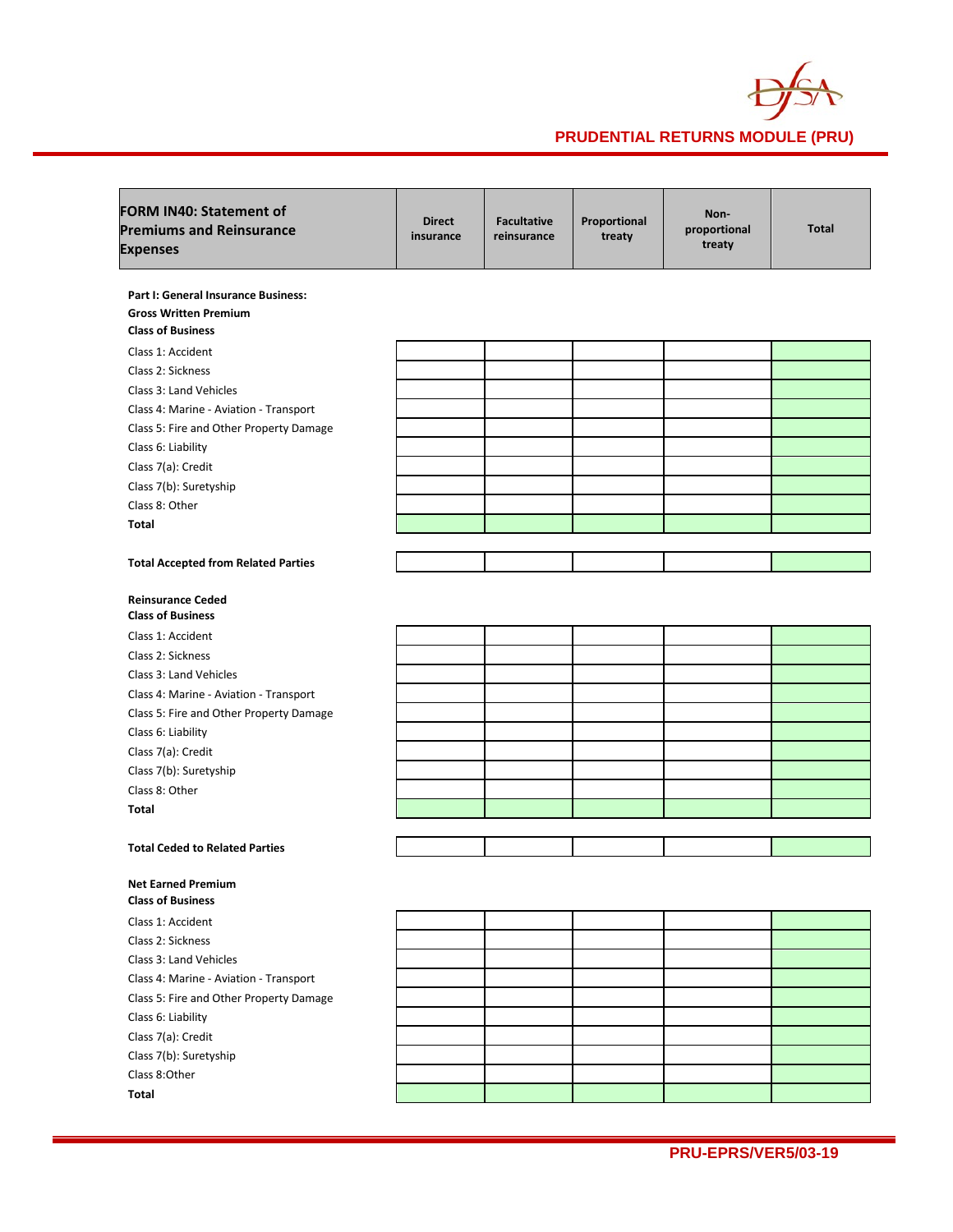

| Total Accepted from Related Parties |  |  |  |
|-------------------------------------|--|--|--|
| .                                   |  |  |  |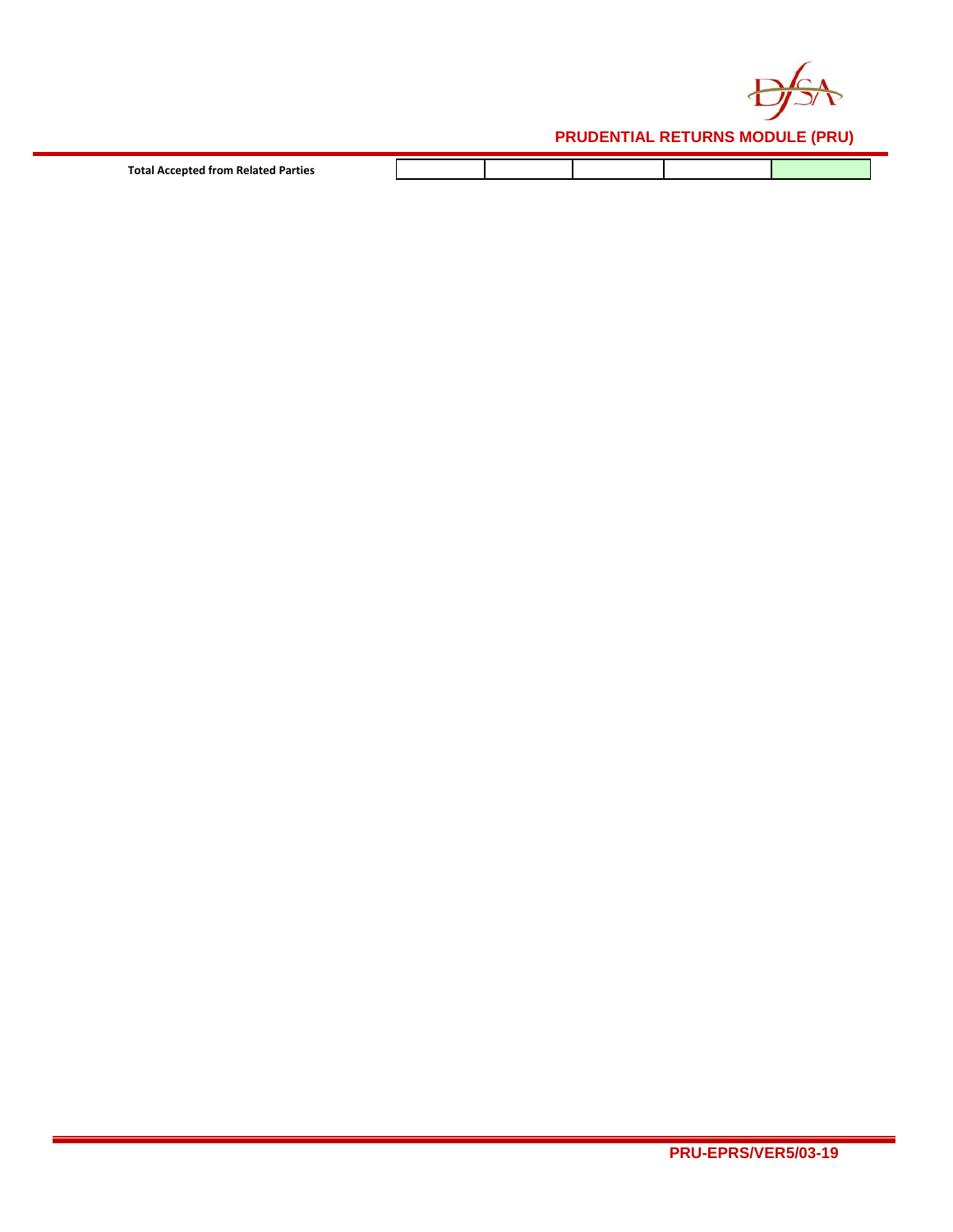

#### **Part II: Long-Term Insurance Business: Gross Written Premium**

| uluss Willich Fichhum                      |  |  |  |
|--------------------------------------------|--|--|--|
| <b>Class of Business</b>                   |  |  |  |
| Class I: Life and Annuity                  |  |  |  |
| Class II: Marriage and Birth               |  |  |  |
| Class III: Linked Long Term                |  |  |  |
| Class IV: Permanent Health                 |  |  |  |
| Class V: Tontines                          |  |  |  |
| Class VI: Capital Redemption               |  |  |  |
| Class VII: Pension Fund Management         |  |  |  |
| Total                                      |  |  |  |
|                                            |  |  |  |
| <b>Total Accepted from Related Parties</b> |  |  |  |
|                                            |  |  |  |

### **Reinsurance Ceded Class of Busi**

| Class Of Business                     |  |  |  |
|---------------------------------------|--|--|--|
| Class I: Life and Annuity             |  |  |  |
| Class II: Marriage and Birth          |  |  |  |
| Class III: Linked Long Term           |  |  |  |
| Class IV: Permanent Health            |  |  |  |
| Class V: Tontines                     |  |  |  |
| Class VI: Capital Redemption          |  |  |  |
| Class VII: Pension Fund Management    |  |  |  |
| <b>Total</b>                          |  |  |  |
|                                       |  |  |  |
| <b>Total Ceded to Related Parties</b> |  |  |  |

# **Net Earned Premium**

**Class of Business** Class I: Life and Annuity Class II: Marriage and Birth Class III: Linked Long Term Class IV: Permanent Health Class V: Tontines Class VI: Capital Redemption Class VII: Pension Fund Management **Total**

## **Total Accepted from Related Parties**

|                         | $\mathbf{I}$ |  |  |
|-------------------------|--------------|--|--|
|                         |              |  |  |
| <u>an an Dùbhlach a</u> |              |  |  |
|                         |              |  |  |
|                         |              |  |  |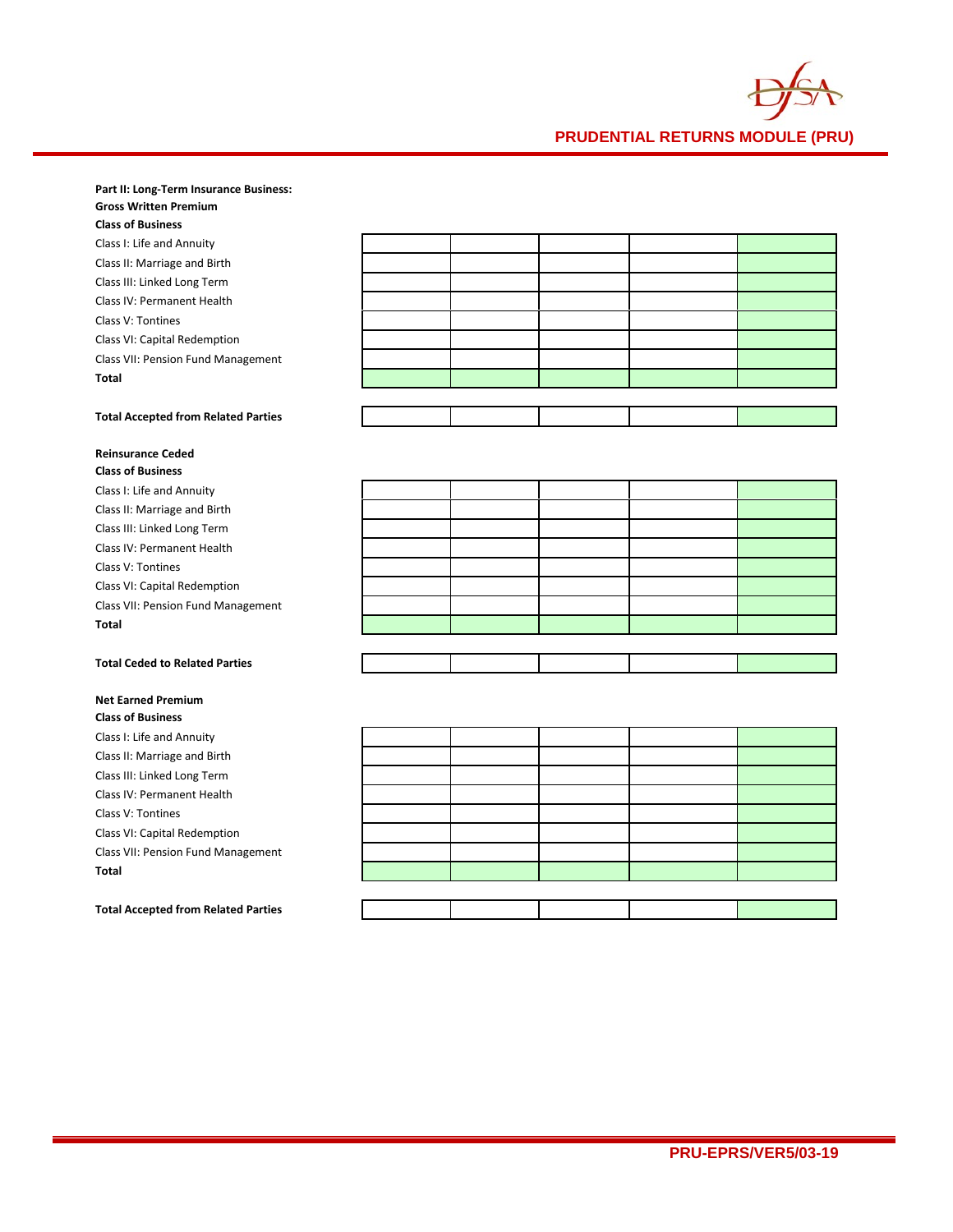

| <b>FORM IN50: Statement of Claims and</b><br><b>Reinsurance and Other Recoveries</b> | <b>Direct</b><br>insurance | <b>Facultative</b><br>reinsurance | Proportional<br>treaty | Non-<br>proportional<br>treaty | <b>Total</b> |
|--------------------------------------------------------------------------------------|----------------------------|-----------------------------------|------------------------|--------------------------------|--------------|
| Part I: General Insurance Business:<br><b>Gross Claims Paid</b>                      |                            |                                   |                        |                                |              |
| Class 1: Accident                                                                    |                            |                                   |                        |                                |              |
| Class 2: Sickness                                                                    |                            |                                   |                        |                                |              |
| Class 3: Land Vehicles                                                               |                            |                                   |                        |                                |              |
| Class 4: Marine - Aviation - Transport                                               |                            |                                   |                        |                                |              |
| Class 5: Fire and Other Property Damage                                              |                            |                                   |                        |                                |              |
| Class 6: Liability                                                                   |                            |                                   |                        |                                |              |
| Class 7(a): Credit                                                                   |                            |                                   |                        |                                |              |
| Class 7(b): Suretyship                                                               |                            |                                   |                        |                                |              |
| Class 8: Other                                                                       |                            |                                   |                        |                                |              |
| <b>Total</b>                                                                         |                            |                                   |                        |                                |              |
| <b>Total Paid to Related Parties</b>                                                 |                            |                                   |                        |                                |              |
| Reinsurance and other recoveries in<br>respect of paid claims                        |                            |                                   |                        |                                |              |
| Class 1: Accident                                                                    |                            |                                   |                        |                                |              |
| Class 2: Sickness                                                                    |                            |                                   |                        |                                |              |
| Class 3: Land Vehicles                                                               |                            |                                   |                        |                                |              |
| Class 4: Marine - Aviation - Transport                                               |                            |                                   |                        |                                |              |
| Class 5: Fire and Other Property Damage                                              |                            |                                   |                        |                                |              |
| Class 6: Liability                                                                   |                            |                                   |                        |                                |              |
| Class 7(a): Credit                                                                   |                            |                                   |                        |                                |              |
| Class 7(b): Suretyship                                                               |                            |                                   |                        |                                |              |
| Class 8: Other                                                                       |                            |                                   |                        |                                |              |
| <b>Total</b>                                                                         |                            |                                   |                        |                                |              |
| <b>Total Recovered from Related Parties</b>                                          |                            |                                   |                        |                                |              |
| <b>Net Incurred Claims</b>                                                           |                            |                                   |                        |                                |              |
| Class 1: Accident                                                                    |                            |                                   |                        |                                |              |
| Class 2: Sickness                                                                    |                            |                                   |                        |                                |              |
| Class 3: Land Vehicles                                                               |                            |                                   |                        |                                |              |
| Class 4: Marine - Aviation - Transport                                               |                            |                                   |                        |                                |              |
| Class 5: Fire and Other Property Damage                                              |                            |                                   |                        |                                |              |
| Class 6: Liability                                                                   |                            |                                   |                        |                                |              |
| Class 7(a): Credit                                                                   |                            |                                   |                        |                                |              |
| Class 7(b): Suretyship                                                               |                            |                                   |                        |                                |              |
| Class 8: Other                                                                       |                            |                                   |                        |                                |              |
| <b>Total</b>                                                                         |                            |                                   |                        |                                |              |
| <b>Total Paid to Related Parties</b>                                                 |                            |                                   |                        |                                |              |
| Part II: Long-Term Insurance Business:<br><b>Gross Claims Paid</b>                   |                            |                                   |                        |                                |              |
| Class I: Life and Annuity                                                            |                            |                                   |                        |                                |              |
| Class II: Marriage and Birth                                                         |                            |                                   |                        |                                |              |
| Class III: Linked Long Term                                                          |                            |                                   |                        |                                |              |
| Class IV: Permanent Health                                                           |                            |                                   |                        |                                |              |
| Class V: Tontines                                                                    |                            |                                   |                        |                                |              |
| Class VI: Capital Redemption                                                         |                            |                                   |                        |                                |              |
| Class VII: Pension Fund Management                                                   |                            |                                   |                        |                                |              |
| Total                                                                                |                            |                                   |                        |                                |              |
| <b>Total Paid to Related Parties</b>                                                 |                            |                                   |                        |                                |              |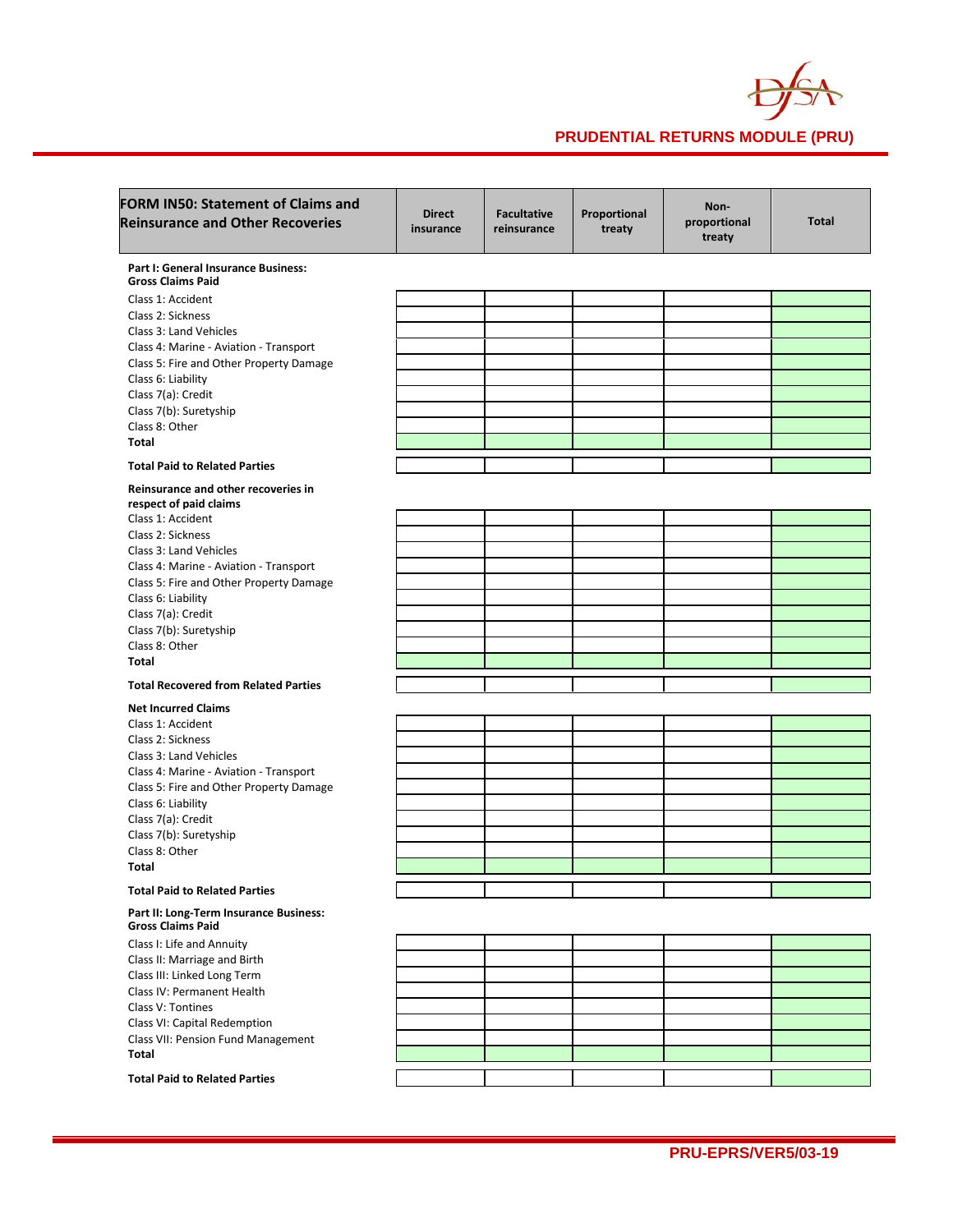

### **Reinsurance and other recoveries in**

**respect of paid claims** Class I: Life and Annuity Class II: Marriage and Birth Class III: Linked Long Term Class IV: Permanent Health Class V: Tontines Class VI: Capital Redemption Class VII: Pension Fund Management **Total**

### **Total Recovered from Related Parties**

### **Net Incurred Claims**

Class I: Life and Annuity Class II: Marriage and Birth Class III: Linked Long Term Class IV: Permanent Health Class V: Tontines Class VI: Capital Redemption Class VII: Pension Fund Management **Total**

#### **Total Paid to Related Parties**

#### **Part III: Direct Long-Term Insurance Business: Gross Claims Paid**

Class I: Life and Annuity Class II: Marriage and Birth Class III: Linked Long Term Class IV: Permanent Health Class V: Tontines Class VI: Capital Redemption Class VII: Pension Fund Management **Total**

#### **Total Paid to Related Parties**

#### **Reinsurance and other recoveries in respect of paid claims** Class I: Life and Annuity Class II: Marriage and Birth

Class III: Linked Long Term Class IV: Permanent Health Class V: Tontines Class VI: Capital Redemption Class VII: Pension Fund Management **Total**

#### **Total Recovered from Related Parties**

### **Net Incurred Claims**

Class I: Life and Annuity Class II: Marriage and Birth Class III: Linked Long Term Class IV: Permanent Health Class V: Tontines Class VI: Capital Redemption Class VII: Pension Fund Management **Total**

#### **Total Paid to Related Parties**

| the contract of the contract of |                                                                                                                        |                                                                                                                       |  |
|---------------------------------|------------------------------------------------------------------------------------------------------------------------|-----------------------------------------------------------------------------------------------------------------------|--|
|                                 |                                                                                                                        | <u> La Carlo de la Carlo de la Carlo de la Carlo de la Carlo de la Carlo de la Carlo de la Carlo de la Carlo de l</u> |  |
|                                 | <u> 1989 - Johann John Stone, mars et al. 1989 - Anna ann an t-Anna ann an t-Anna ann an t-Anna ann an t-Anna ann </u> |                                                                                                                       |  |
|                                 |                                                                                                                        | <u> 1989 - Johann Stoff, Amerikaansk politiker († 1908)</u>                                                           |  |
|                                 |                                                                                                                        |                                                                                                                       |  |
|                                 |                                                                                                                        |                                                                                                                       |  |
|                                 |                                                                                                                        |                                                                                                                       |  |
|                                 |                                                                                                                        |                                                                                                                       |  |

|  | <u> La componenta de la componenta de la componenta de la componenta de la componenta de la componenta de la compo</u>  |                                                             |
|--|-------------------------------------------------------------------------------------------------------------------------|-------------------------------------------------------------|
|  |                                                                                                                         | the control of the control of the control of the control of |
|  |                                                                                                                         |                                                             |
|  | <u> 1989 - Andrea Andrew Maria Andrew Maria Andrew Maria Andrew Maria Andrew Maria Andrew Maria Andrew Maria Andr</u>   |                                                             |
|  |                                                                                                                         |                                                             |
|  | <u> 1989 - Johann Barn, amerikan bestemannten bestemannten av den stadt som bestemannten bestemannten bestemannten </u> | <u> a shekara t</u>                                         |
|  |                                                                                                                         |                                                             |
|  |                                                                                                                         |                                                             |

|  | <u>in the contract of the contract of the contract of the contract of the contract of the contract of the contract of the contract of the contract of the contract of the contract of the contract of the contract of the contra</u> |  |
|--|--------------------------------------------------------------------------------------------------------------------------------------------------------------------------------------------------------------------------------------|--|

|                                   |  | ,我们也不会不会不会。""我们的,我们也不会不会不会。""我们的,我们也不会不会不会不会。""我们的,我们也不会不会不会不会。""我们的,我们也不会不会不会不会                                       |  |
|-----------------------------------|--|------------------------------------------------------------------------------------------------------------------------|--|
|                                   |  | <u> La componenta de la componenta de la componenta de la componenta de la componenta de la componenta de la compo</u> |  |
|                                   |  |                                                                                                                        |  |
|                                   |  |                                                                                                                        |  |
|                                   |  |                                                                                                                        |  |
|                                   |  |                                                                                                                        |  |
|                                   |  |                                                                                                                        |  |
|                                   |  |                                                                                                                        |  |
| <b>Contract Contract Contract</b> |  |                                                                                                                        |  |
|                                   |  |                                                                                                                        |  |
|                                   |  |                                                                                                                        |  |

|  | <u> 1989 - Andrea Andrews, Amerikaansk politik (* 1958)</u> |                                   |
|--|-------------------------------------------------------------|-----------------------------------|
|  |                                                             | and the control of the control of |
|  |                                                             |                                   |
|  |                                                             |                                   |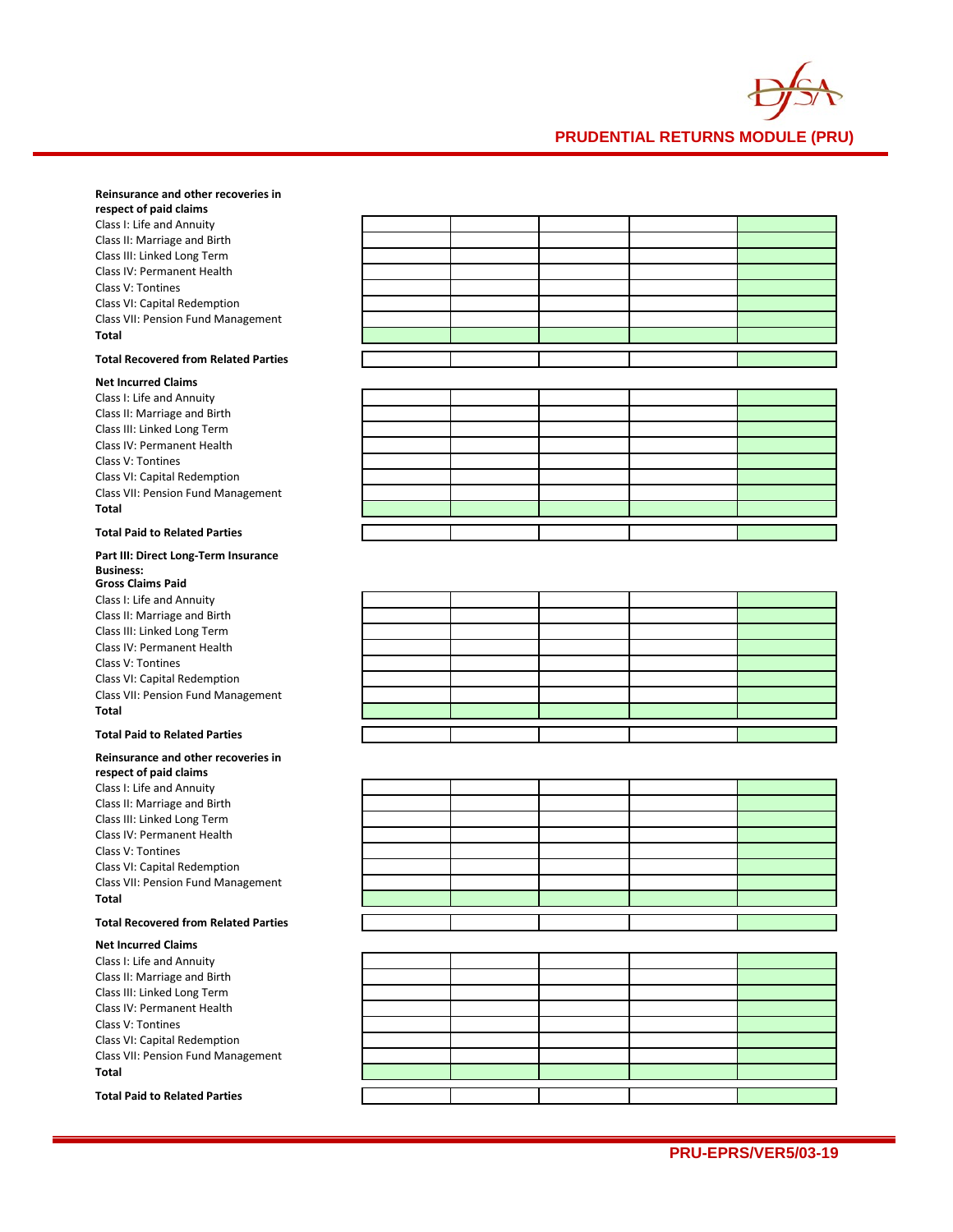

| <b>FORM IN60: Statement of Movements in Insurance Provisions</b>                                    |                 |
|-----------------------------------------------------------------------------------------------------|-----------------|
| <b>Right Click on the required row (in EPRS)</b>                                                    |                 |
| to input the detail                                                                                 |                 |
| Part I: Direct Business (Gross):                                                                    | Linked Form - 1 |
| Part II: Facultative Reinsurance Business (Gross):                                                  |                 |
| Part III: Proportional Treaty Reinsurance Business (Gross):                                         |                 |
| Part IV: Non-Proportional Treaty Reinsurance Business (Gross):                                      |                 |
| Part V: Reinsurance and Other Recoveries in Respect of Direct Business:                             | Linked Form - 2 |
| Part VI: Reinsurance and Other Recoveries in Respect of Facultative<br><b>Reinsurance Business:</b> |                 |
| Part VII: Reinsurance and Other Recoveries in Respect of Proportional Treaty<br>Reinsurance:        |                 |
| Part VIII: Reinsurance and Other Recoveries in Respect of Non-Proportional Treaty<br>Reinsurance:   |                 |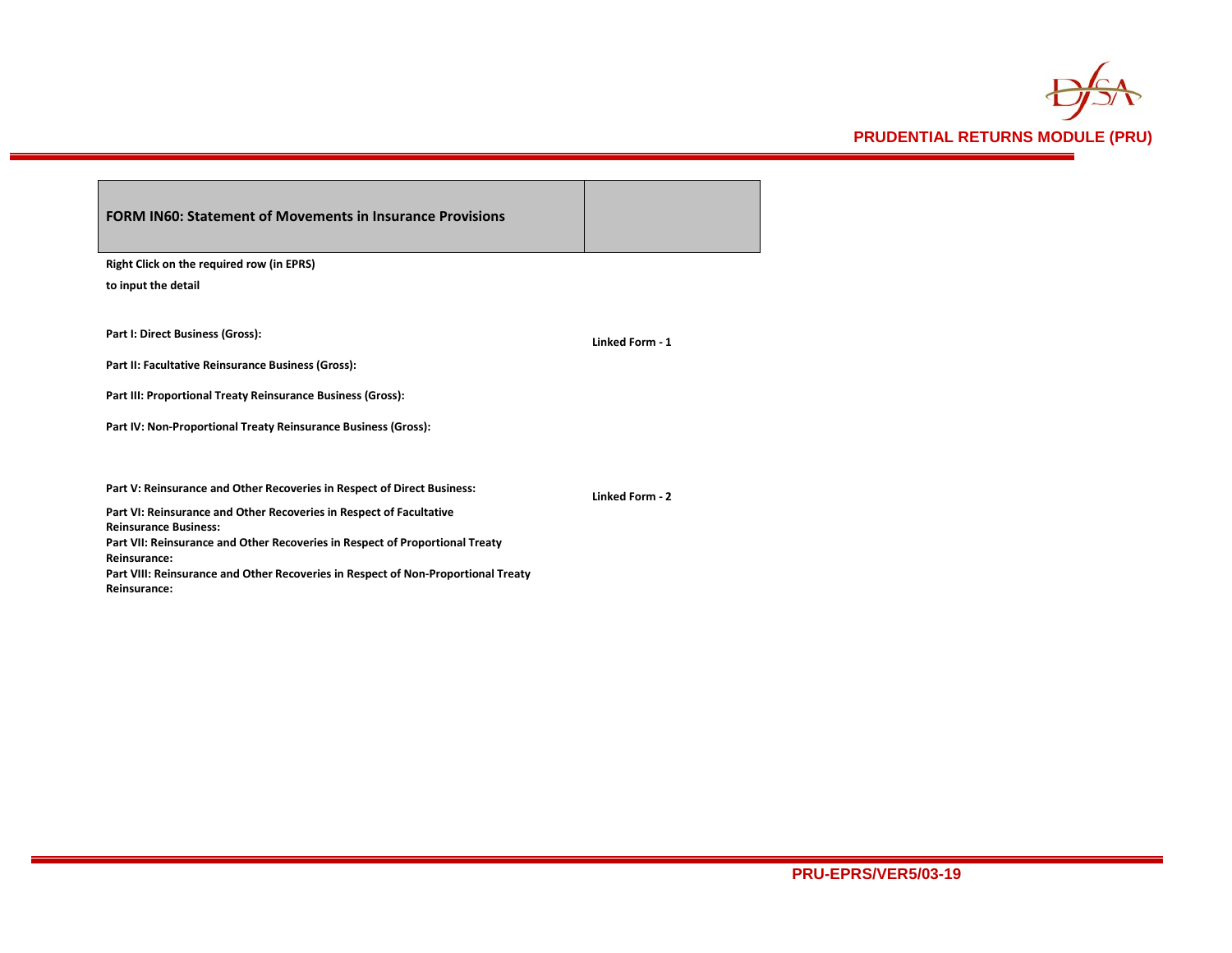

# **Linked Form - 1**

|                                                                                                         | <b>This</b><br><b>Reporting</b><br>Period              | <b>Last Reporting Period</b>                                    |                                      |                |                                         |                                                               |                                                                        | <b>Previous Reporting Period</b> |                    |                                     |                                                        |  |
|---------------------------------------------------------------------------------------------------------|--------------------------------------------------------|-----------------------------------------------------------------|--------------------------------------|----------------|-----------------------------------------|---------------------------------------------------------------|------------------------------------------------------------------------|----------------------------------|--------------------|-------------------------------------|--------------------------------------------------------|--|
| <b>FORM IN60: Statement of</b><br><b>Movements in Insurance</b><br><b>Provisions</b>                    | <b>Balance</b> at<br>End of the<br>Reporting<br>Period | <b>Balance</b> at<br>Start of the<br><b>Reporting</b><br>Period | <b>Release of</b><br><b>Discount</b> | Claims<br>Paid | Other<br>Increase or<br><b>Decrease</b> | <b>Balance</b> at<br>End of the<br><b>Reporting</b><br>Period | <b>Balance</b> at<br><b>Start of the</b><br><b>Reporting</b><br>Period | Release<br>of<br><b>Discount</b> | <b>Claims Paid</b> | Other<br>Increase<br>or<br>Decrease | <b>Balance at</b><br>End of the<br>Reporting<br>Period |  |
| Part I: Direct Business (Gross):<br>Provision for Outstanding Claims (including IBNR)                   |                                                        |                                                                 |                                      |                |                                         |                                                               |                                                                        |                                  |                    |                                     |                                                        |  |
| Class 1: Accident                                                                                       |                                                        |                                                                 |                                      |                |                                         |                                                               |                                                                        |                                  |                    |                                     |                                                        |  |
| Class 2: Sickness                                                                                       |                                                        |                                                                 |                                      |                |                                         |                                                               |                                                                        |                                  |                    |                                     |                                                        |  |
| Class 3: Land Vehicles                                                                                  |                                                        |                                                                 |                                      |                |                                         |                                                               |                                                                        |                                  |                    |                                     |                                                        |  |
| Class 4: Marine - Aviation - Transport                                                                  |                                                        |                                                                 |                                      |                |                                         |                                                               |                                                                        |                                  |                    |                                     |                                                        |  |
| Class 5: Fire and Other Property Damage                                                                 |                                                        |                                                                 |                                      |                |                                         |                                                               |                                                                        |                                  |                    |                                     |                                                        |  |
| Class 6: Liability                                                                                      |                                                        |                                                                 |                                      |                |                                         |                                                               |                                                                        |                                  |                    |                                     |                                                        |  |
| Class 7(a): Credit                                                                                      |                                                        |                                                                 |                                      |                |                                         |                                                               |                                                                        |                                  |                    |                                     |                                                        |  |
| Class 7(b): Suretyship                                                                                  |                                                        |                                                                 |                                      |                |                                         |                                                               |                                                                        |                                  |                    |                                     |                                                        |  |
| Class 8: Other                                                                                          |                                                        |                                                                 |                                      |                |                                         |                                                               |                                                                        |                                  |                    |                                     |                                                        |  |
| <b>Total</b>                                                                                            |                                                        |                                                                 |                                      |                |                                         |                                                               |                                                                        |                                  |                    |                                     |                                                        |  |
| Part II: Facultative Reinsurance Business (Gross):<br>Provision for Outstanding Claims (including IBNR) |                                                        |                                                                 |                                      |                |                                         |                                                               |                                                                        |                                  |                    |                                     |                                                        |  |
| Class 1: Accident                                                                                       |                                                        |                                                                 |                                      |                |                                         |                                                               |                                                                        |                                  |                    |                                     |                                                        |  |
| Class 2: Sickness                                                                                       |                                                        |                                                                 |                                      |                |                                         |                                                               |                                                                        |                                  |                    |                                     |                                                        |  |
| Class 3: Land Vehicles                                                                                  |                                                        |                                                                 |                                      |                |                                         |                                                               |                                                                        |                                  |                    |                                     |                                                        |  |
| Class 4: Marine - Aviation - Transport                                                                  |                                                        |                                                                 |                                      |                |                                         |                                                               |                                                                        |                                  |                    |                                     |                                                        |  |
| Class 5: Fire and Other Property Damage                                                                 |                                                        |                                                                 |                                      |                |                                         |                                                               |                                                                        |                                  |                    |                                     |                                                        |  |
| Class 6: Liability                                                                                      |                                                        |                                                                 |                                      |                |                                         |                                                               |                                                                        |                                  |                    |                                     |                                                        |  |
| $-1$ $-1$ $-1$ $-1$                                                                                     |                                                        |                                                                 |                                      |                |                                         |                                                               |                                                                        |                                  |                    |                                     |                                                        |  |

Class 7(a): Credit

Class 7(b): Suretyship

Class 8: Other

**Total**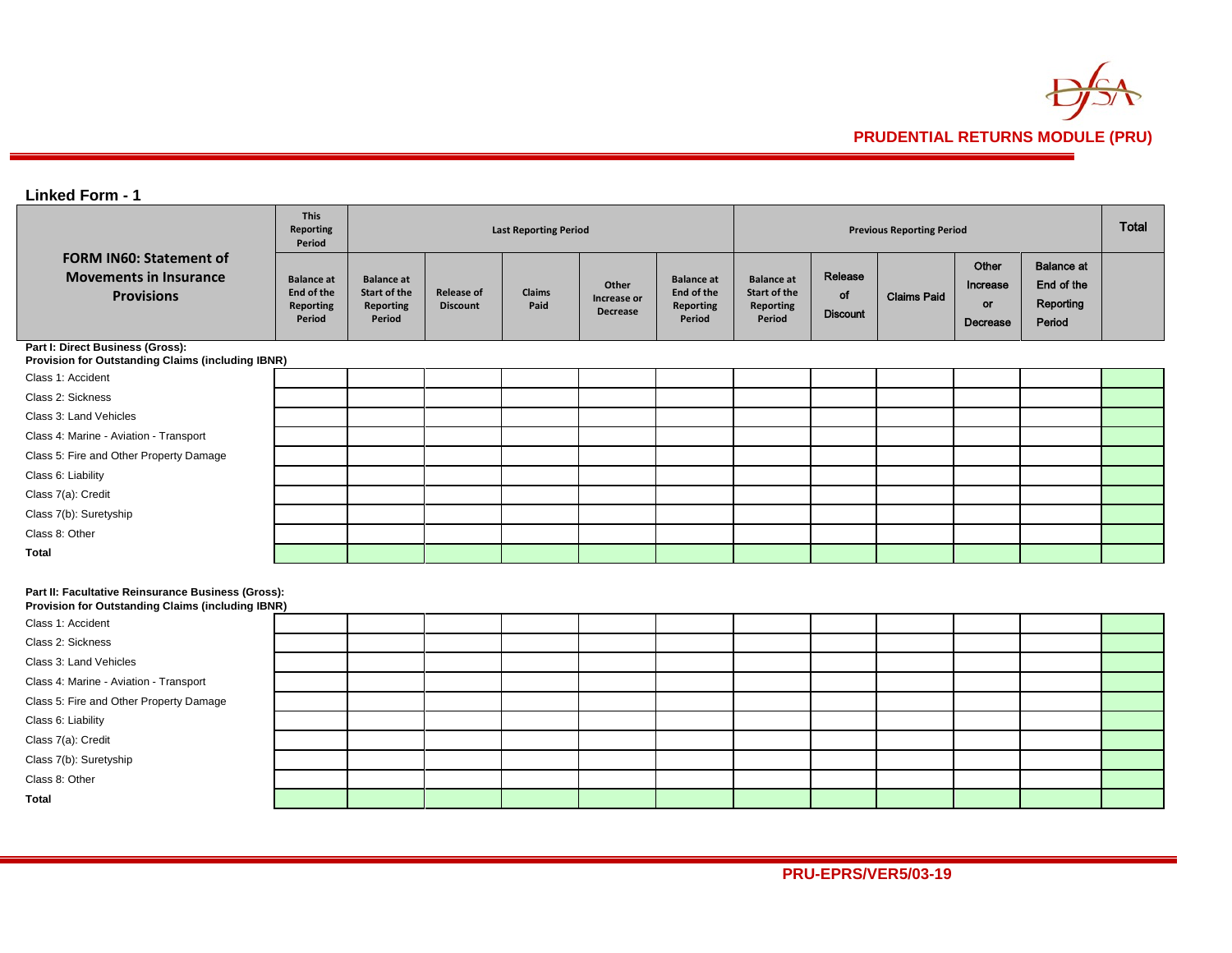

### **Part III: Proportional Treaty Reinsurance Business (Gross):**

| <b>Provision for Outstanding Claims (including IBNR)</b>                                                               |  |  |  |  |  |  |
|------------------------------------------------------------------------------------------------------------------------|--|--|--|--|--|--|
| Class 1: Accident                                                                                                      |  |  |  |  |  |  |
| Class 2: Sickness                                                                                                      |  |  |  |  |  |  |
| Class 3: Land Vehicles                                                                                                 |  |  |  |  |  |  |
| Class 4: Marine - Aviation - Transport                                                                                 |  |  |  |  |  |  |
| Class 5: Fire and Other Property Damage                                                                                |  |  |  |  |  |  |
| Class 6: Liability                                                                                                     |  |  |  |  |  |  |
| Class 7(a): Credit                                                                                                     |  |  |  |  |  |  |
| Class 7(b): Suretyship                                                                                                 |  |  |  |  |  |  |
| Class 8: Other                                                                                                         |  |  |  |  |  |  |
| <b>Total</b>                                                                                                           |  |  |  |  |  |  |
|                                                                                                                        |  |  |  |  |  |  |
| Part IV: Non-Proportional Treaty Reinsurance Business<br>(Gross):<br>Provision for Outstanding Claims (including IBNR) |  |  |  |  |  |  |
| Class 1: Accident                                                                                                      |  |  |  |  |  |  |
|                                                                                                                        |  |  |  |  |  |  |

| Class 2: Sickness<br>Class 3: Land Vehicles |  |
|---------------------------------------------|--|
| Class 4: Marine - Aviation - Transport      |  |
|                                             |  |
|                                             |  |
| Class 5: Fire and Other Property Damage     |  |
| Class 6: Liability                          |  |
| Class 7(a): Credit                          |  |
| Class 7(b): Suretyship                      |  |
| Class 8: Other                              |  |
| <b>Total</b>                                |  |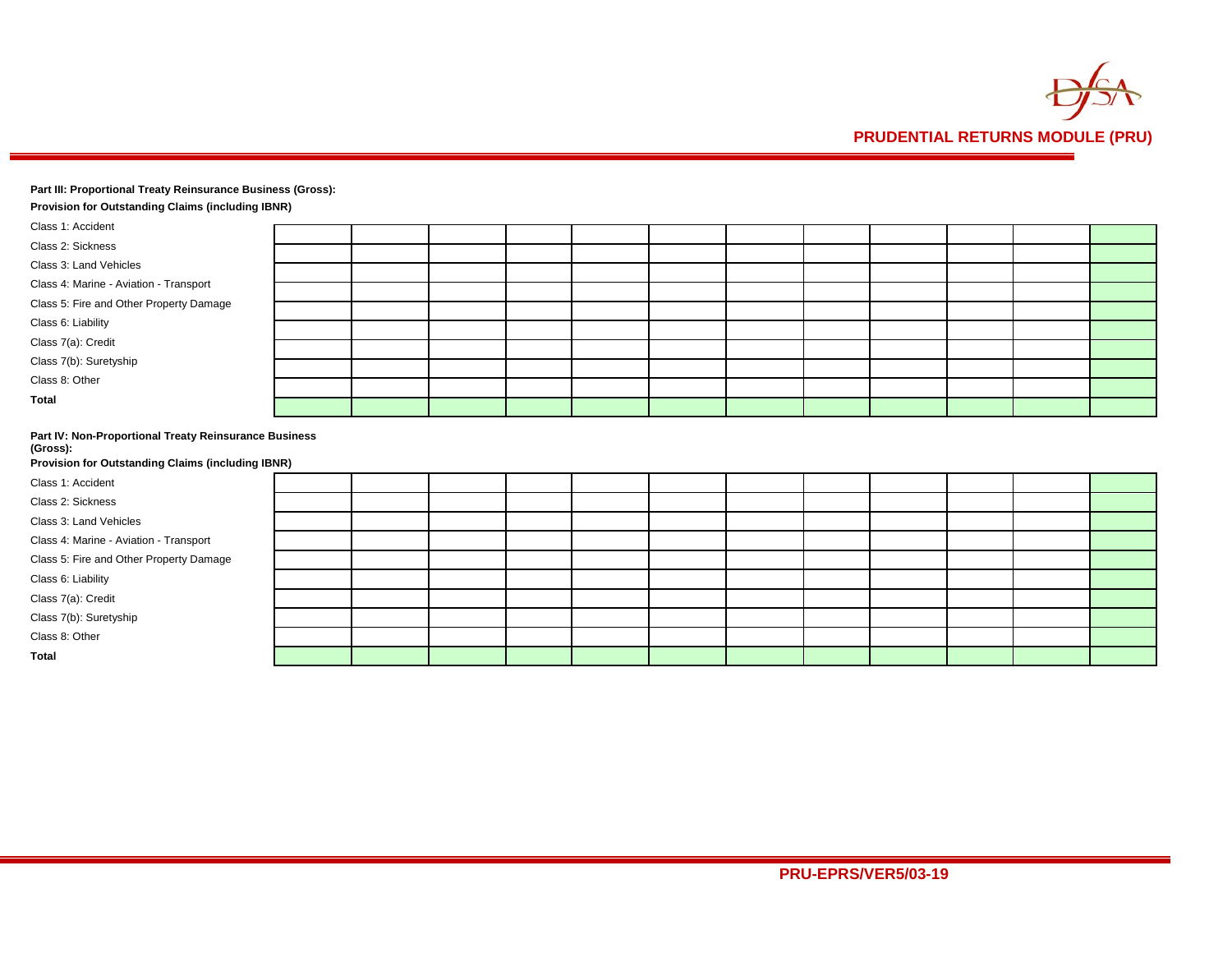

# **Linked Form - 2**

|                                                                                      | <b>This Reporting</b><br>Period                     |                                                                 |                                      | <b>Last Reporting Period</b> |                                         |                                                               |                                                          |                                      | <b>Previous Reporting Period</b> |                                         |                                                               | Total |
|--------------------------------------------------------------------------------------|-----------------------------------------------------|-----------------------------------------------------------------|--------------------------------------|------------------------------|-----------------------------------------|---------------------------------------------------------------|----------------------------------------------------------|--------------------------------------|----------------------------------|-----------------------------------------|---------------------------------------------------------------|-------|
| <b>FORM IN60: Statement of</b><br><b>Movements in Insurance</b><br><b>Provisions</b> | <b>Balance at End of</b><br>the Reporting<br>Period | <b>Balance at</b><br>Start of the<br><b>Reporting</b><br>Period | <b>Release of</b><br><b>Discount</b> | <b>Claims Paid</b>           | Other<br>Increase or<br><b>Decrease</b> | <b>Balance at</b><br>End of the<br><b>Reporting</b><br>Period | <b>Balance at</b><br>Start of the<br>Reporting<br>Period | <b>Release of</b><br><b>Discount</b> | <b>Claims Paid</b>               | Other<br>Increase or<br><b>Decrease</b> | <b>Balance at</b><br>End of the<br><b>Reporting</b><br>Period |       |
| Part V: Reinsurance and Other Recoveries in Respect of Direct Business:              |                                                     |                                                                 |                                      |                              |                                         |                                                               |                                                          |                                      |                                  |                                         |                                                               |       |
| Provision for Outstanding Claims (including IBNR)                                    |                                                     |                                                                 |                                      |                              |                                         |                                                               |                                                          |                                      |                                  |                                         |                                                               |       |
| Class 1: Accident                                                                    |                                                     |                                                                 |                                      |                              |                                         |                                                               |                                                          |                                      |                                  |                                         |                                                               |       |
| Class 2: Sickness                                                                    |                                                     |                                                                 |                                      |                              |                                         |                                                               |                                                          |                                      |                                  |                                         |                                                               |       |
| Class 3: Land Vehicles                                                               |                                                     |                                                                 |                                      |                              |                                         |                                                               |                                                          |                                      |                                  |                                         |                                                               |       |
| Class 4: Marine - Aviation - Transport                                               |                                                     |                                                                 |                                      |                              |                                         |                                                               |                                                          |                                      |                                  |                                         |                                                               |       |
| Class 5: Fire and Other Property Damage                                              |                                                     |                                                                 |                                      |                              |                                         |                                                               |                                                          |                                      |                                  |                                         |                                                               |       |
| Class 6: Liability                                                                   |                                                     |                                                                 |                                      |                              |                                         |                                                               |                                                          |                                      |                                  |                                         |                                                               |       |
| Class 7(a): Credit                                                                   |                                                     |                                                                 |                                      |                              |                                         |                                                               |                                                          |                                      |                                  |                                         |                                                               |       |
| Class 7(b): Suretyship                                                               |                                                     |                                                                 |                                      |                              |                                         |                                                               |                                                          |                                      |                                  |                                         |                                                               |       |
| Class 8: Other                                                                       |                                                     |                                                                 |                                      |                              |                                         |                                                               |                                                          |                                      |                                  |                                         |                                                               |       |
| Total                                                                                |                                                     |                                                                 |                                      |                              |                                         |                                                               |                                                          |                                      |                                  |                                         |                                                               |       |

### Part VI: Reinsurance and Other Recoveries in Respect of Facultative Reinsurance Business

#### Provision for Outstanding Claims (including IBNR)

| Class 1: Accident                       |  |  |  |  |  |  |
|-----------------------------------------|--|--|--|--|--|--|
| Class 2: Sickness                       |  |  |  |  |  |  |
| Class 3: Land Vehicles                  |  |  |  |  |  |  |
| Class 4: Marine - Aviation - Transport  |  |  |  |  |  |  |
| Class 5: Fire and Other Property Damage |  |  |  |  |  |  |
| Class 6: Liability                      |  |  |  |  |  |  |
| Class 7(a): Credit                      |  |  |  |  |  |  |
| Class 7(b): Suretyship                  |  |  |  |  |  |  |
| Class 8: Other                          |  |  |  |  |  |  |
| Total                                   |  |  |  |  |  |  |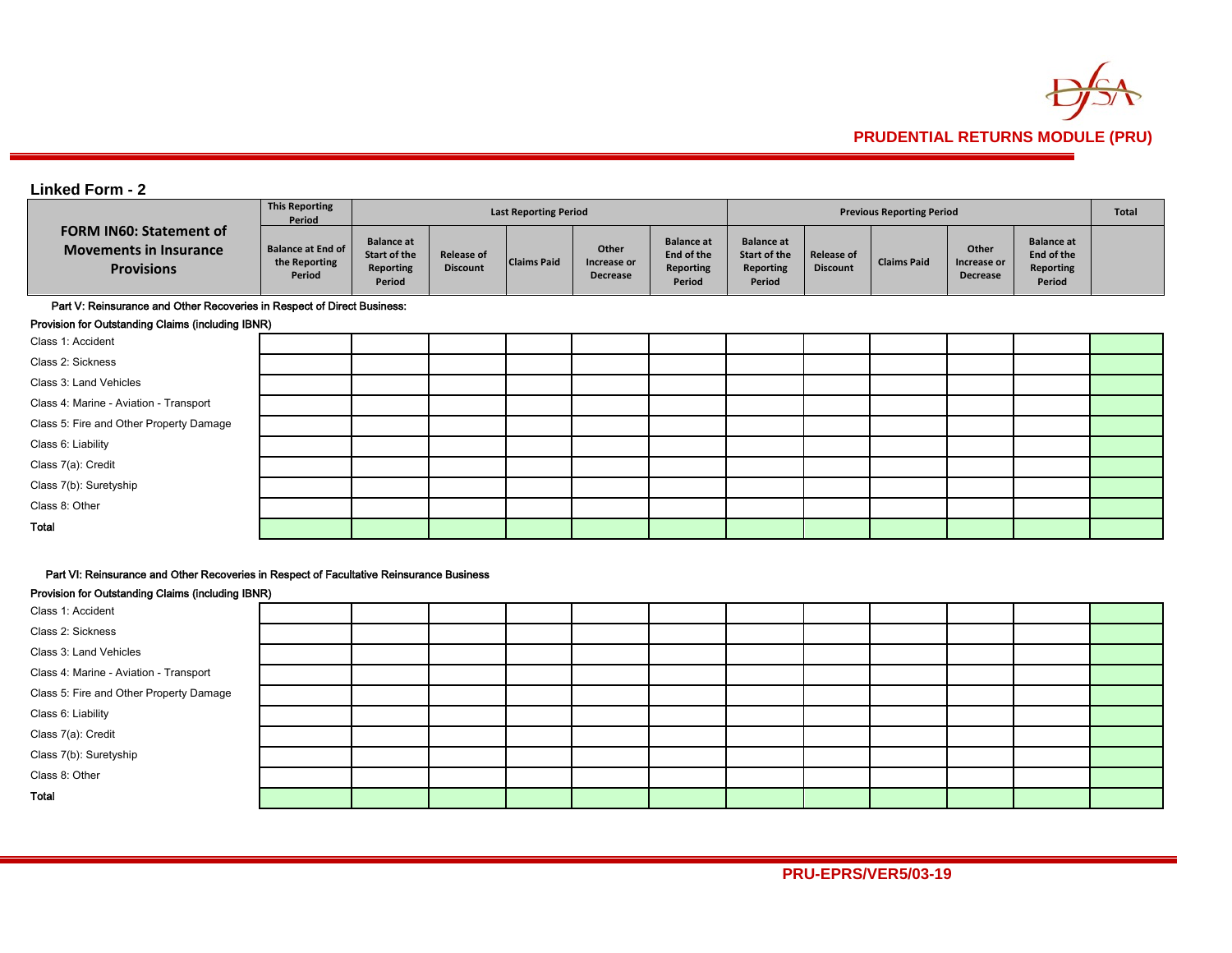

Part VII: Reinsurance and Other Recoveries in Respect of Proportional Treaty Reinsurance: Provision for Outstanding Claims (including IBNR)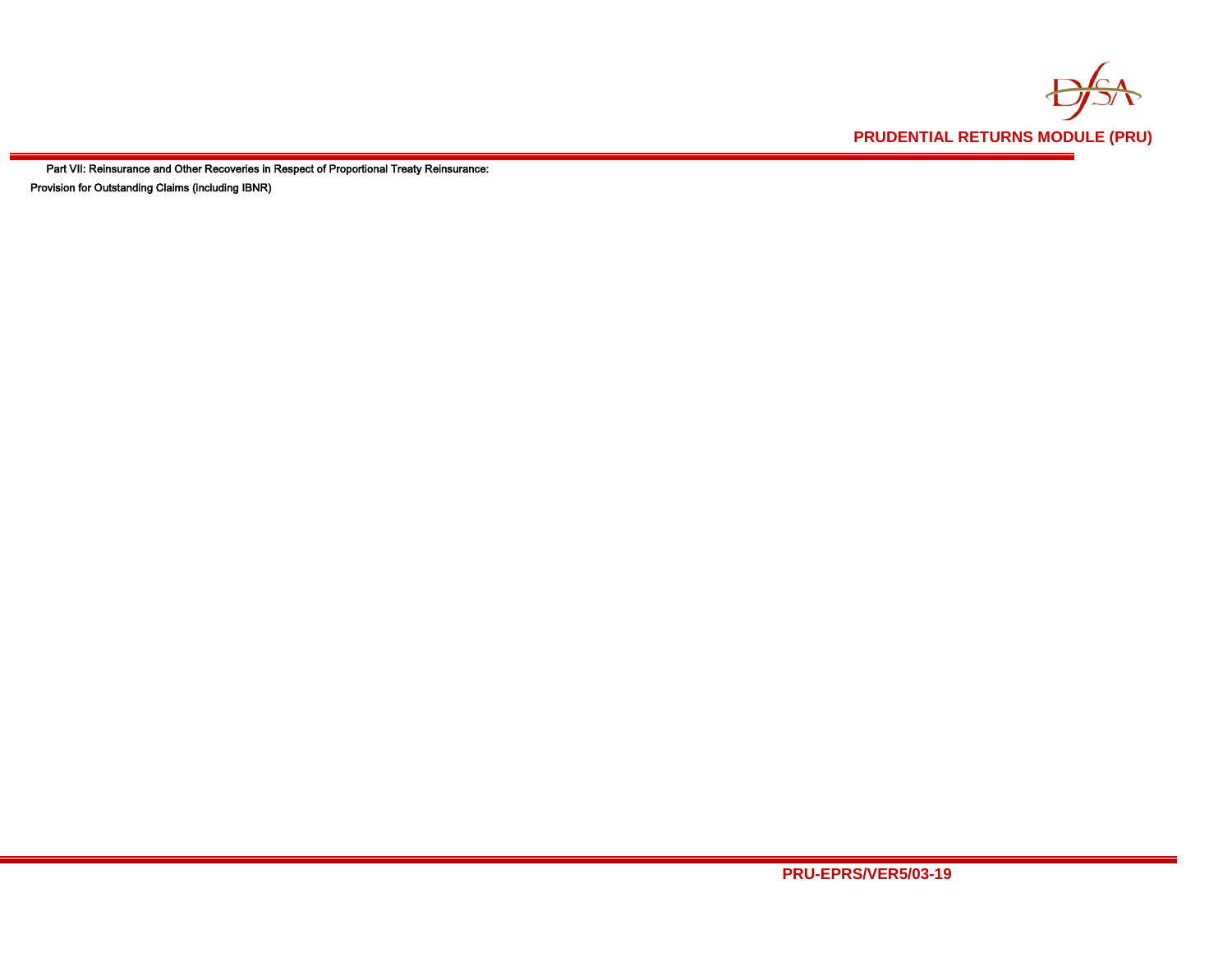

| Class 1: Accident                       |  |  |  |  |  |  |
|-----------------------------------------|--|--|--|--|--|--|
| Class 2: Sickness                       |  |  |  |  |  |  |
| Class 3: Land Vehicles                  |  |  |  |  |  |  |
| Class 4: Marine - Aviation - Transport  |  |  |  |  |  |  |
| Class 5: Fire and Other Property Damage |  |  |  |  |  |  |
| Class 6: Liability                      |  |  |  |  |  |  |
| Class 7(a): Credit                      |  |  |  |  |  |  |
| Class 7(b): Suretyship                  |  |  |  |  |  |  |
| Class 8: Other                          |  |  |  |  |  |  |
| Total                                   |  |  |  |  |  |  |

### Part VIII: Reinsurance and Other Recoveries in Respect of Non-Proportional Treaty Reinsurance

| Provision for Outstanding Claims (including IBNR) |  |  |  |  |  |  |
|---------------------------------------------------|--|--|--|--|--|--|
| Class 1: Accident                                 |  |  |  |  |  |  |
| Class 2: Sickness                                 |  |  |  |  |  |  |
| Class 3: Land Vehicles                            |  |  |  |  |  |  |
| Class 4: Marine - Aviation - Transport            |  |  |  |  |  |  |
| Class 5: Fire and Other Property Damage           |  |  |  |  |  |  |
| Class 6: Liability                                |  |  |  |  |  |  |
| Class 7(a): Credit                                |  |  |  |  |  |  |
| Class 7(b): Suretyship                            |  |  |  |  |  |  |
| Class 8: Other                                    |  |  |  |  |  |  |
| Total                                             |  |  |  |  |  |  |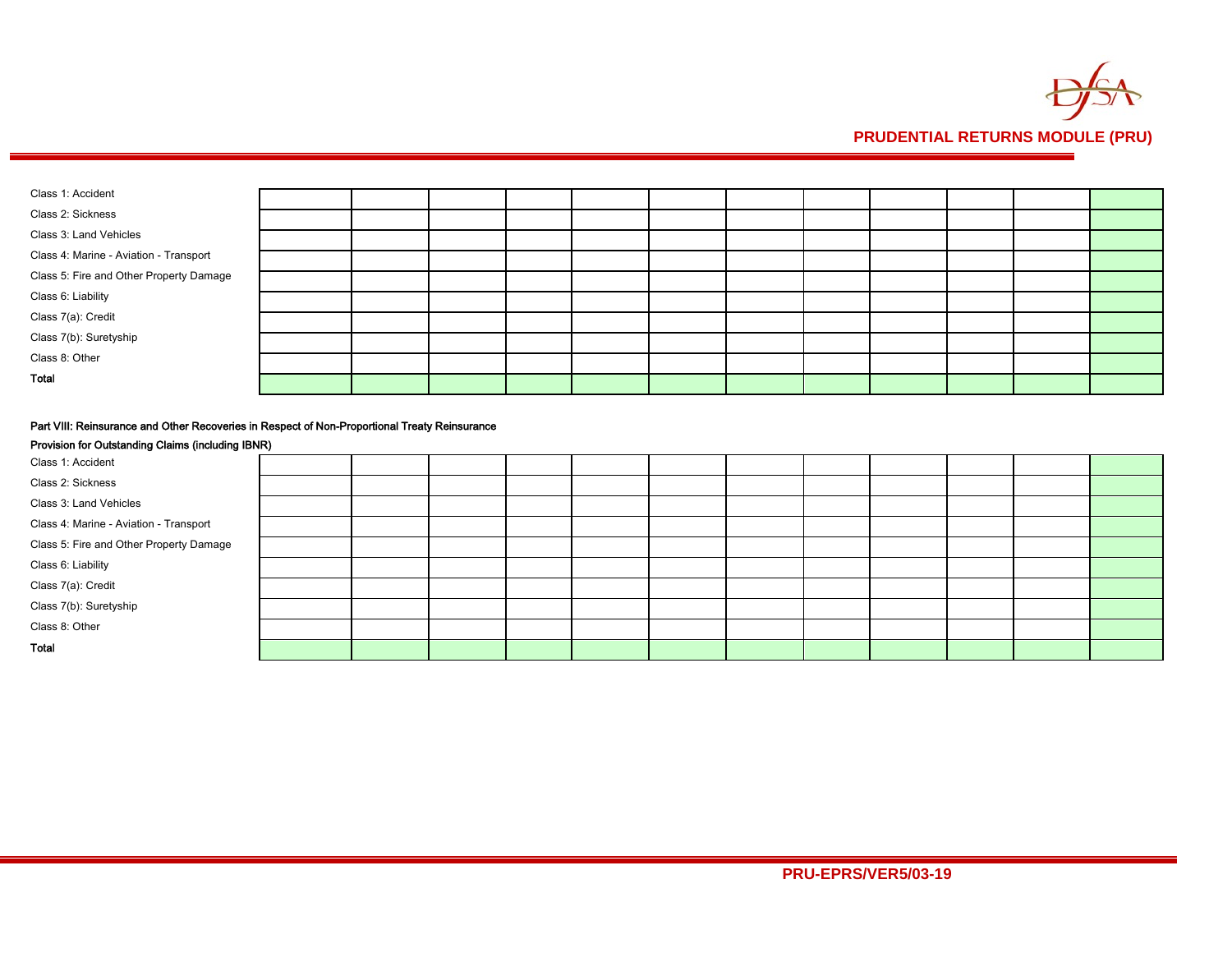

| <b>FORM IN70: Statement of Investment Income</b> | <b>Current Year</b> | <b>Prior Year</b> |
|--------------------------------------------------|---------------------|-------------------|
| 1. Interest Receivable:                          |                     |                   |
| N700 0110 - Interest from                        |                     |                   |
| Related parties N700 0120                        |                     |                   |
| - Interest from other parties                    |                     |                   |
| <b>Total Interest Receivable</b>                 |                     |                   |

#### **2.Dividends Receivable:**

| N700 0210 - Dividends from        |  |
|-----------------------------------|--|
| Related parties N700 0220 -       |  |
| Other dividends                   |  |
| <b>Total Dividends Receivable</b> |  |

### **3.Rental Income**

| 9.1391134111991119             |  |  |  |  |
|--------------------------------|--|--|--|--|
| <b>Receivable: N700 0310 -</b> |  |  |  |  |
| <b>Rentals from Related</b>    |  |  |  |  |
| parties N700 0320 - Other      |  |  |  |  |
| rentals                        |  |  |  |  |

**Total Rental Income Receivable**

**4. Income Under Investment Contracts of Mudarba and Musharakah:**

N700\_0410 - Income from contracts of mudaraba with Related counterparties N700\_0420 - Income from contracts of mudaraba with other counterparties N700\_0430 - Income from contracts of musharaka with Related counterparties N700\_0440 - Income from contracts of musharaka with other counterparties **Total Income from Mudarba and Musharakah**

#### **5.Income from Collective Investment:**

N700\_0510 - Income from PSIAs with Related parties N700\_0520 - Income from PLIAs with other parties N700\_0530 - Income from other forms of collective investment with Related parties N700\_0540 - Income from other forms of collective investment with other parties **Total Income from Collective Investments Gross)**

### **6. Changes in Value in Invested Assets:**

N700\_0610 - Changes in value of investments in or with Related parties N700\_0620 - Changes in value of other invested assets **Total Changes in Value:**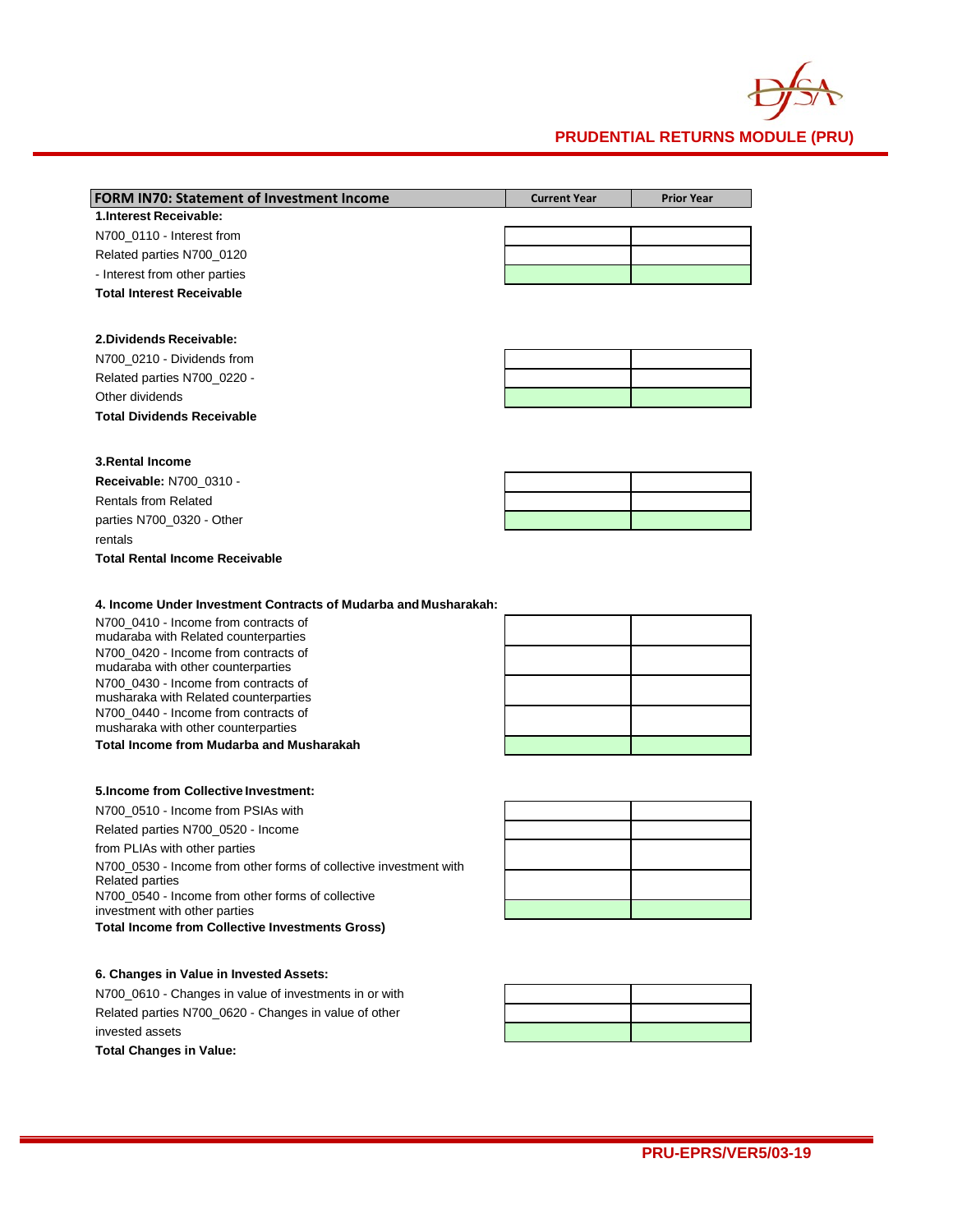

## **7.Other Investment Income**

N700\_0710 - Other investment income from Related parties N700\_0720 - Other investment income **Total Other** 

| <b>Investment</b> |
|-------------------|
|-------------------|

**Income 8.Total** 

**Investment** 

**Income**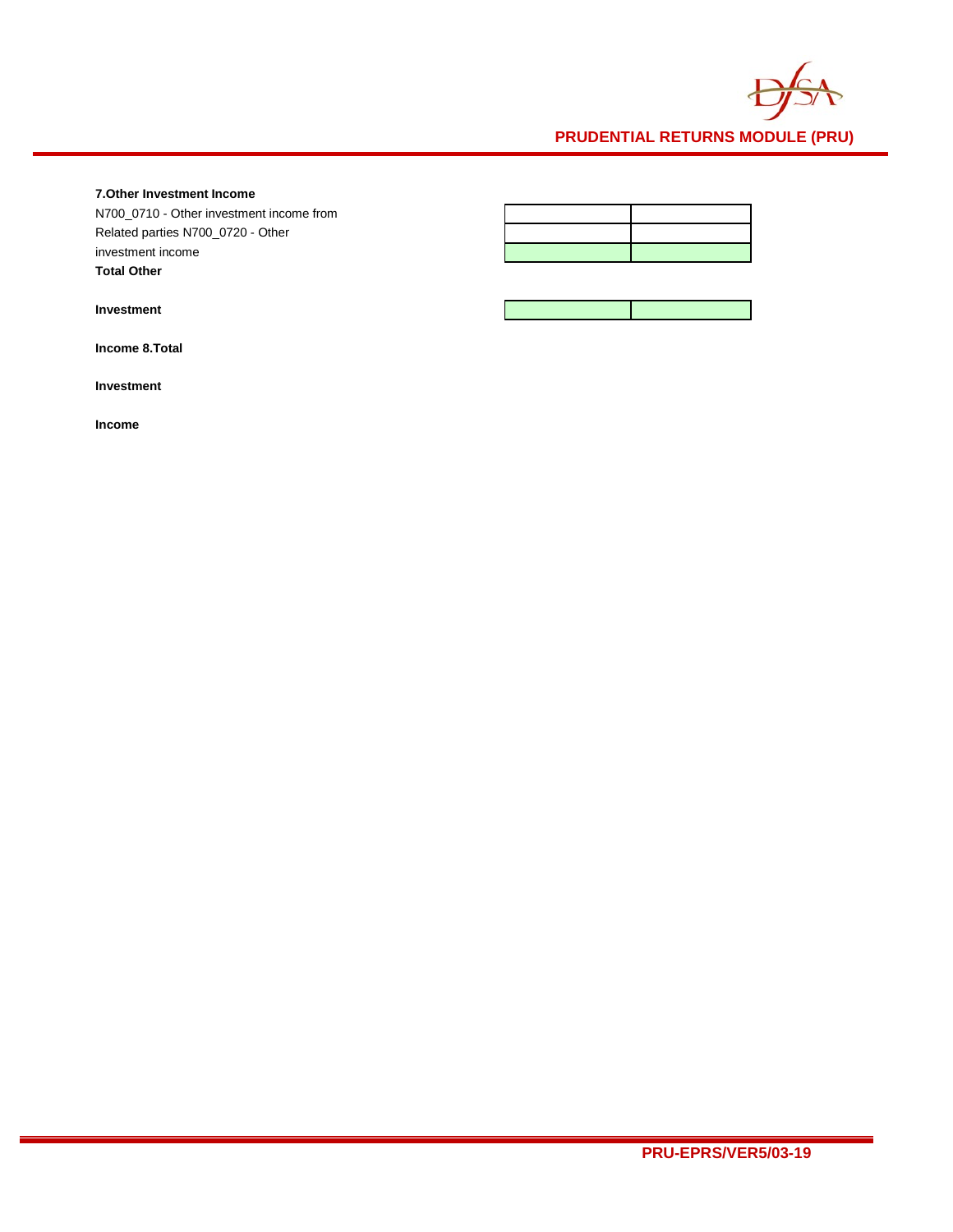

| <b>FORM IN80: Statement of</b><br><b>Acquisition Expenses</b>              | <b>Direct</b><br>insurance | <b>Facultative</b><br>reinsurance | Proportional<br>treaty | Non-<br>proportional<br>treaty | <b>Total</b> |
|----------------------------------------------------------------------------|----------------------------|-----------------------------------|------------------------|--------------------------------|--------------|
| Part I: General Insurance Business:                                        |                            |                                   |                        |                                |              |
| <b>Commissions and Brokerage</b>                                           |                            |                                   |                        |                                |              |
| Class 1: Accident                                                          |                            |                                   |                        |                                |              |
| Class 2: Sickness                                                          |                            |                                   |                        |                                |              |
| Class 3: Land Vehicles                                                     |                            |                                   |                        |                                |              |
| Class 4: Marine - Aviation - Transport                                     |                            |                                   |                        |                                |              |
| Class 5: Fire and Other Property Damage                                    |                            |                                   |                        |                                |              |
| Class 6: Liability                                                         |                            |                                   |                        |                                |              |
| Class 7(a): Credit                                                         |                            |                                   |                        |                                |              |
| Class 7(b): Suretyship                                                     |                            |                                   |                        |                                |              |
| Class 8:Other                                                              |                            |                                   |                        |                                |              |
| <b>Total</b>                                                               |                            |                                   |                        |                                |              |
| <b>Total Payable to Related Parties</b>                                    |                            |                                   |                        |                                |              |
| <b>Other Acquisition Costs</b>                                             |                            |                                   |                        |                                |              |
| Class 1: Accident                                                          |                            |                                   |                        |                                |              |
| Class 2: Sickness                                                          |                            |                                   |                        |                                |              |
| Class 3: Land Vehicles                                                     |                            |                                   |                        |                                |              |
| Class 4: Marine - Aviation - Transport                                     |                            |                                   |                        |                                |              |
| Class 5: Fire and Other Property Damage                                    |                            |                                   |                        |                                |              |
| Class 6: Liability                                                         |                            |                                   |                        |                                |              |
| Class 7(a): Credit                                                         |                            |                                   |                        |                                |              |
| Class 7(b): Suretyship                                                     |                            |                                   |                        |                                |              |
| Class 8:Other                                                              |                            |                                   |                        |                                |              |
| Total                                                                      |                            |                                   |                        |                                |              |
|                                                                            |                            |                                   |                        |                                |              |
| <b>Total Payable to Related Parties</b>                                    |                            |                                   |                        |                                |              |
| Part II: Long-Term Insurance Business:<br><b>Commissions and Brokerage</b> |                            |                                   |                        |                                |              |
| Class I: Life and Annuity                                                  |                            |                                   |                        |                                |              |
| Class II: Marriage and Birth                                               |                            |                                   |                        |                                |              |
| Class III: Linked Long Term                                                |                            |                                   |                        |                                |              |
| Class IV: Permanent Health                                                 |                            |                                   |                        |                                |              |
| Class V: Tontines                                                          |                            |                                   |                        |                                |              |
| Class VI: Capital Redemption                                               |                            |                                   |                        |                                |              |
| Class VII: Pension Fund Management                                         |                            |                                   |                        |                                |              |
| Total                                                                      |                            |                                   |                        |                                |              |
|                                                                            |                            |                                   |                        |                                |              |
| <b>Total Payable to Related Parties</b>                                    |                            |                                   |                        |                                |              |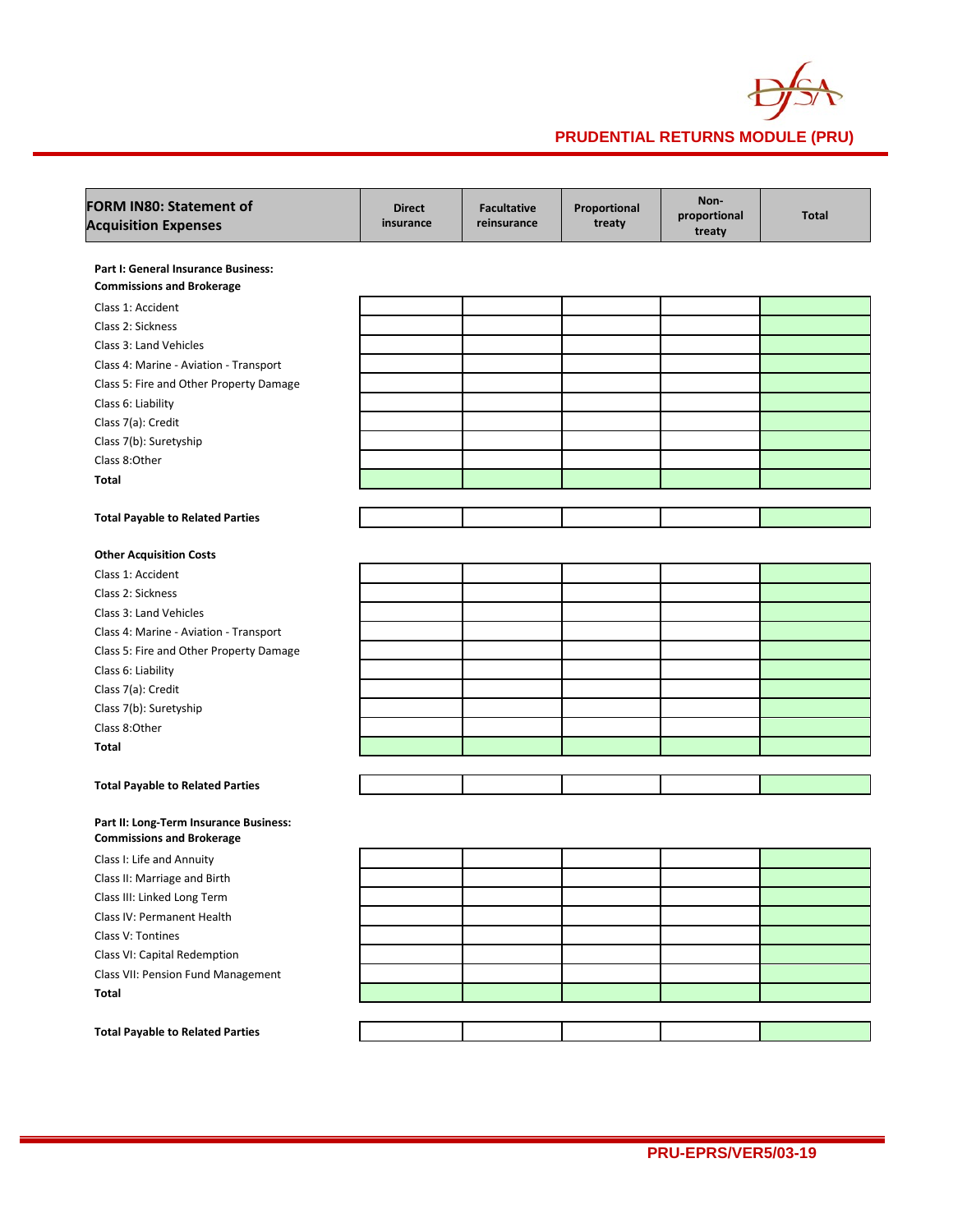

| <b>Other Acquisition</b>                |  |  |  |
|-----------------------------------------|--|--|--|
| Costs Class I: Life                     |  |  |  |
| and Annuity Class                       |  |  |  |
| II: Marriage and                        |  |  |  |
| Birth Class III:                        |  |  |  |
| Linked Long Term                        |  |  |  |
| Class IV:                               |  |  |  |
| <b>Permanent Health</b>                 |  |  |  |
| Class V: Tontines                       |  |  |  |
| Class VI: Capital Redemption            |  |  |  |
| Class VII: Pension Fund Management      |  |  |  |
| <b>Total</b>                            |  |  |  |
|                                         |  |  |  |
| <b>Total Payable to Related Parties</b> |  |  |  |
|                                         |  |  |  |
|                                         |  |  |  |
| Part III: Direct Long-Term Insurance    |  |  |  |
| <b>Business: Commission and</b>         |  |  |  |
| Management Expenses Class I: Life       |  |  |  |
| and Annuity                             |  |  |  |
| Class II: Marriage                      |  |  |  |
| and Birth Class III:                    |  |  |  |
| Linked Long Term                        |  |  |  |
| Class<br>IV:                            |  |  |  |
| Permanent Health                        |  |  |  |
| Class V: Tontines                       |  |  |  |
| Class VI: Capital Redemption            |  |  |  |
| Class VII: Pension Fund Management      |  |  |  |
| <b>Total</b>                            |  |  |  |
|                                         |  |  |  |
| <b>Total Payable to Related</b>         |  |  |  |
|                                         |  |  |  |
| <b>Parties Recoverable from</b>         |  |  |  |

**Reinsurance Recoverable** 

**from Related Parties**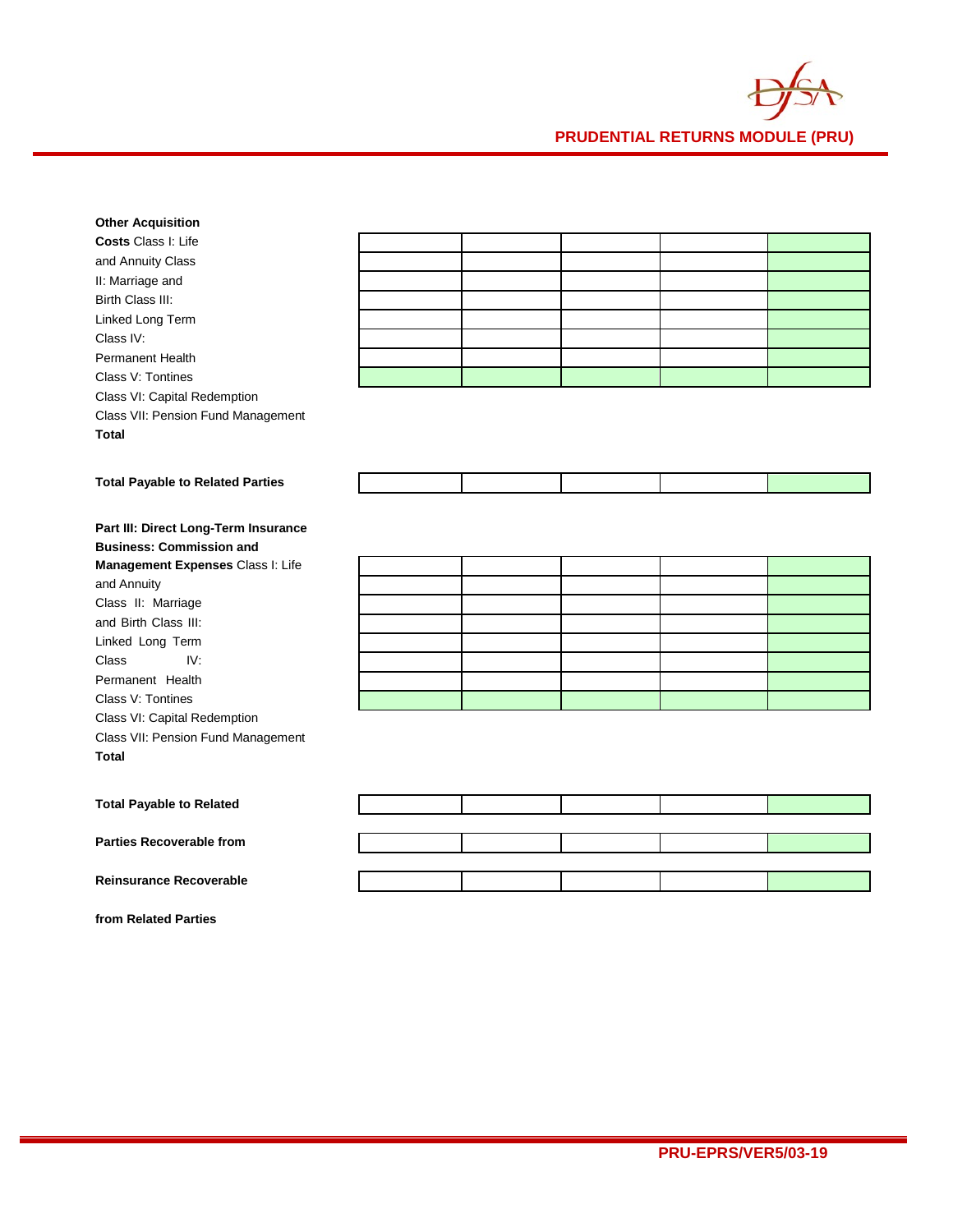

| <b>FORM IN90: Reconciliation to Financial Statements</b>                               | <b>Current Year</b> | <b>Prior Year</b> |
|----------------------------------------------------------------------------------------|---------------------|-------------------|
| <b>Financial Position:</b>                                                             |                     |                   |
| N900_1000 - Net assets from balance sheet                                              |                     |                   |
| Differences between item 1 and Net Assets according to Financial<br><b>Statements:</b> |                     |                   |
|                                                                                        |                     |                   |
|                                                                                        |                     |                   |
| <b>Differences in Recognition of Assets and Liabilities:</b>                           |                     |                   |
|                                                                                        |                     |                   |
|                                                                                        |                     |                   |
|                                                                                        |                     |                   |
| <b>Total</b>                                                                           |                     |                   |
| <b>Differences in Valuation of Assets and Liabilities:</b>                             |                     |                   |
|                                                                                        |                     |                   |
|                                                                                        |                     |                   |

**Total**

N900\_3000 - Net Assets according to Financial Statements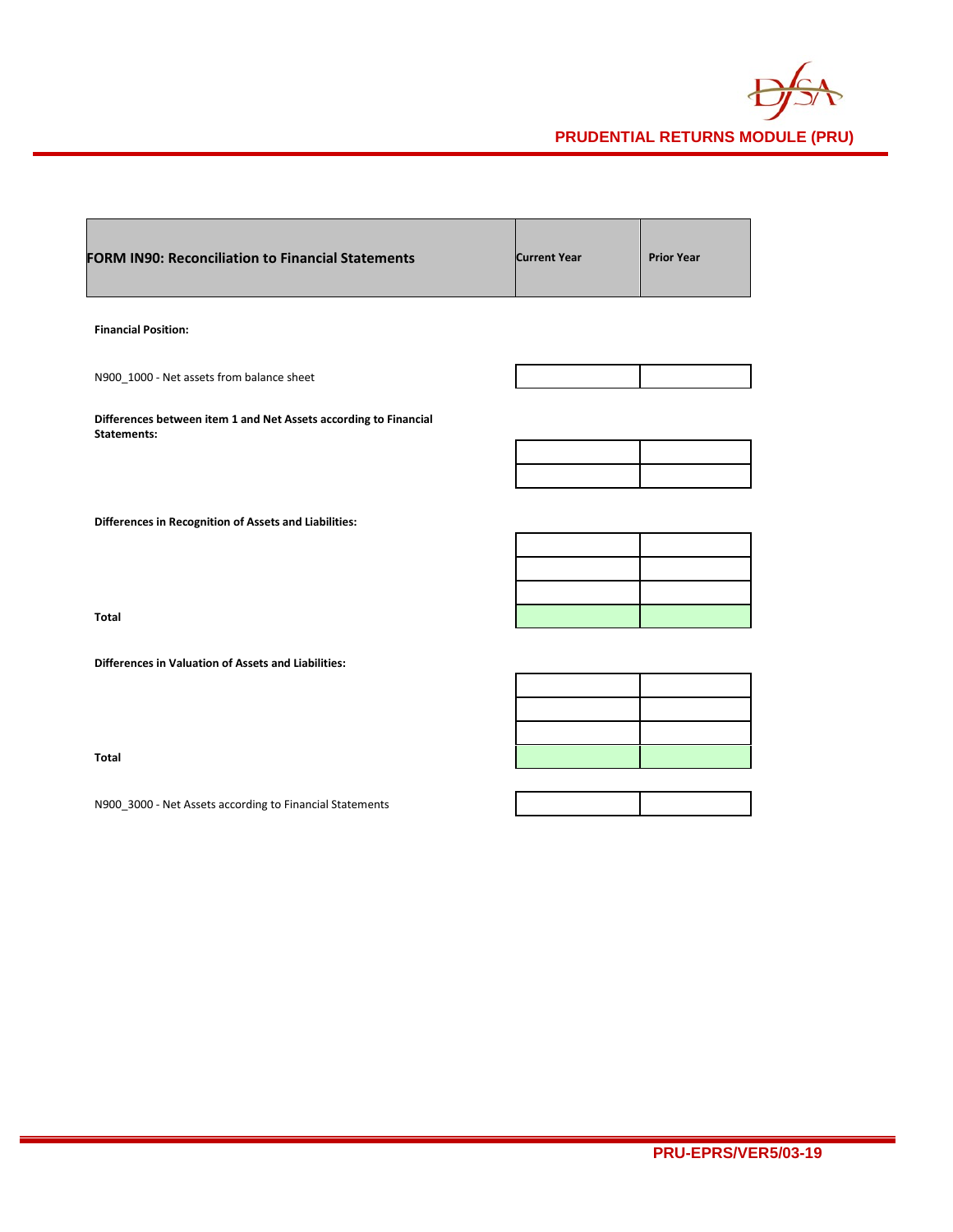

| <b>FORM IN100: Summary Statement to Operations</b>                                 | <b>Current Year</b> | <b>Prior Year</b> |
|------------------------------------------------------------------------------------|---------------------|-------------------|
| Part I : Revenue and Expense Information:                                          |                     |                   |
| 1.Gross Written Premiums:                                                          |                     |                   |
| N400_110T - General insurance business                                             |                     |                   |
| N400_210T - Long-Term Insurance business                                           |                     |                   |
| <b>Total Gross Written Premiums</b>                                                |                     |                   |
| 2. Reinsurance Premiums Ceded:                                                     |                     |                   |
| N400_120T - General insurance business                                             |                     |                   |
| N400_220T - Long-Term Insurance business                                           |                     |                   |
| <b>Total Reinsurance Premiums Ceded</b>                                            |                     |                   |
| <b>3. Net Written Premiums</b>                                                     |                     |                   |
| 4.Claims Paid:                                                                     |                     |                   |
| N500_110T - General insurance business                                             |                     |                   |
| N500_210T - Long-Term Insurance business                                           |                     |                   |
| <b>Total Claims Paid</b>                                                           |                     |                   |
| <b>5. Reinsurance and Other Recoveries Received:</b>                               |                     |                   |
| N500_120T - General insurance business                                             |                     |                   |
| N500_220T - Long-Term Insurance business                                           |                     |                   |
| <b>Total Recoveries Received</b>                                                   |                     |                   |
| <b>6.Net Claims Paid</b>                                                           |                     |                   |
|                                                                                    |                     |                   |
| 7. Movements in Insurance Liabilities:                                             |                     |                   |
| N300_0710 - General insurance business<br>N300 0720 - Long-term Insurance business |                     |                   |
| <b>Total Movements in Insurance Liabilities (Gross)</b>                            |                     |                   |
|                                                                                    |                     |                   |
| 8. Movements in Recoveries Against Insurance Liabilities:                          |                     |                   |
| N300 0810 - General insurance business                                             |                     |                   |
| N300_0820 - Long-term Insurance business                                           |                     |                   |
| <b>Total Movements in Recoveries</b>                                               |                     |                   |
| 9. Net Movement in Provisions                                                      |                     |                   |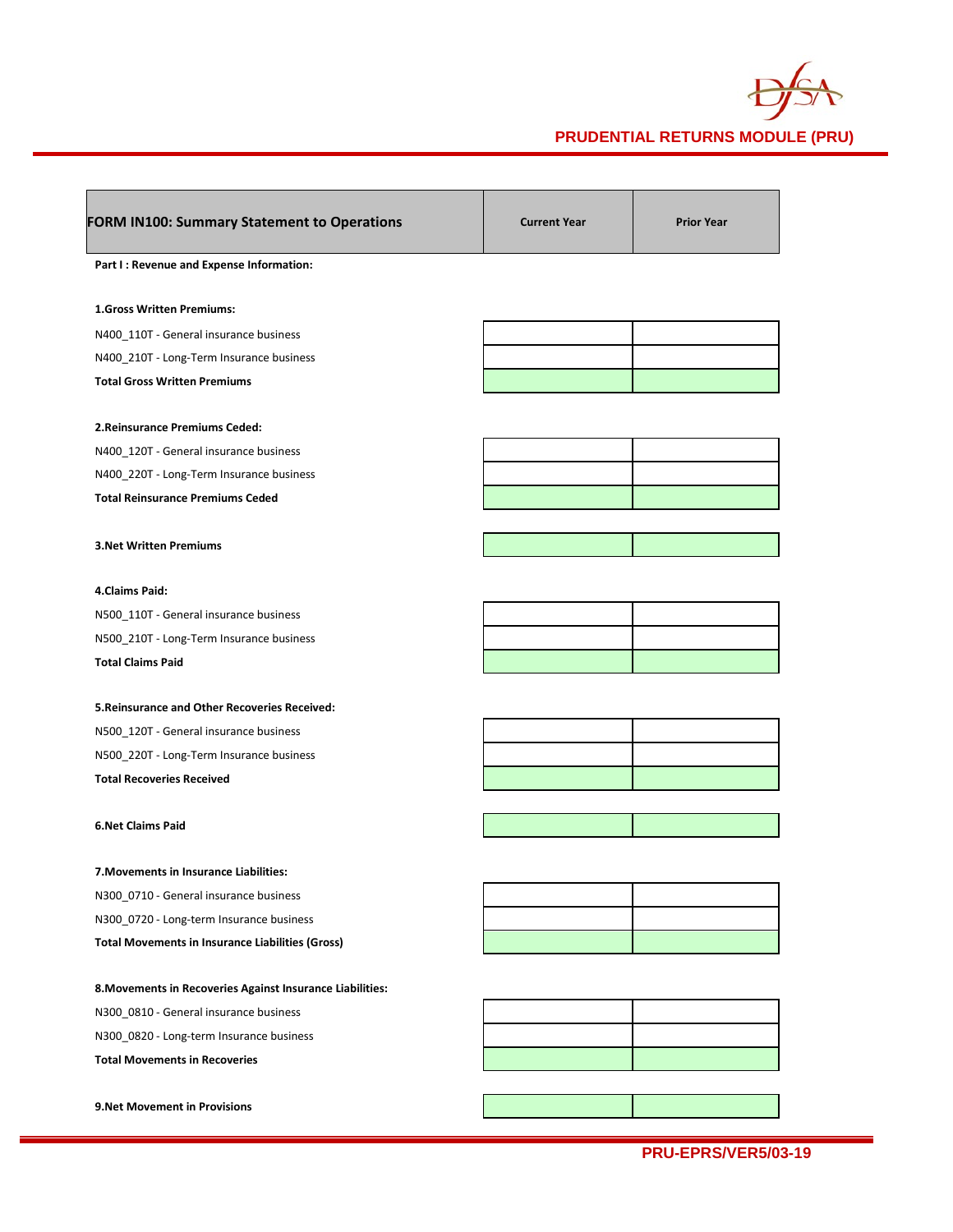

#### **10.Expenses:**

## **11.Other Operating Revenue:**

N300\_1110 - Commissions

N300\_1120 - Other revenue

**Total Other Operating Revenue**

**12.Operating Income**

**Part II : Asset and Liability Information:**

13.Outstanding Claims Provision (Including IBNR)

14.Expected Reinsurance and Other Recoveries in Respect of Item 13

15.Premium Liabilities under General Insurance Contracts

16.Expected Reinsurance and Other Recoveries in Respect of Item 15

17.Net Policy Benefits under Long-Term Insurance Contracts in Force





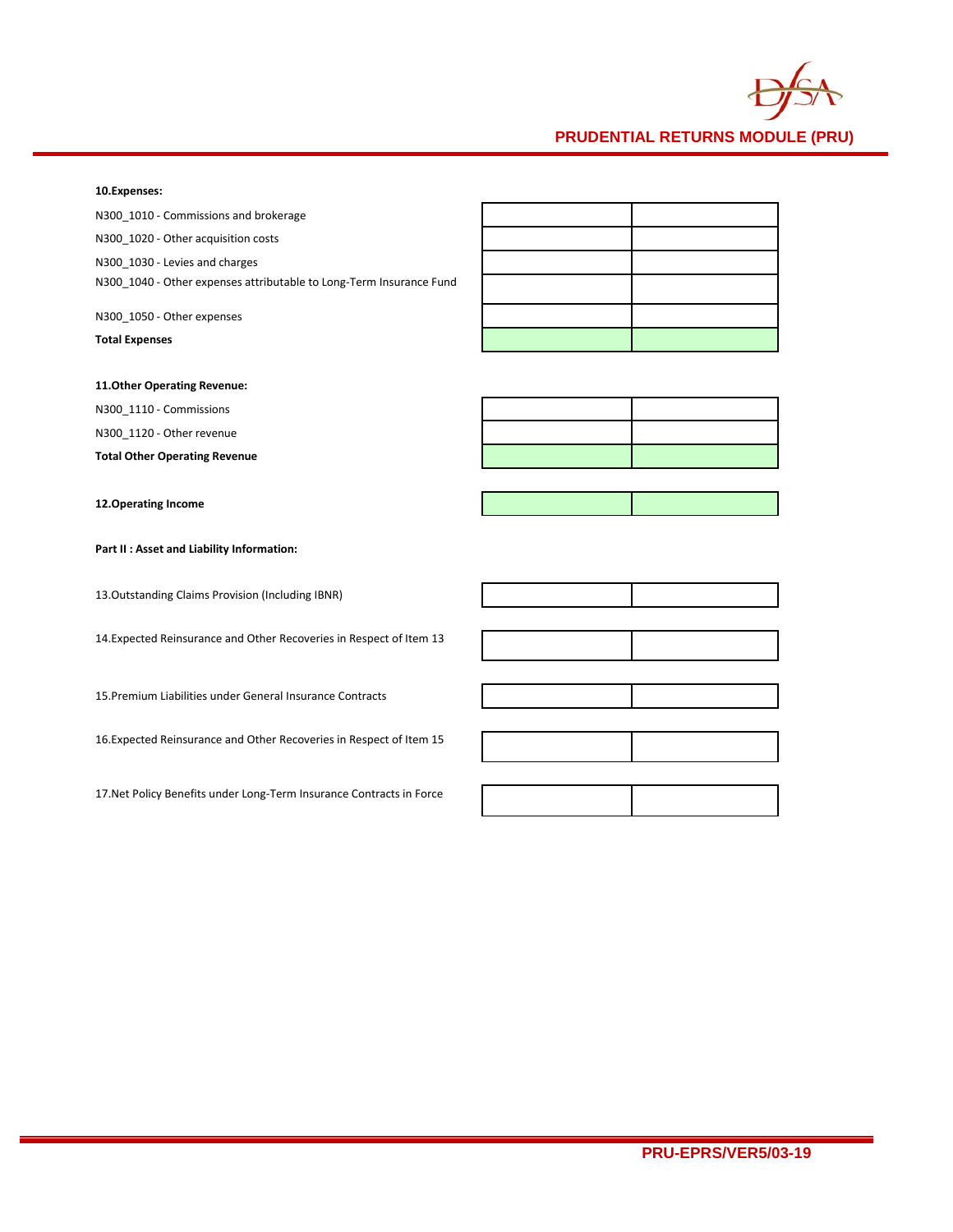

| FORM IN110: Reconciliation of Direct to Total Long-<br><b>Term Insurance Business:</b> | <b>Direct Long-Term</b><br><b>Insurance Business</b> | Other | <b>Total</b> |
|----------------------------------------------------------------------------------------|------------------------------------------------------|-------|--------------|
| <b>Assets and Liabilities:</b>                                                         |                                                      |       |              |
| 1.Assets:                                                                              |                                                      |       |              |
| N110_1000 - Cash and Liquid Assets                                                     |                                                      |       |              |
| N110 1010 - Receivables                                                                |                                                      |       |              |
| N110_1020 - Investments                                                                |                                                      |       |              |
| N110_1030 - Plant and Equipment                                                        |                                                      |       |              |
| N110_1040 - Intangible Assets                                                          |                                                      |       |              |
| N110_1050 - Deferred Tax Assets                                                        |                                                      |       |              |
| N110_1060 - Other Assets                                                               |                                                      |       |              |
| <b>Total Assets</b>                                                                    |                                                      |       |              |
|                                                                                        |                                                      |       |              |
| 2.Liabilities:                                                                         |                                                      |       |              |
| N110_1080 - Creditors and accruals                                                     |                                                      |       |              |
| N110_1090 - Amounts due on reinsurance contracts                                       |                                                      |       |              |
| N110 1100 - Technical provisions (other)                                               |                                                      |       |              |
| N110_1110 - Net policy benefits on long-term insurance<br>contracts                    |                                                      |       |              |
| N110_1120 - Borrowings                                                                 |                                                      |       |              |
| N110_1130 - Tax liability                                                              |                                                      |       |              |
| N110_1140 - Provisions                                                                 |                                                      |       |              |
| N110_1150 - Other liabilities                                                          |                                                      |       |              |
| N110_1160 - Loan capital and hybrid securities                                         |                                                      |       |              |
| <b>Total Liabilities</b>                                                               |                                                      |       |              |
|                                                                                        |                                                      |       |              |
| 3. Minimum Capital Requirement:                                                        |                                                      |       |              |
| N110_1180 - Default risk component                                                     |                                                      |       |              |
| N110_1190 - Investment volatility risk component                                       |                                                      |       |              |
| N110_1200 - Off-balance sheet asset risk component                                     |                                                      |       |              |
| N110 1210 - Off-balance sheet liability risk component                                 |                                                      |       |              |
| N110_1220 - Concentration risk component                                               |                                                      |       |              |
| N110_1230 - Size factor adjustment component                                           |                                                      |       |              |
| N110_1240 - Underwriting risk component                                                |                                                      |       |              |
| N110_1250 - Reserving risk component                                                   |                                                      |       |              |
| N110_1260 - Long-Term Insurance risk component                                         |                                                      |       |              |
| N110_1270 - Asset management risk component                                            |                                                      |       |              |
| N110_1280 - Adjustments to capital requirement                                         |                                                      |       |              |
| <b>Minimum Capital Requirement</b>                                                     |                                                      |       |              |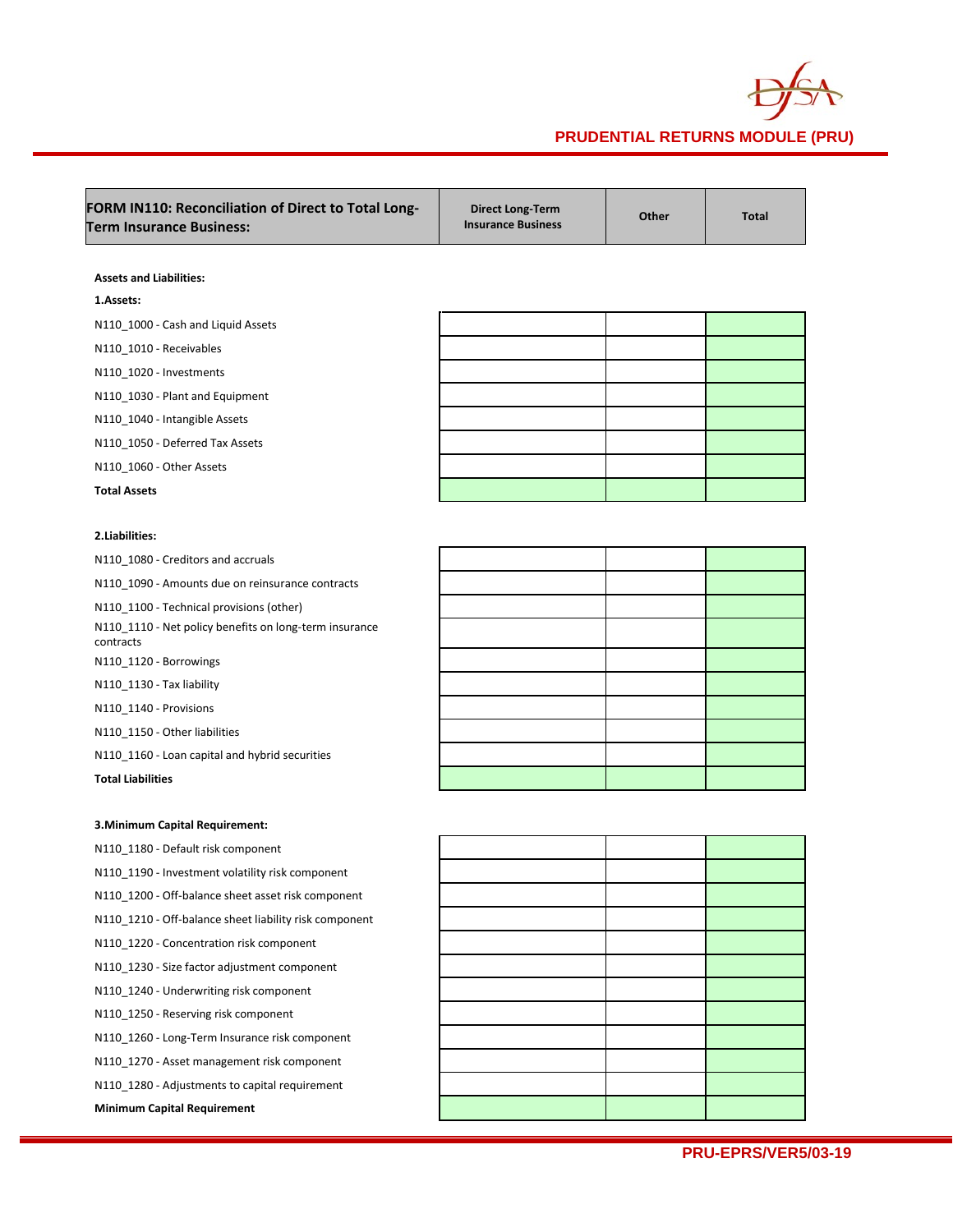# **FORM IN120: Statement of Direct Long-Term Insurance Business**

**Right Click on the required row to input the detail**

| Part I: Analysis of Premiums & Part II: Analysis |                        |
|--------------------------------------------------|------------------------|
| of New Business:                                 | <b>Linked Form - 1</b> |
| Part III: Persistency:                           | Linked Form - 2        |

**Linked Form - 1**

| <b>FORM IN120: Statement of Direct</b> | Regular              | <b>Single</b>        | <b>Regular Non-</b> | <b>Single Non-</b>   | <b>Total</b> |
|----------------------------------------|----------------------|----------------------|---------------------|----------------------|--------------|
| Long-Term Insurance Business           | <b>Participating</b> | <b>Participating</b> | Participating       | <b>Participating</b> |              |

| Part I: Analysis                   |  |  |  |  |  |  |
|------------------------------------|--|--|--|--|--|--|
| of Premiums:                       |  |  |  |  |  |  |
| <b>Gross Premiums</b>              |  |  |  |  |  |  |
| Class I: Life                      |  |  |  |  |  |  |
| and Annuity                        |  |  |  |  |  |  |
| Class II:                          |  |  |  |  |  |  |
| Marriage and                       |  |  |  |  |  |  |
| Birth Class III:                   |  |  |  |  |  |  |
| Linked Long                        |  |  |  |  |  |  |
| Term Class IV:                     |  |  |  |  |  |  |
| Permanent                          |  |  |  |  |  |  |
| <b>Health Class</b>                |  |  |  |  |  |  |
| V: Tontines                        |  |  |  |  |  |  |
| Class VI: Capital Redemption       |  |  |  |  |  |  |
| Class VII: Pension Fund Management |  |  |  |  |  |  |
| <b>Total</b>                       |  |  |  |  |  |  |
|                                    |  |  |  |  |  |  |
| <b>Total Effected with</b>         |  |  |  |  |  |  |
|                                    |  |  |  |  |  |  |
| <b>Related Parties</b>             |  |  |  |  |  |  |
|                                    |  |  |  |  |  |  |
| <b>Reinsurance Ceded</b>           |  |  |  |  |  |  |
| Class I: Life                      |  |  |  |  |  |  |
| and Annuity                        |  |  |  |  |  |  |
| Class II:                          |  |  |  |  |  |  |
| Marriage and                       |  |  |  |  |  |  |
| Birth Class III:                   |  |  |  |  |  |  |
| Linked Long                        |  |  |  |  |  |  |
| Term Class IV:                     |  |  |  |  |  |  |
| Permanent                          |  |  |  |  |  |  |
| <b>Health Class</b>                |  |  |  |  |  |  |
| V: Tontines                        |  |  |  |  |  |  |
|                                    |  |  |  |  |  |  |
| Class VI: Capital Redemption       |  |  |  |  |  |  |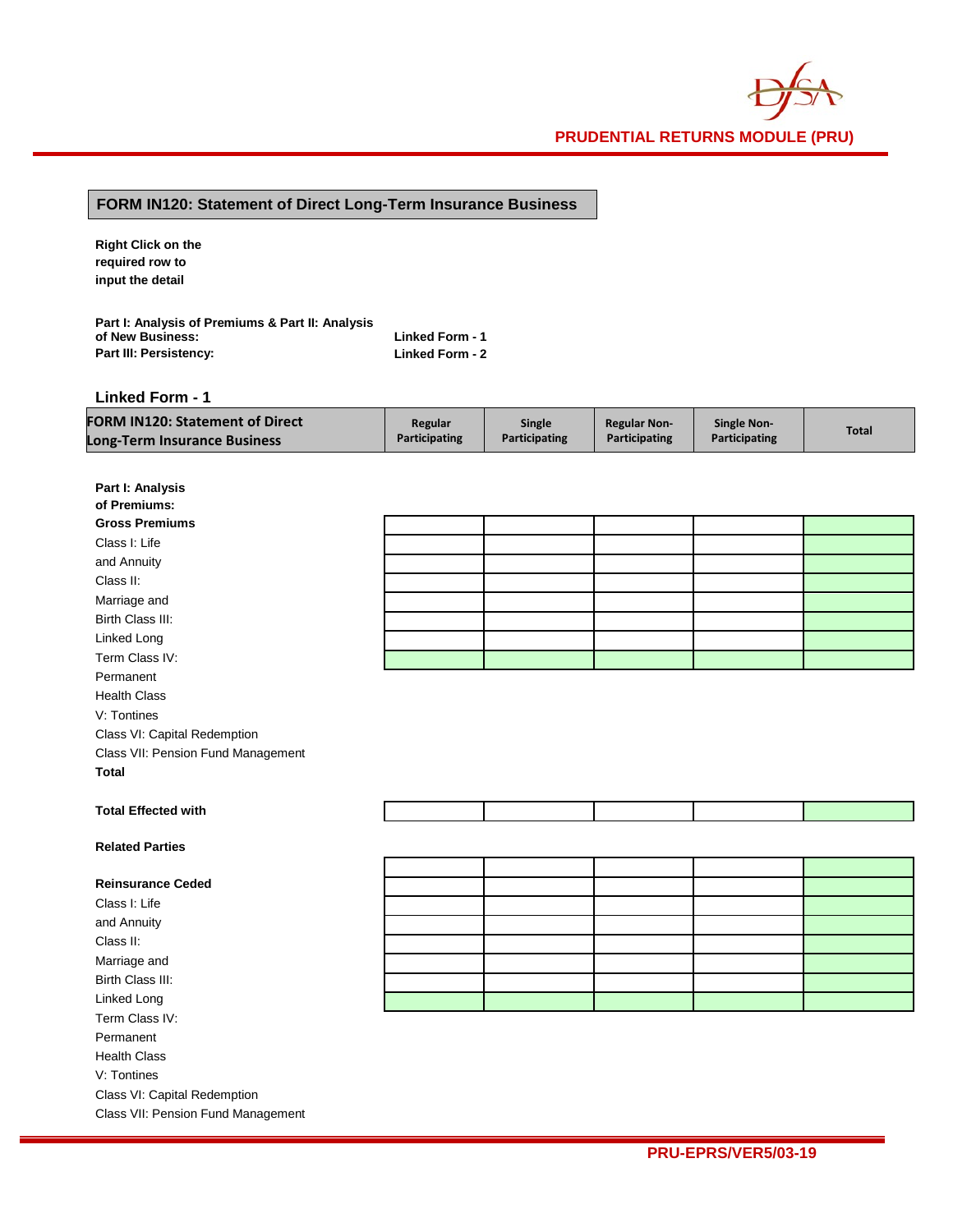

# **Total**

| <b>Total Ceded to Related Parties</b>                                            |  |  |  |
|----------------------------------------------------------------------------------|--|--|--|
| Part II: Analysis of<br><b>New Business:</b><br><b>Gross Premiums</b><br>Annuity |  |  |  |
| Class I: Life                                                                    |  |  |  |
| and Annuity                                                                      |  |  |  |
| Class II:                                                                        |  |  |  |
| Marriage and                                                                     |  |  |  |
| Birth Class III:                                                                 |  |  |  |
| Linked Long                                                                      |  |  |  |
| Term Class IV:                                                                   |  |  |  |
| Permanent                                                                        |  |  |  |
| <b>Health Class</b>                                                              |  |  |  |
| V: Tontines                                                                      |  |  |  |
| Class VI: Capital Redemption                                                     |  |  |  |
| Class VII: Pension Fund Management                                               |  |  |  |

**Total**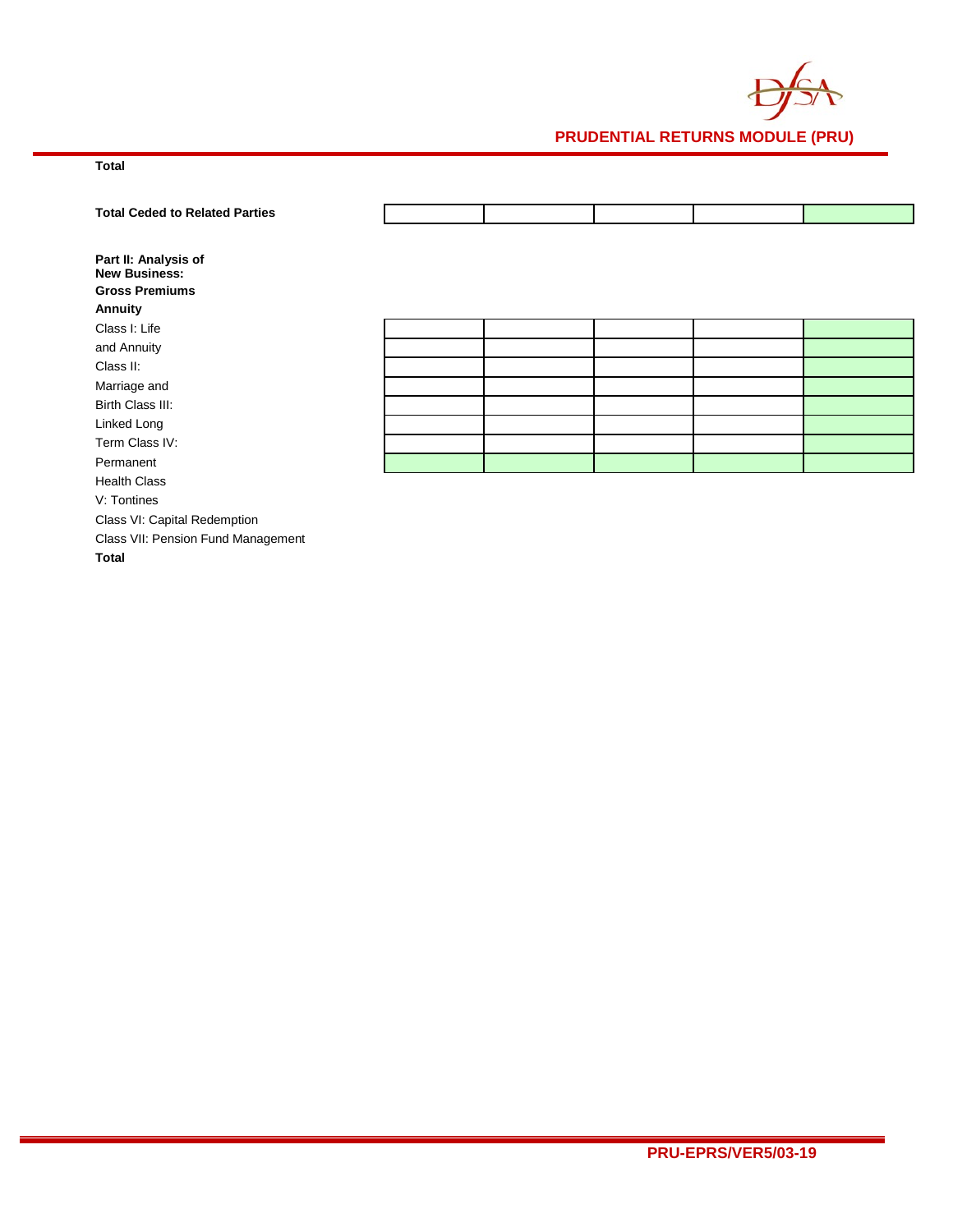

#### **Number of New Policy Holders / Fund Members Annuity**

| Annuity                            |  |  |  |
|------------------------------------|--|--|--|
| Class I: Life and Annuity          |  |  |  |
| Class II: Marriage and Birth       |  |  |  |
| Class III: Linked Long Term        |  |  |  |
| Class IV: Permanent Health         |  |  |  |
| Class V: Tontines                  |  |  |  |
| Class VI: Capital Redemption       |  |  |  |
| Class VII: Pension Fund Management |  |  |  |
| Total                              |  |  |  |
|                                    |  |  |  |

#### **Linked Form - 2 FORM IN120: Statement of Direct Long-Term Insurance Business Contracts effected Naturally terminated Otherwise terminated In force on reporting date Persistency rate**

#### **Part III: Persistency:**

| <b>Number of Contracts - Participating</b> |  |  |  |  |  |  |
|--------------------------------------------|--|--|--|--|--|--|
| Year Ended on Reporting date               |  |  |  |  |  |  |
| Previous Financial Year                    |  |  |  |  |  |  |
| Previous Financial Year                    |  |  |  |  |  |  |
| Previous Financial Year                    |  |  |  |  |  |  |
| <b>Total</b>                               |  |  |  |  |  |  |

## **Number of Contracts - Linked Long Term**

#### **Number of Contracts - Other-Non-Participating**

|  | Year Ended on Reporting date |  |
|--|------------------------------|--|
|  |                              |  |

Year Ended on Reporting date Previous Financial Year Previous Financial Year Previous Financial Year

- Previous Financial Year
- Previous Financial Year
- Previous Financial Year

**Total**

**Total**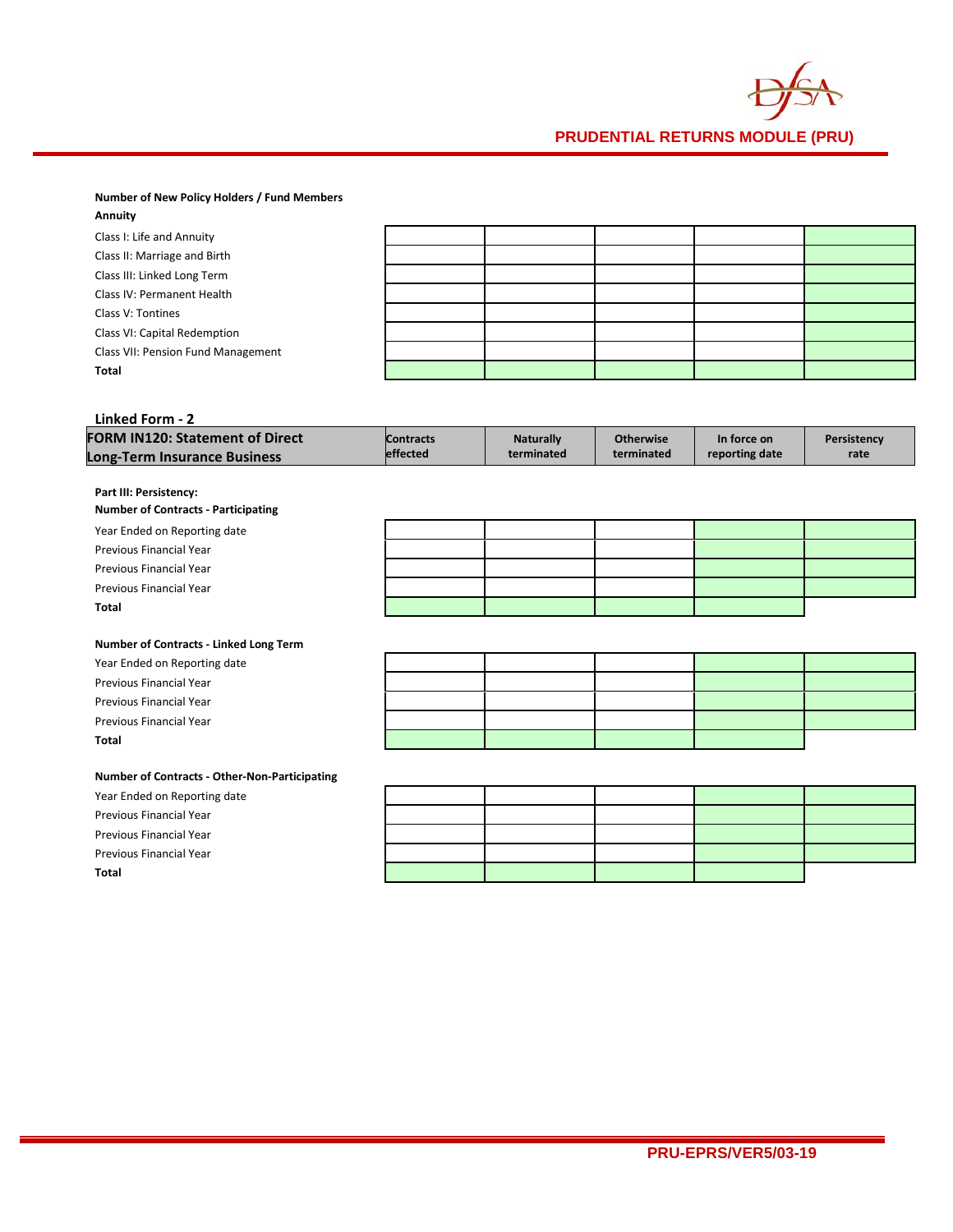

| <b>FORM IN130: Statement of Direct</b><br>Long-Term Insurance Liabilities | Vested -<br><b>Direct</b><br>Participating | <b>Non Vested - Direct</b><br>Participating | <b>Direct Non-</b><br>Participating | <b>Additional</b><br><b>Provisions</b> | <b>Total</b> |
|---------------------------------------------------------------------------|--------------------------------------------|---------------------------------------------|-------------------------------------|----------------------------------------|--------------|
| Analysis of Direct Long-Term Insurance<br>Liabilities:                    |                                            |                                             |                                     |                                        |              |
| <b>Gross Policy Liabilities</b>                                           |                                            |                                             |                                     |                                        |              |
| Class I: Life and Annuity                                                 |                                            |                                             |                                     |                                        |              |
| Class II: Marriage and Birth                                              |                                            |                                             |                                     |                                        |              |
| Class III: Linked Long Term                                               |                                            |                                             |                                     |                                        |              |
| Class IV: Permanent Health                                                |                                            |                                             |                                     |                                        |              |
| Class V: Tontines                                                         |                                            |                                             |                                     |                                        |              |
| Class VI: Capital Redemption                                              |                                            |                                             |                                     |                                        |              |
| Class VII: Pension Fund Management                                        |                                            |                                             |                                     |                                        |              |
| <b>Total</b>                                                              |                                            |                                             |                                     |                                        |              |
|                                                                           |                                            |                                             |                                     |                                        |              |
| <b>Total in Respect of Related Parties</b>                                |                                            |                                             |                                     |                                        |              |
|                                                                           |                                            |                                             |                                     |                                        |              |
| <b>Reinsurance Recoverable</b>                                            |                                            |                                             |                                     |                                        |              |
| Class I: Life and Annuity                                                 |                                            |                                             |                                     |                                        |              |
| Class II: Marriage and Birth                                              |                                            |                                             |                                     |                                        |              |
| Class III: Linked Long Term                                               |                                            |                                             |                                     |                                        |              |
| Class IV: Permanent Health                                                |                                            |                                             |                                     |                                        |              |
| Class V: Tontines                                                         |                                            |                                             |                                     |                                        |              |
| Class VI: Capital Redemption                                              |                                            |                                             |                                     |                                        |              |
| Class VII: Pension Fund Management                                        |                                            |                                             |                                     |                                        |              |
| <b>Total</b>                                                              |                                            |                                             |                                     |                                        |              |
|                                                                           |                                            |                                             |                                     |                                        |              |
| <b>Total Recoverable from Related Parties</b>                             |                                            |                                             |                                     |                                        |              |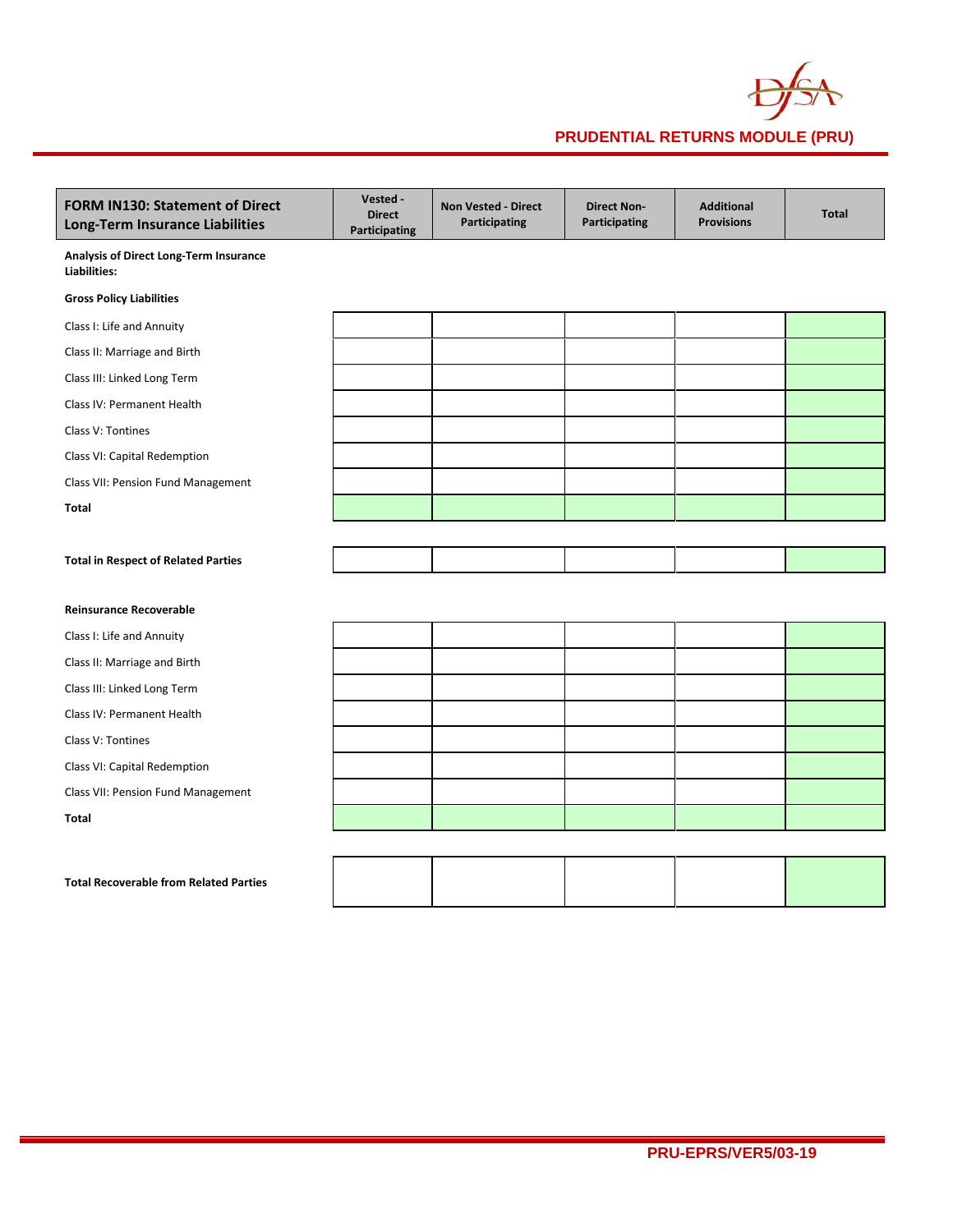

| FORM IN140: Statement of Assets Covering Direct Linked<br>Long-Term Insurance Liabilities:                                                     | <b>Current Year</b> | <b>Prior Year</b> |
|------------------------------------------------------------------------------------------------------------------------------------------------|---------------------|-------------------|
|                                                                                                                                                |                     |                   |
| Assets Covering Direct Linked Long-Term Insurance Liabilities:                                                                                 |                     |                   |
| 1. Cash and Liquid Assets:                                                                                                                     |                     |                   |
| N140_1000 - Notes and coins                                                                                                                    |                     |                   |
| N140 1010 - Money at short call                                                                                                                |                     |                   |
| N140_1020 - Securities purchased under agreements to resell                                                                                    |                     |                   |
| <b>Total Cash and Liquid Assets</b>                                                                                                            |                     |                   |
| 2. Receivables:                                                                                                                                |                     |                   |
| N140 1040 - Investment income receivable                                                                                                       |                     |                   |
| N140_1050 - Recoveries other than reinsurance                                                                                                  |                     |                   |
| N140_1060 - Premiums receivable                                                                                                                |                     |                   |
| N140 1070 - Amounts due under reinsurance contracts                                                                                            |                     |                   |
| N140_1080 - Expected reinsurance and other recoveries on<br>outstanding claims                                                                 |                     |                   |
| N140_1090 - Expected reinsurance and other recoveries on<br>premium liabilities                                                                |                     |                   |
| N140_1100 - Other reinsurance assets receivable from reinsurers                                                                                |                     |                   |
| N140_1110 - Other receivables                                                                                                                  |                     |                   |
| <b>Total Receivables</b>                                                                                                                       |                     |                   |
| 3. Investments:                                                                                                                                |                     |                   |
| N140_1130 - Profit Sharing Investment Accounts                                                                                                 |                     |                   |
| N140_1140 - Deposits (not including Profit Sharing Investment<br>Accounts)                                                                     |                     |                   |
| N140_1150 - Debt securities                                                                                                                    |                     |                   |
| N140_1160 - Equity securities                                                                                                                  |                     |                   |
| N140_1170 - Investment contracts of mudaraba, other than<br>collective investments<br>N140_1180 - Investment contracts of musharaka other than |                     |                   |
| collective investments<br>N140 1190 - Loans and advances                                                                                       |                     |                   |
| N140 1200 - Collective investments                                                                                                             |                     |                   |
|                                                                                                                                                |                     |                   |
| N140 1210 - Properties                                                                                                                         |                     |                   |
| N140_1220 - Investments held indirectly                                                                                                        |                     |                   |
| N140_1230 - Other investments<br><b>Total Investments</b>                                                                                      |                     |                   |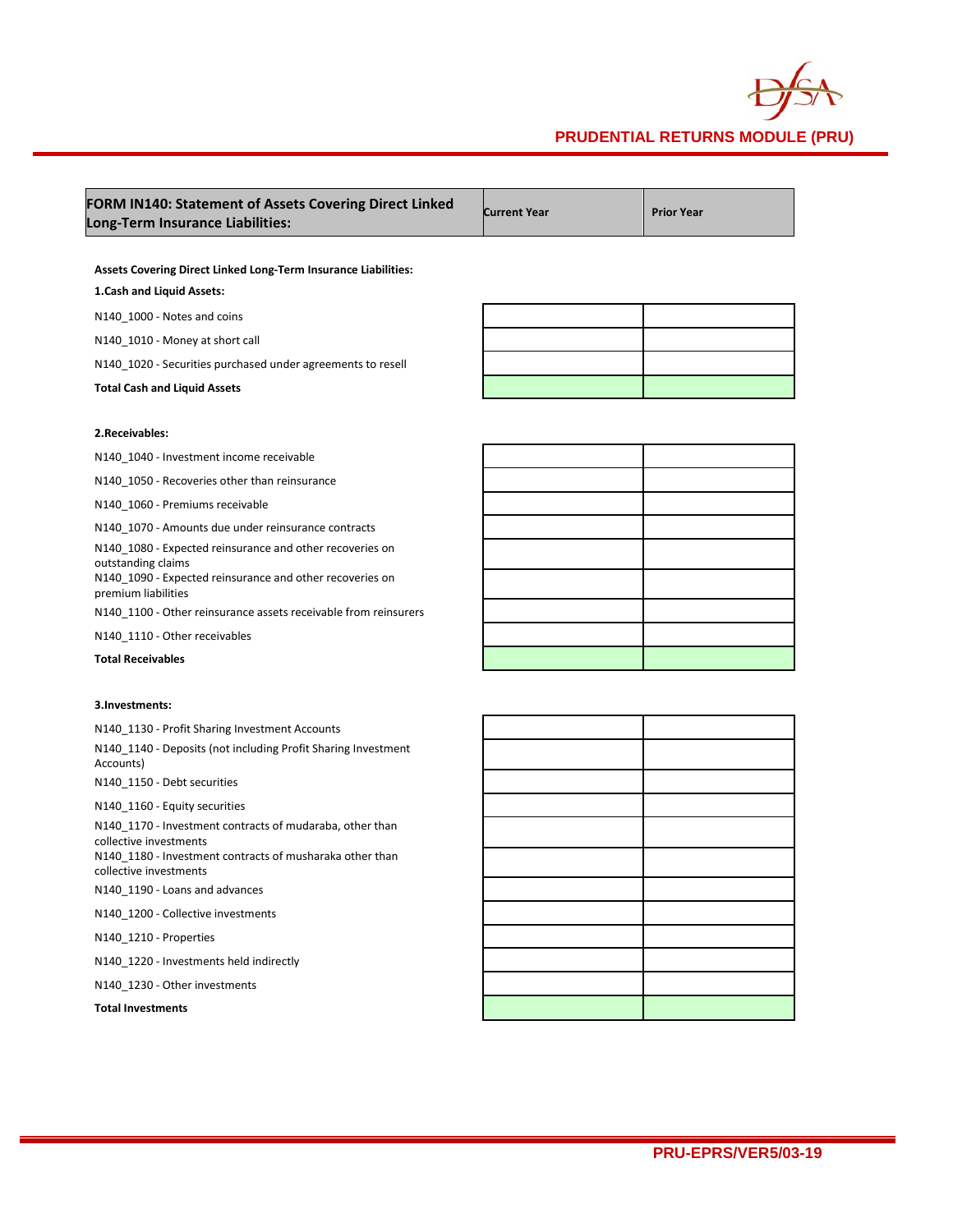

### **4.Other Assets:**

N140\_1250 - Prepayments

N140\_1260 - Deferred expenses

N140\_1270 - Unrealised gain on derivatives

N140\_1280 - Other

**Total Other Assets**

**Total Assets**

**N140\_1310 - Tot assets (amts from, bals with or invests in RP, excl amts due under ins crts)**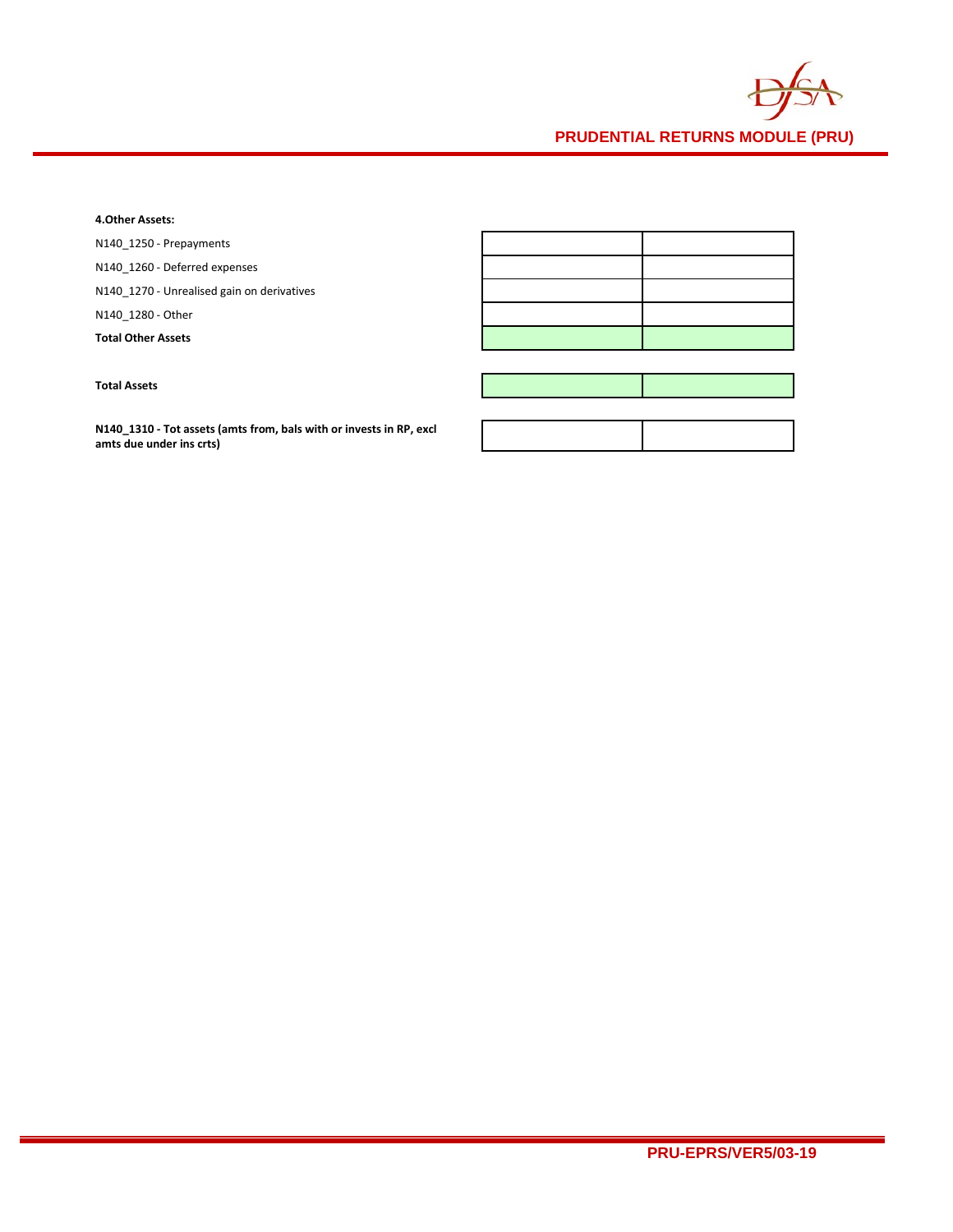

# **FORM IN150: Statement of Assets Covering Non-Linked Long-Term Insurance Liabilities and Minimum Capital Requirements**

**Right Click on the required row to input the detail**

| Part I: Assets Covering Participating Contract Liabilities:      | Linked Form - 1 |
|------------------------------------------------------------------|-----------------|
| Part II: Assets Covering Non-Participating Contract Liabilities: | Linked Form - 2 |
| <b>Part III: Assets Covering Minimum Capital Requirement:</b>    | Linked Form - 3 |

### **Linked Form - 1**

| <b>FORM IN150: Statement of Assets Covering Non-Linked</b> |                     |                         |
|------------------------------------------------------------|---------------------|-------------------------|
| Long-Term Insurance Liabilities and Minimum Capital        | <b>Asset Values</b> | <b>Expected Yield %</b> |
| Reauirements                                               |                     |                         |

**Part I : Assets Covering Participating Contract Liabilities:**

#### **1.Cash and Liquid Assets:**

N150\_1000 - Notes and coins

N150\_1010 - Money at short call

N150\_1020 - Securities purchased under agreements to resell

**Total Cash and Liquid Assets**

### **2.Receivables:**

N150\_1040 - Investment income receivable

N150\_1050 - Recoveries other than reinsurance

N150\_1060 - Premiums receivable

N150\_1070 - Amounts due under reinsurance contracts

N150\_1080 - Expected reinsurance and other recoveries on outstanding claims

N150\_1090 - Expected reinsurance and other recoveries on premium liabilities

N150\_1100 - Other reinsurance assets receivable from reinsurers

N150\_1110 - Other receivables

**Total Receivables**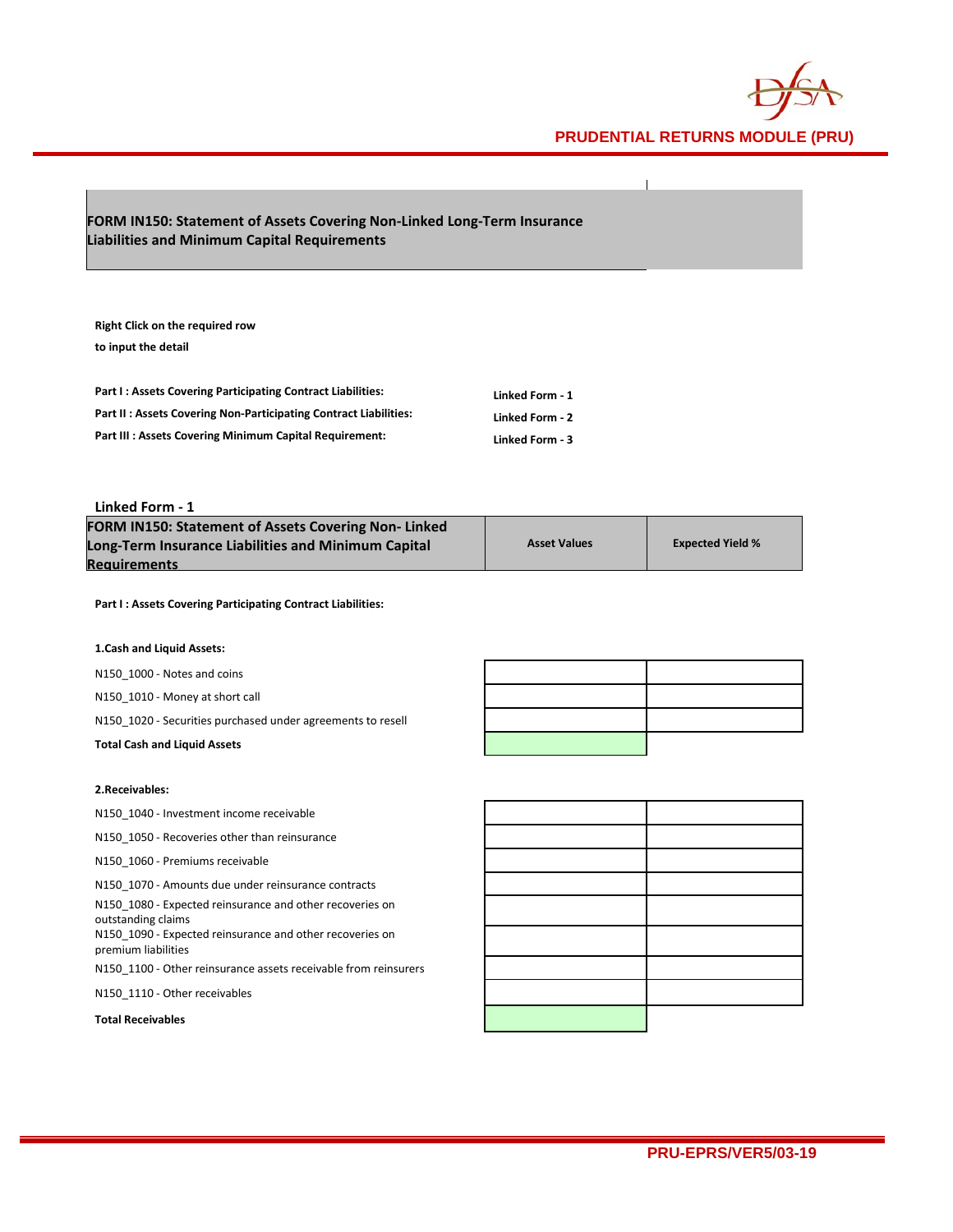

# **4.Other Assets:**

N150\_1270 - Prepayments

N150\_1280 - Deferred expenses

N150\_1290 - Unrealised gain on derivatives

N150\_1300 - Other

**Total Other Assets**

#### **5.Total Assets**

**N150\_1330 - Tot assets (amts from, bals with or invests in RP, excl amts due under ins crts)**





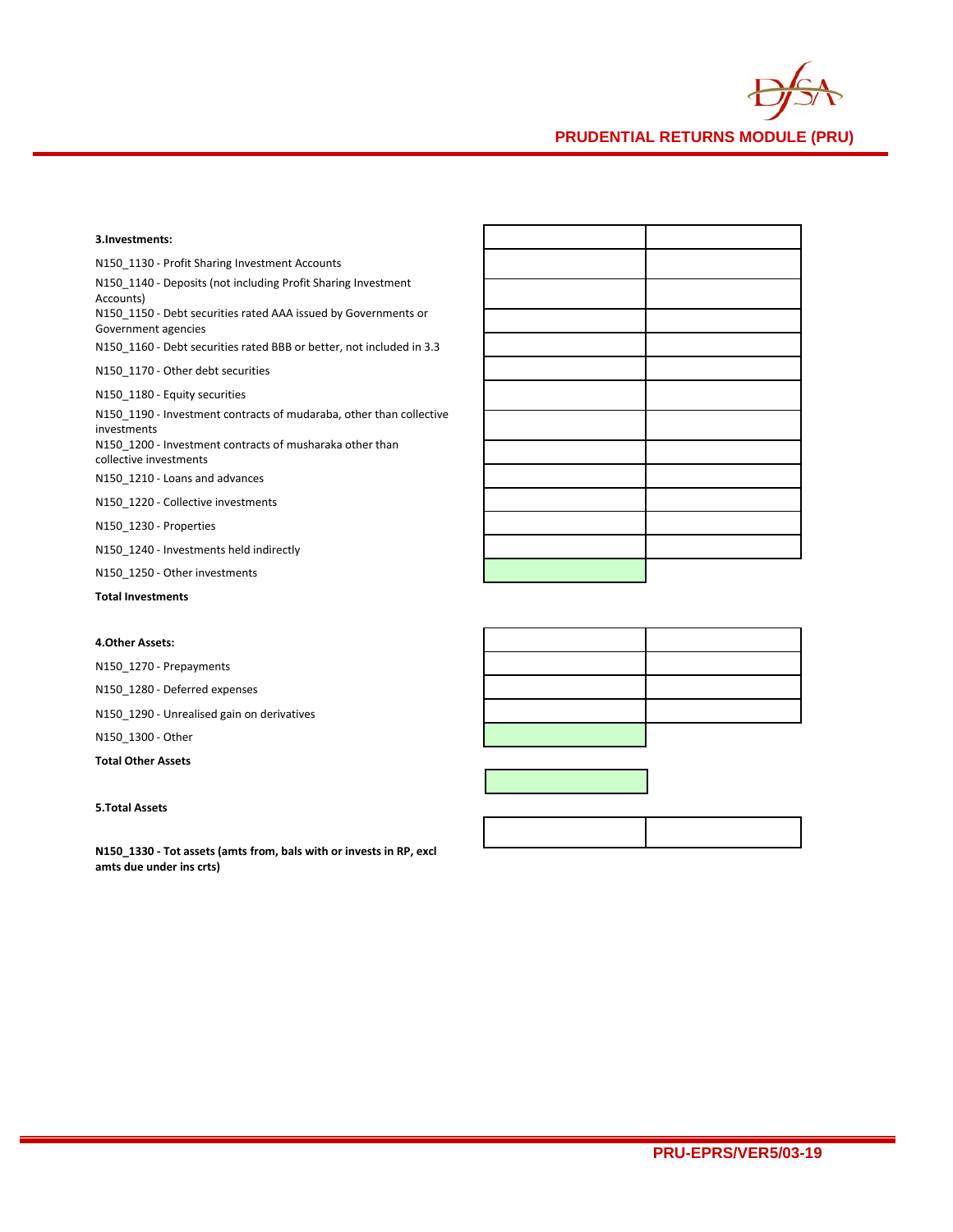

| Linked Form - 2                                            |                     |                         |
|------------------------------------------------------------|---------------------|-------------------------|
| <b>FORM IN150: Statement of Assets Covering Non-Linked</b> |                     |                         |
| Long-Term Insurance Liabilities and Minimum Capital        | <b>Asset Values</b> | <b>Expected Yield %</b> |
| <b>Requirements</b>                                        |                     |                         |

**Part II : Assets Covering Non-Participating Contract Liabilities:**

### **6.Cash and Liquid Assets:**

N150\_1000 - Notes and coins

N150\_1010 - Money at short call

N150\_1020 - Securities purchased under agreements to resell

**Total Cash and Liquid Assets**

### **7.Receivables:**

N150\_1040 - Investment income receivable

N150\_1050 - Recoveries other than reinsurance

N150\_1060 - Premiums receivable

N150\_1070 - Amounts due under reinsurance contracts N150\_1080 - Expected reinsurance and other recoveries on

outstanding claims N150\_1090 - Expected reinsurance and other recoveries on premium liabilities

N150\_1100 - Other reinsurance assets receivable from reinsurers

N150\_1110 - Other receivables

**Total Receivables**

### **8.Investments:**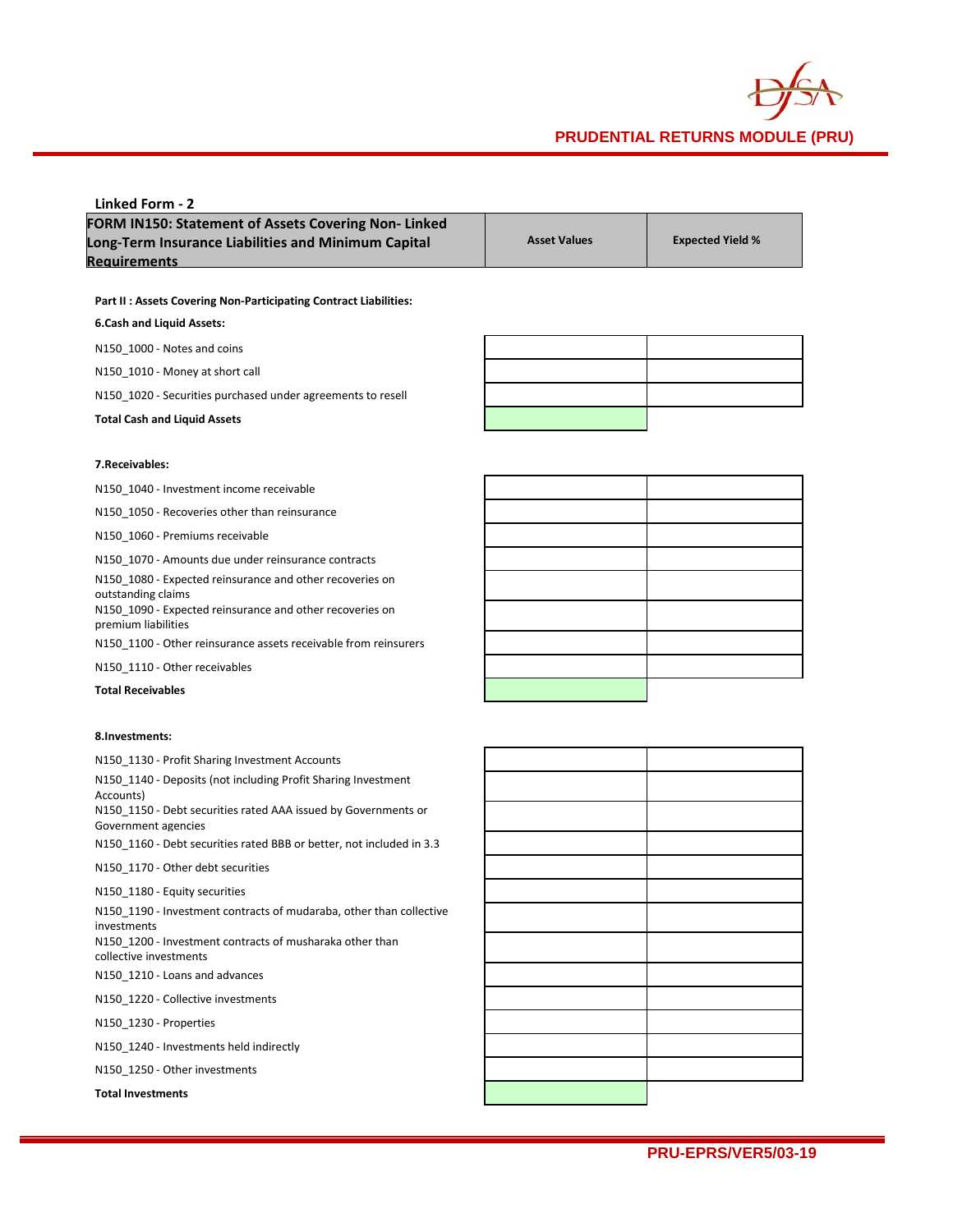

### **9.Other Assets:**

N150\_1270 - Prepayments N150\_1280 - Deferred expenses N150\_1290 - Unrealised gain on derivatives N150\_1300 - Other **Total Other Assets**

**10.Total Assets**

**N150\_1330 - Tot assets (amts from, bals with or invests in RP, excl amts due under ins crts)**

# **Linked Form - 3**

| <b>FORM IN150: Statement of Assets Covering Non-Linked</b> |                     |                         |
|------------------------------------------------------------|---------------------|-------------------------|
| Long-Term Insurance Liabilities and Minimum Capital        | <b>Asset Values</b> | <b>Expected Yield %</b> |
| Reauirements                                               |                     |                         |

**Part III : Assets Covering Minimum Capital Requirement:**

#### **11.Cash and Liquid Assets:**

N150\_1000 - Notes and coins

N150\_1010 - Money at short call

N150\_1020 - Securities purchased under agreements to resell

#### **Total Cash and Liquid Assets**

#### **12.Receivables:**

N150\_1040 - Investment income receivable

N150\_1050 - Recoveries other than reinsurance

N150\_1060 - Premiums receivable

N150\_1070 - Amounts due under reinsurance contracts

N150\_1080 - Expected reinsurance and other recoveries on outstanding claims

N150\_1090 - Expected reinsurance and other recoveries on premium liabilities

N150\_1100 - Other reinsurance assets receivable from reinsurers

N150\_1110 - Other receivables

#### **Total Receivables**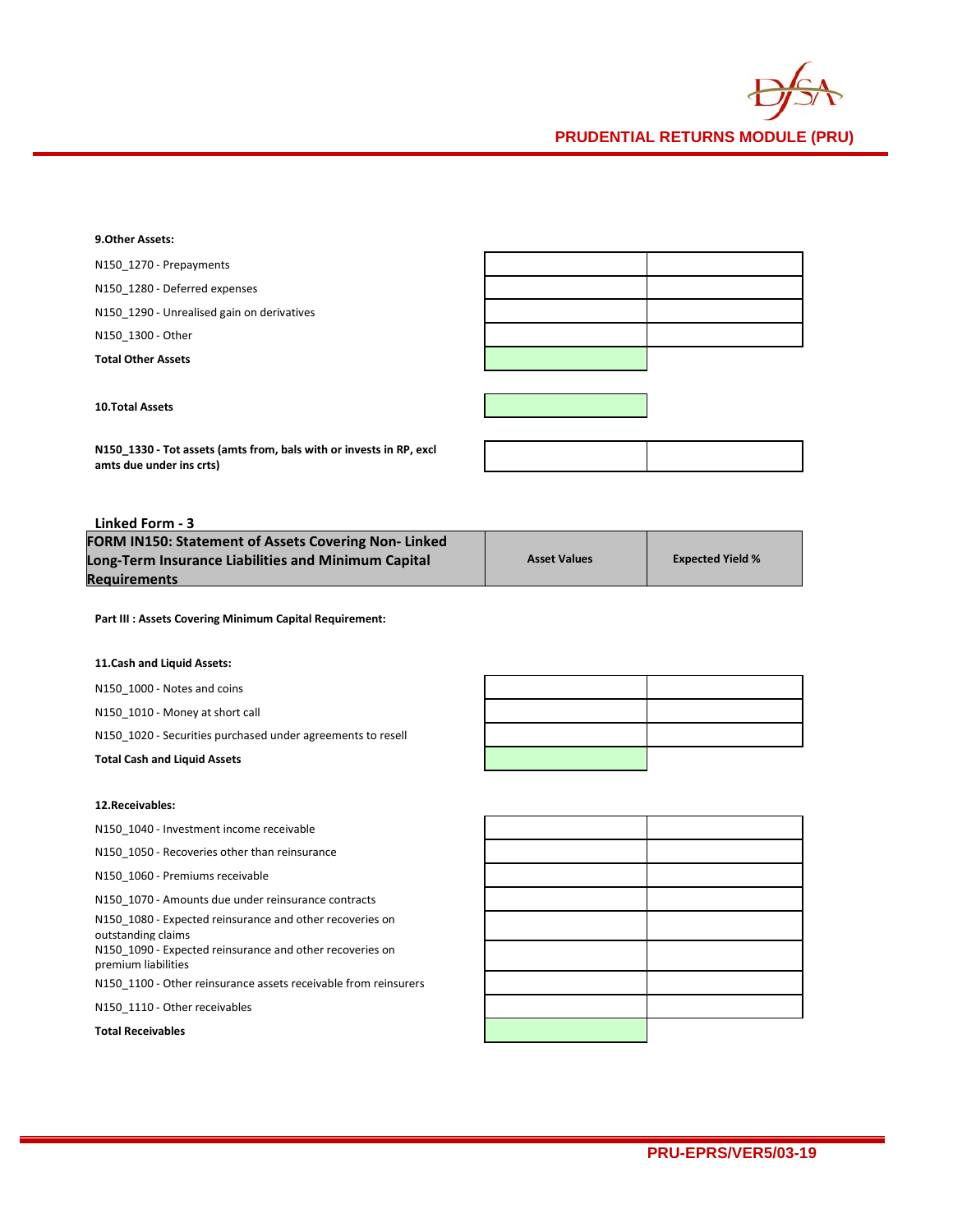

| 13.Investments:                                                                       |  |
|---------------------------------------------------------------------------------------|--|
| N150 1130 - Profit Sharing Investment Accounts                                        |  |
| N150 1140 - Deposits (not including Profit Sharing Investment<br>Accounts)            |  |
| N150 1150 - Debt securities rated AAA issued by Governments or<br>Government agencies |  |
| N150 1160 - Debt securities rated BBB or better, not included in 3.3                  |  |
| N150 1170 - Other debt securities                                                     |  |
| N150 1180 - Equity securities                                                         |  |
| N150 1190 - Investment contracts of mudaraba, other than collective<br>investments    |  |
| N150 1200 - Investment contracts of musharaka other than<br>collective investments    |  |
| N150 1210 - Loans and advances                                                        |  |
| N150 1220 - Collective investments                                                    |  |
| N150 1230 - Properties                                                                |  |
| N150 1240 - Investments held indirectly                                               |  |
| N150 1250 - Other investments                                                         |  |
| <b>Total Investments</b>                                                              |  |
|                                                                                       |  |

# **14.Other Assets:**

N150\_1270 - Prepayments

N150\_1280 - Deferred expenses

N150\_1290 - Unrealised gain on derivatives

N150\_1300 - Other

**Total Other Assets**

# **15.Total Assets**

**N150\_1330 - Tot assets (amts from, bals with or invests in RP, excl amts due under ins crts)**





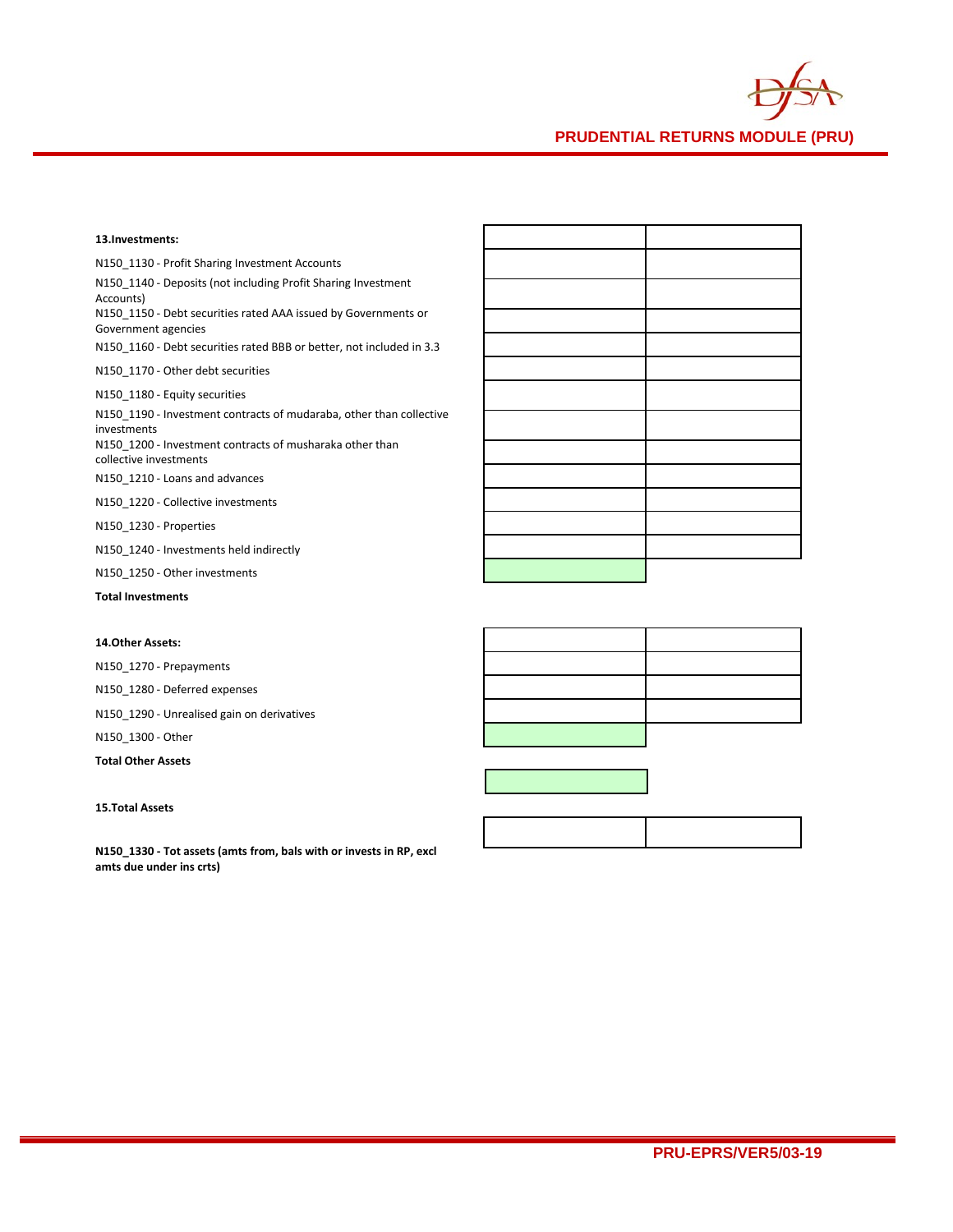

# **FORM IN160: Calculation of Direct Long-Term Insurance Element of Long-Term Insurance Component**

**Right Click on the** 

**required row to** 

**input the detail**

| A - Percentage of Insurance Provisions:                                  | Linked Form - 1 |
|--------------------------------------------------------------------------|-----------------|
| <b>B</b> - Percentage of Capital at Risk:                                | Linked Form - 2 |
| C - Percentage of Other Factors:                                         | Lin             |
| ked Form - 3 D - Result : Direct Long-Term Insurance Element of<br>Long- |                 |
| <b>Term Insurance Risk Component:</b>                                    | Linked Form - 4 |

**Linked Form - 1**

| <b>FORM IN160: Calculation of Direct Long-Term</b><br>Insurance Element of Long-Term Insurance Risk<br><b>Component</b> | Gross -<br><b>Provisions</b> | Net-<br><b>Provisions</b> | Percentage<br>factor | <b>Reinsurance</b><br>ratio | <b>Result</b> |
|-------------------------------------------------------------------------------------------------------------------------|------------------------------|---------------------------|----------------------|-----------------------------|---------------|
|-------------------------------------------------------------------------------------------------------------------------|------------------------------|---------------------------|----------------------|-----------------------------|---------------|

# **A- Percentage of Insurance**

| A FU CHURT OF HISULATIVE                                    |  |  |  |
|-------------------------------------------------------------|--|--|--|
| <b>Provisions: N160 1000 -</b>                              |  |  |  |
| Class I: Life and annuity                                   |  |  |  |
| N160_1010 - Class II:                                       |  |  |  |
| Marriage and birth                                          |  |  |  |
| N160 1020 - Class III:                                      |  |  |  |
| N160_1030 - Linked long term, Insurer bears investment risk |  |  |  |
| N160_1040 - Other linked long term, expenses                |  |  |  |
| fixed for more than 5 years                                 |  |  |  |
| N160_1050 - Linked long-                                    |  |  |  |
| term, other N160_1060 -                                     |  |  |  |
| Class IV: Permanent Health                                  |  |  |  |
| N160_1070 - Class V:                                        |  |  |  |
| Tontines N160 1080 - Class                                  |  |  |  |
| VI: Capital redemption                                      |  |  |  |
| N160 1090 - Class VII:                                      |  |  |  |
| N160_1100 - Pension fund mgt, insurer bears investment risk |  |  |  |
| N160_1110 - Other pension fund mgt, expenses                |  |  |  |
| fixed for more than 5 years                                 |  |  |  |

N160\_1120 - Pension fund mgt, other

# **Linked Form - 2**

**Total**

| <b>FORM IN160: Calculation of Direct Long-Term</b><br><b>Insurance Element of Long-Term Insurance Risk</b><br><b>Component</b> | Gross -<br><b>Capital at Risk</b> | Net Capital<br>at Risk | Percentage<br>factor | Reinsurance<br>ratio | <b>Result</b> |
|--------------------------------------------------------------------------------------------------------------------------------|-----------------------------------|------------------------|----------------------|----------------------|---------------|
|--------------------------------------------------------------------------------------------------------------------------------|-----------------------------------|------------------------|----------------------|----------------------|---------------|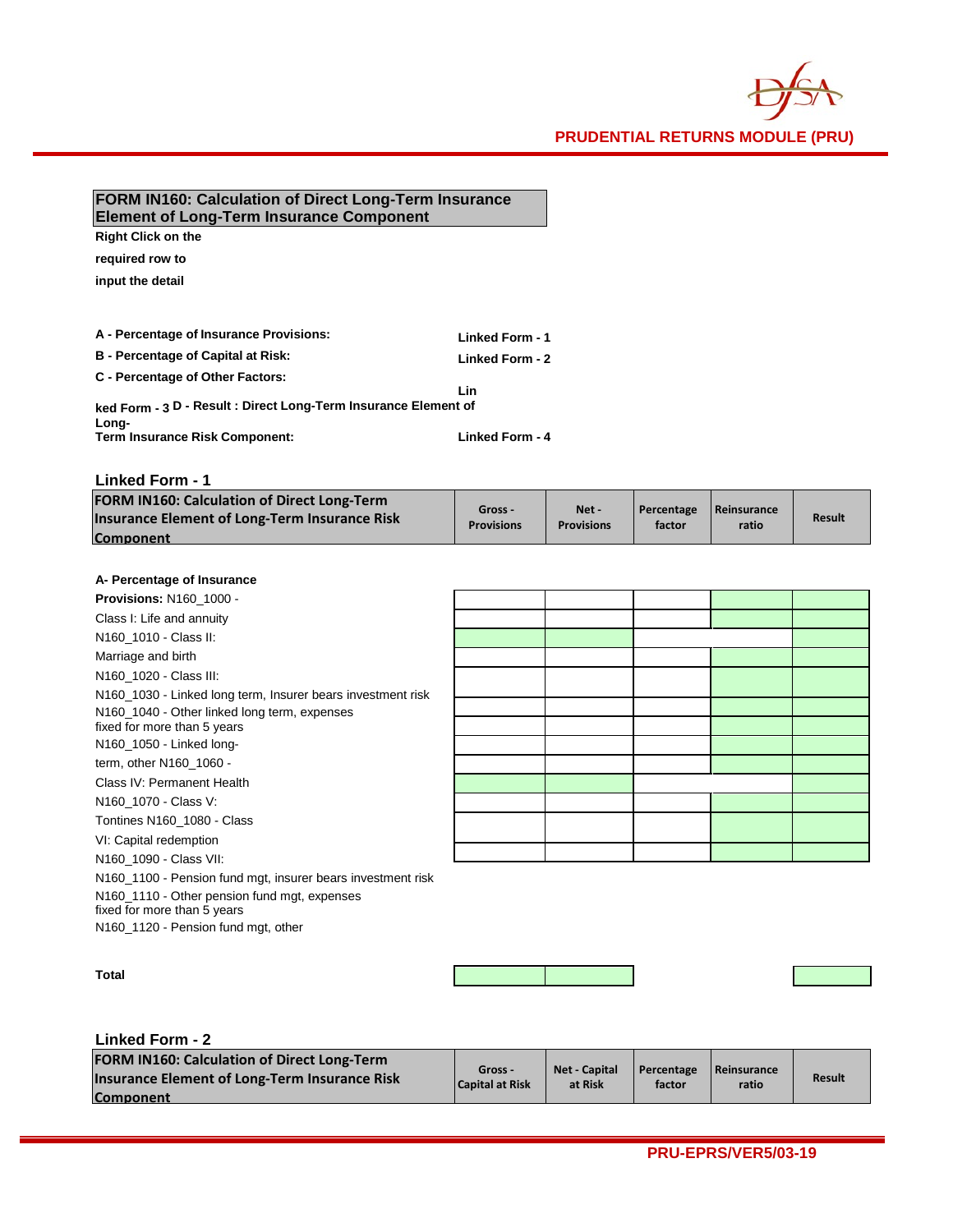

# **B - Percentage of Capital at Risk:**

N160\_1140 - None N160\_1150 - Term assurance of not more than three years N160\_1160 - Term assurance of not between three and five years N160\_1170 - Other **Total**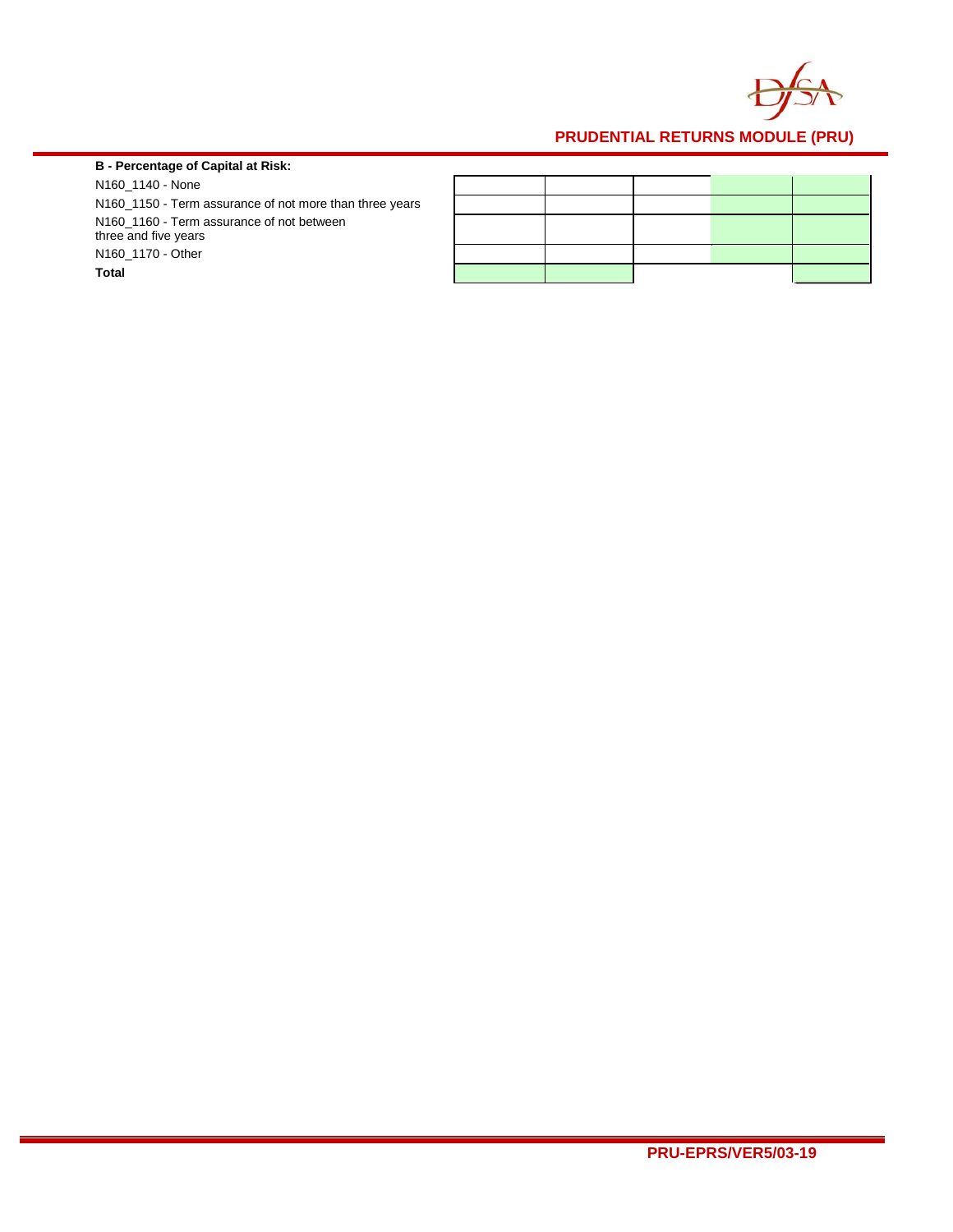

| Linked Form - 3                                                                          |        |        |               |
|------------------------------------------------------------------------------------------|--------|--------|---------------|
| <b>FORM IN160: Calculation of Direct Long-Term</b>                                       |        |        |               |
| <b>Insurance Element of Long-Term Insurance Risk</b>                                     | Amount | Factor | <b>Result</b> |
| Component                                                                                |        |        |               |
|                                                                                          |        |        |               |
| C - Percentage of Other Factors:                                                         |        |        |               |
| N160 1190 - Net admin expenses in the financial year<br>relating to business in item 3.3 |        |        |               |
|                                                                                          |        |        |               |
| N160 1230 - Result In respect of Class IV:                                               |        |        |               |
| N160 1210 - 18% of the first \$50 million of Gross Written<br>Premium and 16% thereafter |        |        |               |
| N160_1220 - 26% of the first \$35 million of gross incurred claims                       |        |        |               |
| and 23% thereafter                                                                       |        |        |               |
|                                                                                          |        |        |               |
| N160 1240 - Assets of business in Class V                                                |        |        |               |
|                                                                                          |        |        |               |
|                                                                                          |        |        |               |
| .                                                                                        |        |        |               |

| Linked Form - 4                                      |                                          |
|------------------------------------------------------|------------------------------------------|
| <b>FORM IN160: Calculation of Direct Long-Term</b>   |                                          |
| <b>Insurance Element of Long-Term Insurance Risk</b> | <b>Gross - Capital at</b><br><b>Risk</b> |
| Component                                            |                                          |

**D - Result : Direct Long-Term Insurance Element of Long- Term Insurance Risk Component:**

**N160\_125T - Grand total**

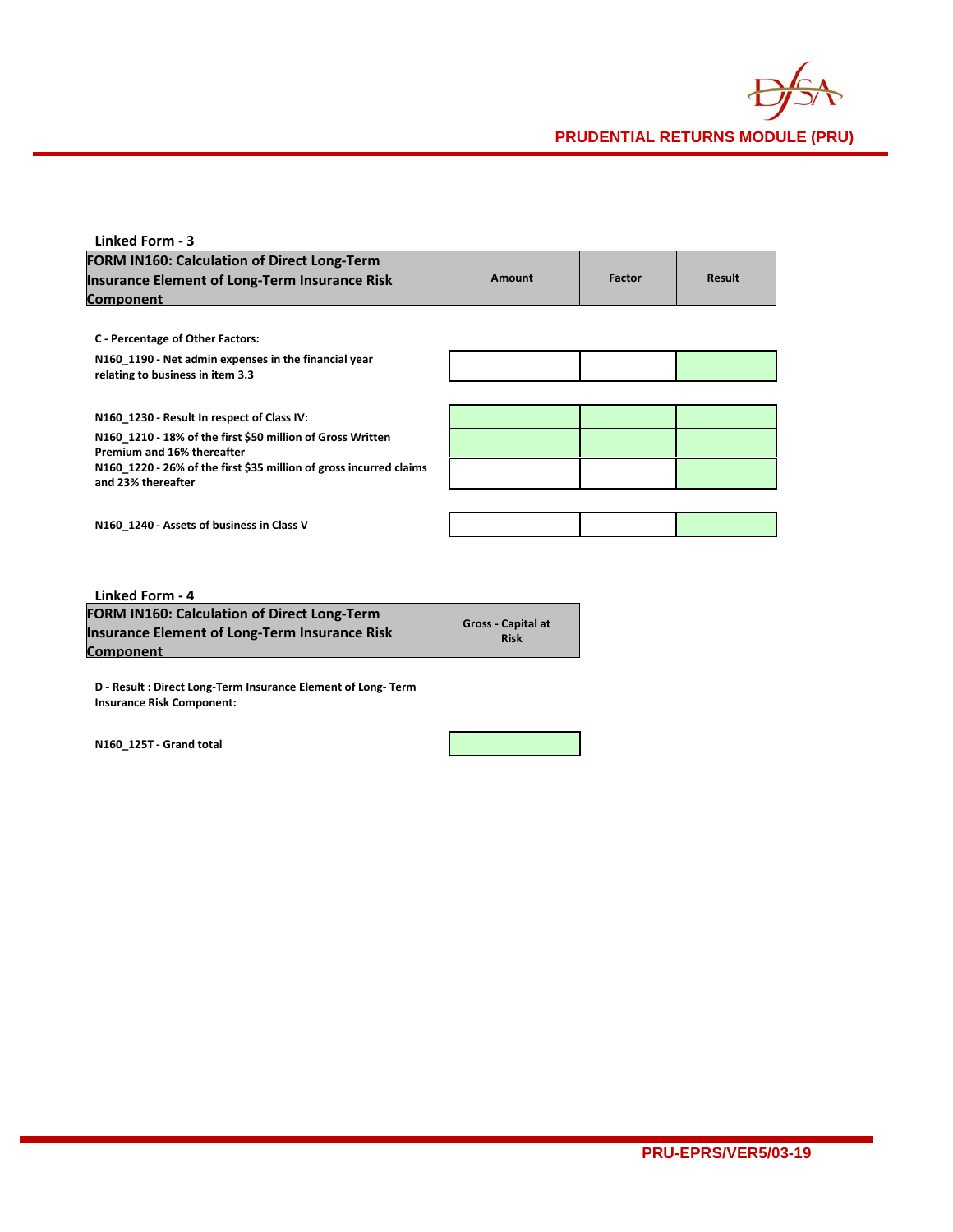

# **FORM IN180 Statement of Claims Development**

## **Section 1: Direct business**

| Arrident vear<br>(1)                        | Gross<br>earned<br>nramium<br>(2) | Net earned<br>nramium<br>(3) | <b>Number of</b><br>claims<br>rannrtad<br>(4) | <b>Number of</b><br>claims<br>nutetanding<br>(5) | <b>Gross claim</b><br>payments<br>(net of non-<br>reinsurance<br>rocoverisel<br>(6) | Net claim<br>payments<br>(net of<br>reinsurance<br>and non-<br>reinsurance<br>rocovariacl<br>(7) | <b>Gross case</b><br>estimates<br>(net of non-<br>reinsurance<br>rocovariacl<br>(8) | Net case<br>estimates<br>(net of<br>reinsurance<br>and non-<br>reinsurance<br>rocoviariael<br>(9) | Gross<br><b>IBNR/IBNER</b><br>(net of non-<br>reinsurance<br>rocovariacl<br>(10) | <b>Net</b><br><b>IBNR/IBNE</b><br>R (net of<br>reinsuranc e<br>and non-<br>reinsuranc e<br>recoveries)<br>(11) | <b>Total gross</b><br>ultimate<br>$rect$ (IIID)<br>(12) | Total net<br>ultimate<br>$rect$ (ILID)<br>(13) |
|---------------------------------------------|-----------------------------------|------------------------------|-----------------------------------------------|--------------------------------------------------|-------------------------------------------------------------------------------------|--------------------------------------------------------------------------------------------------|-------------------------------------------------------------------------------------|---------------------------------------------------------------------------------------------------|----------------------------------------------------------------------------------|----------------------------------------------------------------------------------------------------------------|---------------------------------------------------------|------------------------------------------------|
| <b>Current Accident Year</b>                |                                   |                              |                                               |                                                  |                                                                                     |                                                                                                  |                                                                                     |                                                                                                   |                                                                                  |                                                                                                                |                                                         |                                                |
| Accident Year - 1 Year Previous             |                                   |                              |                                               |                                                  |                                                                                     |                                                                                                  |                                                                                     |                                                                                                   |                                                                                  |                                                                                                                |                                                         |                                                |
| Accident Year - 2 Years Previous            |                                   |                              |                                               |                                                  |                                                                                     |                                                                                                  |                                                                                     |                                                                                                   |                                                                                  |                                                                                                                |                                                         |                                                |
| Accident Year - 3 Years Previous            |                                   |                              |                                               |                                                  |                                                                                     |                                                                                                  |                                                                                     |                                                                                                   |                                                                                  |                                                                                                                |                                                         |                                                |
| Accident Year - 4 Years Previous            |                                   |                              |                                               |                                                  |                                                                                     |                                                                                                  |                                                                                     |                                                                                                   |                                                                                  |                                                                                                                |                                                         |                                                |
| Accident Year - 5 Years Previous            |                                   |                              |                                               |                                                  |                                                                                     |                                                                                                  |                                                                                     |                                                                                                   |                                                                                  |                                                                                                                |                                                         |                                                |
| Accident Year - 6 Years Previous            |                                   |                              |                                               |                                                  |                                                                                     |                                                                                                  |                                                                                     |                                                                                                   |                                                                                  |                                                                                                                |                                                         |                                                |
| Accident Year - 7 Years Previous            |                                   |                              |                                               |                                                  |                                                                                     |                                                                                                  |                                                                                     |                                                                                                   |                                                                                  |                                                                                                                |                                                         |                                                |
| Accident Year - 8 Years Previous            |                                   |                              |                                               |                                                  |                                                                                     |                                                                                                  |                                                                                     |                                                                                                   |                                                                                  |                                                                                                                |                                                         |                                                |
| Accident Year - 9 Years Previous            |                                   |                              |                                               |                                                  |                                                                                     |                                                                                                  |                                                                                     |                                                                                                   |                                                                                  |                                                                                                                |                                                         |                                                |
| Accident Year - 10 Years Previous           |                                   |                              |                                               |                                                  |                                                                                     |                                                                                                  |                                                                                     |                                                                                                   |                                                                                  |                                                                                                                |                                                         |                                                |
| Accident Year - More than 10 Years Previous |                                   |                              |                                               |                                                  |                                                                                     |                                                                                                  |                                                                                     |                                                                                                   |                                                                                  |                                                                                                                |                                                         |                                                |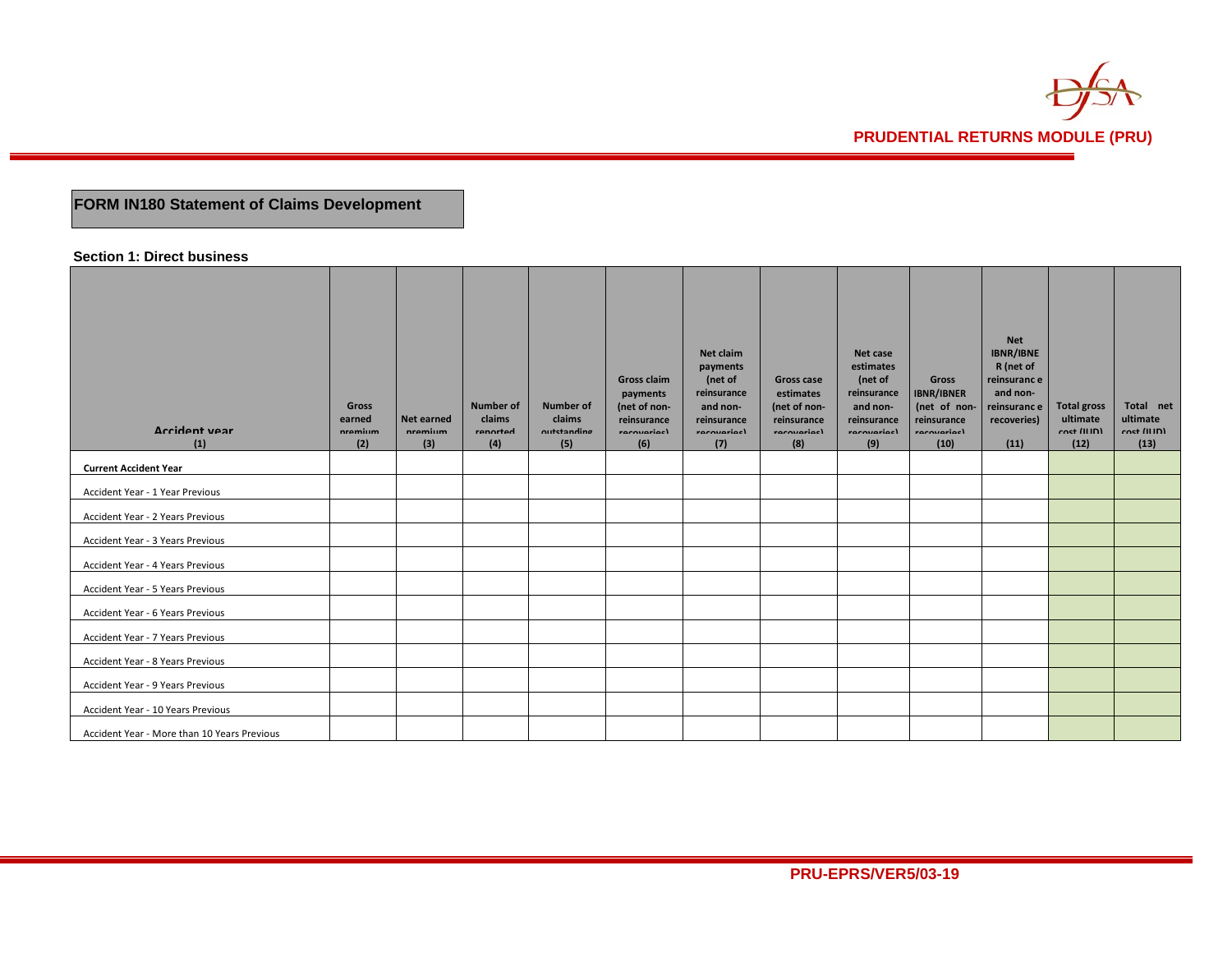

# **Section 2: Reinsurance Business**

| Hadominition uses<br>(1)                        | <b>Gross</b><br>written<br>(2) | <b>Net</b><br>written<br>(3) | <b>Number</b><br>of claims<br>(4) | <b>Number of</b><br>claims<br>outstandin<br>(5) | <b>Gross claim</b><br>payments<br>(net of non-<br>reinsuranc e<br>recoveries)<br>(6) | Net claim<br>payments<br>(net of<br>reinsuranc e<br>and non-<br>reinsuranc e<br>recoveries)<br>(7) | Gross case<br>estimates<br>(net of non-<br>reinsuranc e<br>recoveries)<br>(8) | Net case<br>estimates<br>(net of<br>reinsuranc e<br>and non-<br>reinsuranc e<br>recoveries)<br>(9) | <b>Gross</b><br><b>IBNR/IBN</b><br>ER (net of<br>non-<br>reinsura<br>nce<br>recoverie<br>(10) | <b>Net</b><br>IBNR/IBN<br>ER (net of<br>reinsura<br>nce and<br>non-<br>reinsura<br>nce<br>recoverie<br>s)<br>(11) | <b>Total</b><br>gross<br>ultimate<br>cost<br><br>(12) | <b>Total net</b><br>ultimate<br>cost (IUD)<br>(13) |
|-------------------------------------------------|--------------------------------|------------------------------|-----------------------------------|-------------------------------------------------|--------------------------------------------------------------------------------------|----------------------------------------------------------------------------------------------------|-------------------------------------------------------------------------------|----------------------------------------------------------------------------------------------------|-----------------------------------------------------------------------------------------------|-------------------------------------------------------------------------------------------------------------------|-------------------------------------------------------|----------------------------------------------------|
| <b>Current Underwriting Year</b>                |                                |                              |                                   |                                                 |                                                                                      |                                                                                                    |                                                                               |                                                                                                    |                                                                                               |                                                                                                                   |                                                       |                                                    |
| Underwriting Year - 1 Year Previous             |                                |                              |                                   |                                                 |                                                                                      |                                                                                                    |                                                                               |                                                                                                    |                                                                                               |                                                                                                                   |                                                       |                                                    |
| Underwriting Year - 2 Years Previous            |                                |                              |                                   |                                                 |                                                                                      |                                                                                                    |                                                                               |                                                                                                    |                                                                                               |                                                                                                                   |                                                       |                                                    |
| Underwriting Year - 3 Years Previous            |                                |                              |                                   |                                                 |                                                                                      |                                                                                                    |                                                                               |                                                                                                    |                                                                                               |                                                                                                                   |                                                       |                                                    |
| Underwriting Year - 4 Years Previous            |                                |                              |                                   |                                                 |                                                                                      |                                                                                                    |                                                                               |                                                                                                    |                                                                                               |                                                                                                                   |                                                       |                                                    |
| Underwriting Year - 5 Years Previous            |                                |                              |                                   |                                                 |                                                                                      |                                                                                                    |                                                                               |                                                                                                    |                                                                                               |                                                                                                                   |                                                       |                                                    |
| Underwriting Year - 6 Years Previous            |                                |                              |                                   |                                                 |                                                                                      |                                                                                                    |                                                                               |                                                                                                    |                                                                                               |                                                                                                                   |                                                       |                                                    |
| Underwriting Year - 7 Years Previous            |                                |                              |                                   |                                                 |                                                                                      |                                                                                                    |                                                                               |                                                                                                    |                                                                                               |                                                                                                                   |                                                       |                                                    |
| Underwriting Year - 8 Years Previous            |                                |                              |                                   |                                                 |                                                                                      |                                                                                                    |                                                                               |                                                                                                    |                                                                                               |                                                                                                                   |                                                       |                                                    |
| Underwriting Year - 9 Years Previous            |                                |                              |                                   |                                                 |                                                                                      |                                                                                                    |                                                                               |                                                                                                    |                                                                                               |                                                                                                                   |                                                       |                                                    |
| Underwriting Year - 10 Years Previous           |                                |                              |                                   |                                                 |                                                                                      |                                                                                                    |                                                                               |                                                                                                    |                                                                                               |                                                                                                                   |                                                       |                                                    |
| Underwriting Year - More than 10 Years Previous |                                |                              |                                   |                                                 |                                                                                      |                                                                                                    |                                                                               |                                                                                                    |                                                                                               |                                                                                                                   |                                                       |                                                    |

# **Section 3: Total**

|                                   |                    |                  |                    |           | Gross       | <b>Net</b>  | Discount on net | <b>Claims handling</b> |
|-----------------------------------|--------------------|------------------|--------------------|-----------|-------------|-------------|-----------------|------------------------|
|                                   | <b>Total gross</b> | <b>Total net</b> | <b>Gross claim</b> | Net claim | outstanding | outstanding | outstanding     | expenses on net        |
|                                   | ultimate cost      | ultimate cost    | payments           | payments  | claims      | claims      | claims          | outstanding claims     |
|                                   |                    | (3)              | $\left( 4 \right)$ |           | (6)         |             | (8)             |                        |
|                                   |                    |                  |                    |           |             |             |                 |                        |
| <b>Total Direct Business</b>      |                    |                  |                    |           |             |             |                 |                        |
|                                   |                    |                  |                    |           |             |             |                 |                        |
| <b>Total Reinsurance Business</b> |                    |                  |                    |           |             |             |                 |                        |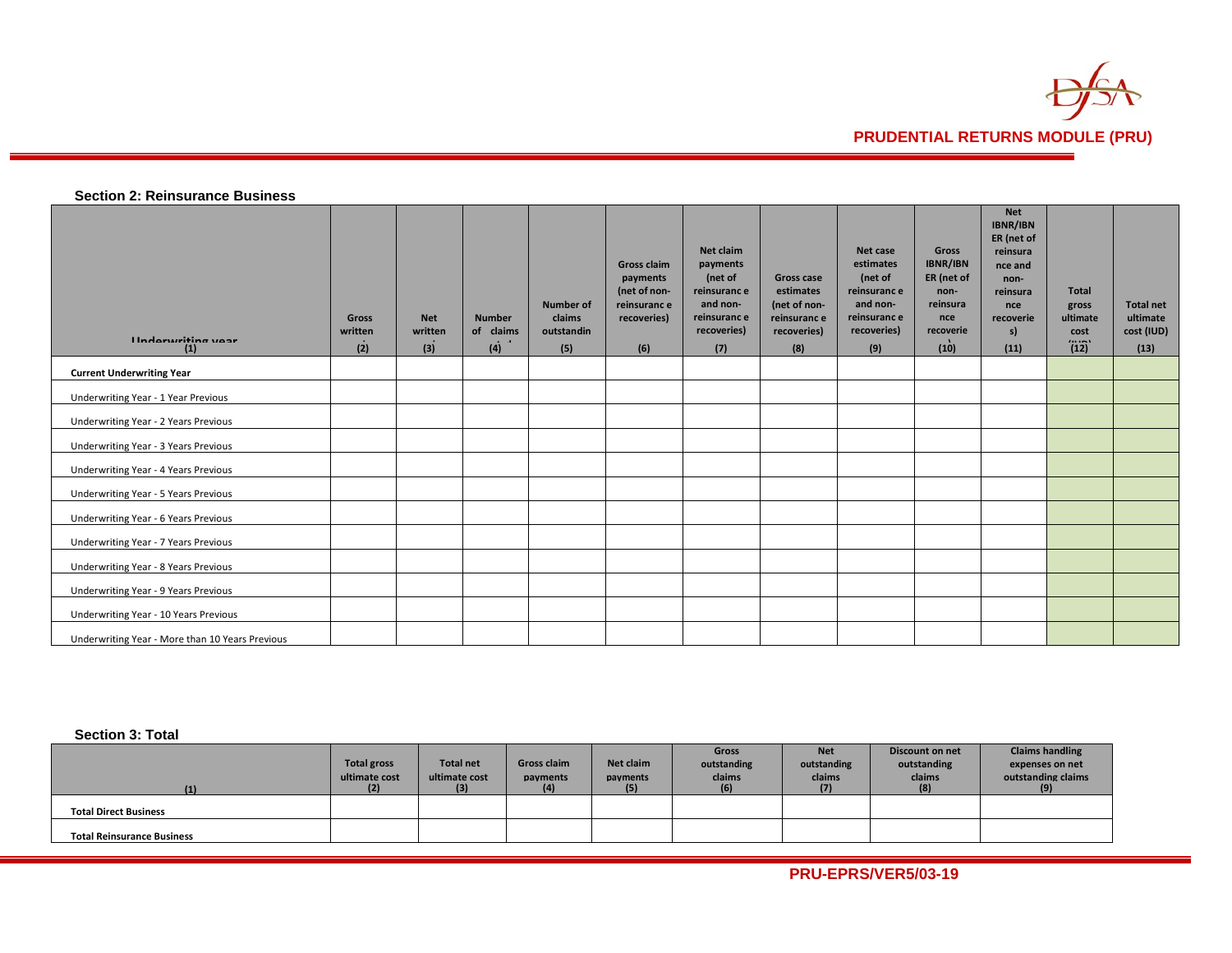

| <b>TOTAL</b> |  |  |  |  |
|--------------|--|--|--|--|
|              |  |  |  |  |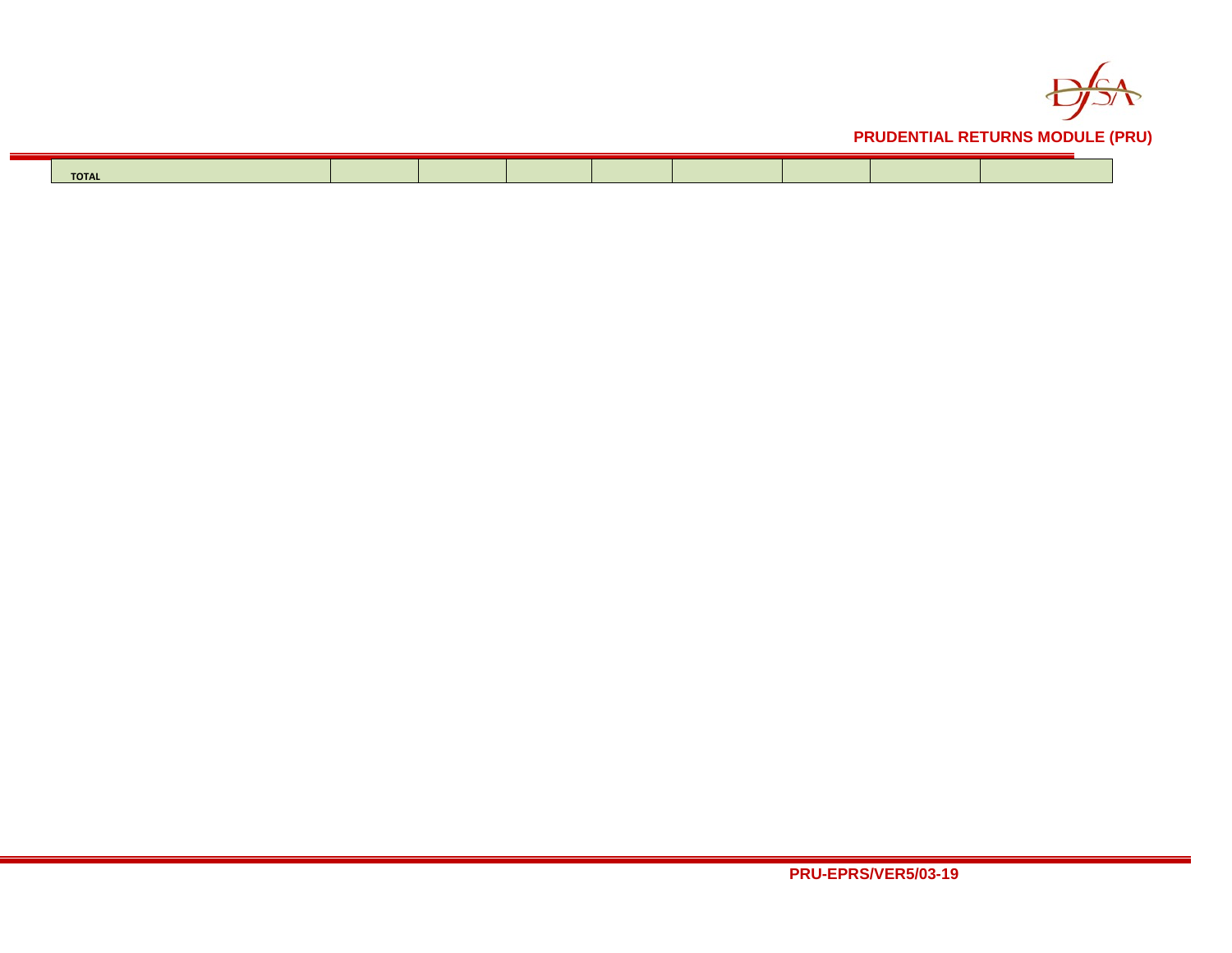

| <b>FORM IN200: Statement of</b>             |       | <b>Accident and</b> |       | <b>Land vehicle</b> |       | <b>Marine Aviation</b> | Fire and other  |              | Liability |            |            | <b>Credit and</b> | <b>Other classes</b> |            |       | <b>Total</b> |
|---------------------------------------------|-------|---------------------|-------|---------------------|-------|------------------------|-----------------|--------------|-----------|------------|------------|-------------------|----------------------|------------|-------|--------------|
| <b>Underwriting Performance</b>             |       | <b>Sickness</b>     |       |                     |       | and Transit            | property damage |              |           |            | Suretyship |                   |                      |            |       |              |
|                                             |       | $\mathbf{1}$        |       | $\overline{a}$      |       | ă.                     |                 | $\mathbf{r}$ | 5         |            |            | $\epsilon$        |                      | ٦.         |       | 7            |
|                                             | Gross | <b>Net</b>          | Gross | <b>Net</b>          | Gross | <b>Net</b>             | Gross           | <b>Net</b>   | Gross     | <b>Net</b> | Gross      | <b>Net</b>        | Gross                | <b>Net</b> | Gross | <b>Net</b>   |
| <b>Opening provision</b>                    |       |                     |       |                     |       |                        |                 |              |           |            |            |                   |                      |            |       |              |
| Unearned premium reserve                    |       |                     |       |                     |       |                        |                 |              |           |            |            |                   |                      |            |       |              |
| Additional reserve for unexpired risks      |       |                     |       |                     |       |                        |                 |              |           |            |            |                   |                      |            |       |              |
| Premium income                              |       |                     |       |                     |       |                        |                 |              |           |            |            |                   |                      |            |       |              |
| Less                                        |       |                     |       |                     |       |                        |                 |              |           |            |            |                   |                      |            |       |              |
| <b>Closing provision</b>                    |       |                     |       |                     |       |                        |                 |              |           |            |            |                   |                      |            |       |              |
| Unearned premium reserve                    |       |                     |       |                     |       |                        |                 |              |           |            |            |                   |                      |            |       |              |
| Additional reserve for unexpired risks      |       |                     |       |                     |       |                        |                 |              |           |            |            |                   |                      |            |       |              |
| <b>Earned premium income</b>                |       |                     |       |                     |       |                        |                 |              |           |            |            |                   |                      |            |       |              |
| Other income - (to be described)            |       |                     |       |                     |       |                        |                 |              |           |            |            |                   |                      |            |       |              |
| <b>Total income</b>                         |       |                     |       |                     |       |                        |                 |              |           |            |            |                   |                      |            |       |              |
| <b>Claims</b> paid                          |       |                     |       |                     |       |                        |                 |              |           |            |            |                   |                      |            |       |              |
| Closing provision for outstanding claims    |       |                     |       |                     |       |                        |                 |              |           |            |            |                   |                      |            |       |              |
| Reported                                    |       |                     |       |                     |       |                        |                 |              |           |            |            |                   |                      |            |       |              |
| Not reported                                |       |                     |       |                     |       |                        |                 |              |           |            |            |                   |                      |            |       |              |
| Loss Adjustment Expenses                    |       |                     |       |                     |       |                        |                 |              |           |            |            |                   |                      |            |       |              |
| Less                                        |       |                     |       |                     |       |                        |                 |              |           |            |            |                   |                      |            |       |              |
| Opening provision for outstanding claims    |       |                     |       |                     |       |                        |                 |              |           |            |            |                   |                      |            |       |              |
| Reported                                    |       |                     |       |                     |       |                        |                 |              |           |            |            |                   |                      |            |       |              |
| Not reported                                |       |                     |       |                     |       |                        |                 |              |           |            |            |                   |                      |            |       |              |
| Loss Adjustment Expenses                    |       |                     |       |                     |       |                        |                 |              |           |            |            |                   |                      |            |       |              |
| Cost of claims incurred                     |       |                     |       |                     |       |                        |                 |              |           |            |            |                   |                      |            |       |              |
| <b>Commission</b>                           |       |                     |       |                     |       |                        |                 |              |           |            |            |                   |                      |            |       |              |
| <b>Management expenses</b>                  |       |                     |       |                     |       |                        |                 |              |           |            |            |                   |                      |            |       |              |
| Movement in deferred acquisition costs      |       |                     |       |                     |       |                        |                 |              |           |            |            |                   |                      |            |       |              |
| Other expenditure - (to be described)       |       |                     |       |                     |       |                        |                 |              |           |            |            |                   |                      |            |       |              |
| <b>Total expenditure</b>                    |       |                     |       |                     |       |                        |                 |              |           |            |            |                   |                      |            |       |              |
| Foreign exchange gain/(loss)                |       |                     |       |                     |       |                        |                 |              |           |            |            |                   |                      |            |       |              |
| <b>Underwriting profit/(loss)</b>           |       |                     |       |                     |       |                        |                 |              |           |            |            |                   |                      |            |       |              |
| (transferred to profit & loss A/C)          |       |                     |       |                     |       |                        |                 |              |           |            |            |                   |                      |            |       |              |
| Investment income attributable to U/W A/C   |       |                     |       |                     |       |                        |                 |              |           |            |            |                   |                      |            |       |              |
| Result on technical account (lines 18 + 19) |       |                     |       |                     |       |                        |                 |              |           |            |            |                   |                      |            |       |              |
| <b>Loss Ratio</b>                           |       |                     |       |                     |       |                        |                 |              |           |            |            |                   |                      |            |       |              |
| <b>Expense Ratio</b>                        |       |                     |       |                     |       |                        |                 |              |           |            |            |                   |                      |            |       |              |
| <b>Combined Ratio</b>                       |       |                     |       |                     |       |                        |                 |              |           |            |            |                   |                      |            |       |              |
|                                             |       |                     |       |                     |       |                        |                 |              |           |            |            |                   |                      |            |       |              |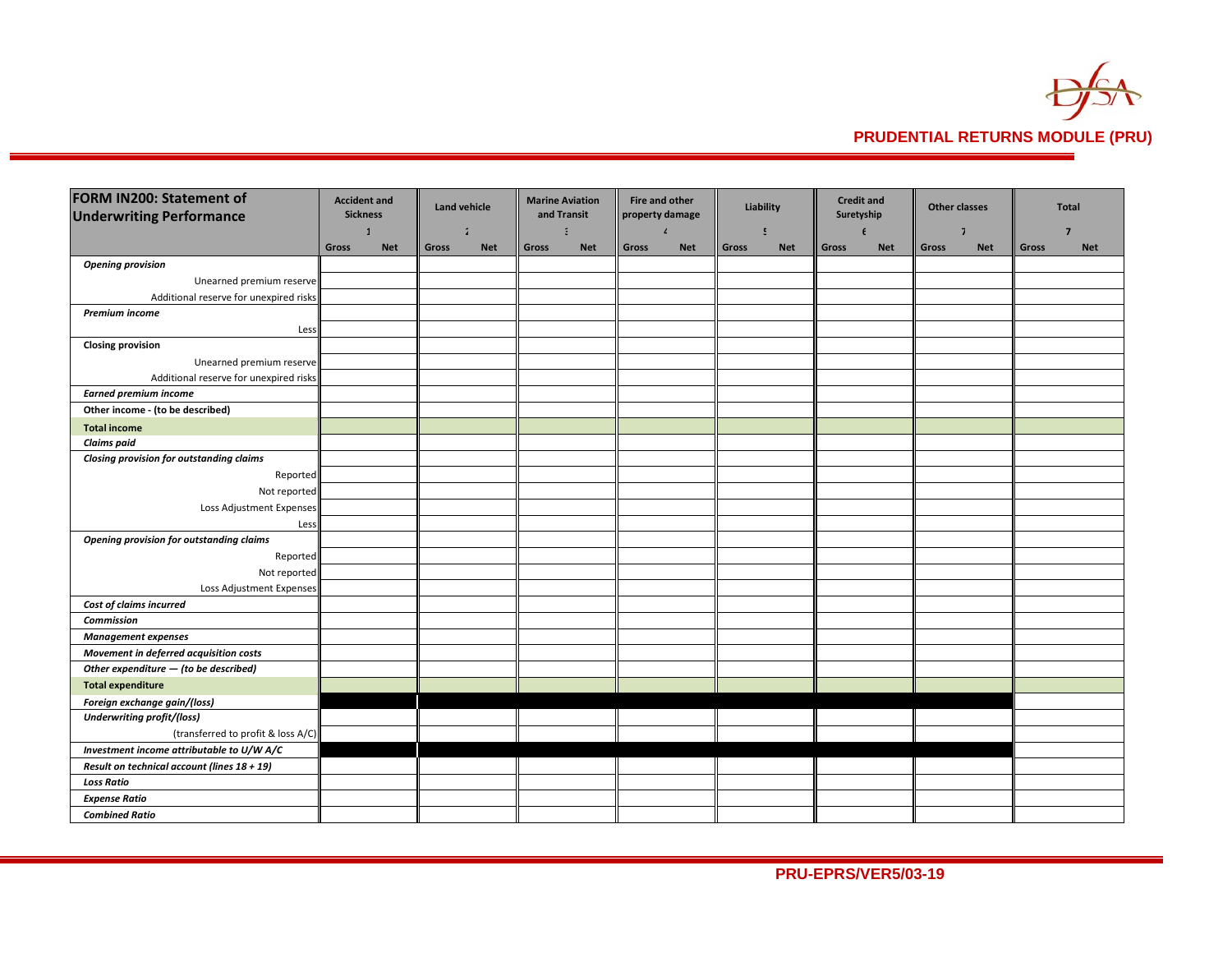

 $\blacksquare$ 

п

| FORM IN210: Statement of Revenue by Jurisdiction                                          |                                 |                                                         |                                        |                                        |
|-------------------------------------------------------------------------------------------|---------------------------------|---------------------------------------------------------|----------------------------------------|----------------------------------------|
|                                                                                           |                                 |                                                         |                                        |                                        |
| Frequency                                                                                 | Quarterly                       | Quarterly                                               | Quarterly                              | Annual                                 |
| Line of Business - Note: Energy<br>and Marine Liability should be<br>recorded in Class 6. | <b>Gross Written</b><br>Premium | <b>No of Insurance Policies</b><br>issued in the Period | No of claims notified in<br>the period | No of claims notified in<br>the period |
| <b>Class 1 - Accident - Total</b>                                                         |                                 |                                                         |                                        |                                        |
| <b>Class 2 - Sickness - Total</b>                                                         |                                 |                                                         |                                        |                                        |
| Health Insurance                                                                          |                                 |                                                         |                                        |                                        |
| Other (Sickness)                                                                          |                                 |                                                         |                                        |                                        |
| <b>Class 3 - Land Vehicles - Total</b>                                                    |                                 |                                                         |                                        |                                        |
| Motor                                                                                     |                                 |                                                         |                                        |                                        |
| Other (Land Vehicles)                                                                     |                                 |                                                         |                                        |                                        |
| <b>Class 4 - Marine, Aviation and</b><br><b>Transport (MAT) - Total</b>                   |                                 |                                                         |                                        |                                        |
| Aviation                                                                                  |                                 |                                                         |                                        |                                        |
| Aviation - War                                                                            |                                 |                                                         |                                        |                                        |
| Marine - Cargo                                                                            |                                 |                                                         |                                        |                                        |
| Marine - Hull                                                                             |                                 |                                                         |                                        |                                        |
| Marine - Species                                                                          |                                 |                                                         |                                        |                                        |
| Marine - War                                                                              |                                 |                                                         |                                        |                                        |
| Transport                                                                                 |                                 |                                                         |                                        |                                        |
| MAT - Terrorism / Sabotage                                                                |                                 |                                                         |                                        |                                        |
| Other (MAT)                                                                               |                                 |                                                         |                                        |                                        |
| <b>Class 5 - Fire and Other</b>                                                           |                                 |                                                         |                                        |                                        |
| <b>Property Damage- Total</b><br>Energy - Onshore                                         |                                 |                                                         |                                        |                                        |
|                                                                                           |                                 |                                                         |                                        |                                        |
| Energy - Offshore<br>Construction / Erection All Risk                                     |                                 |                                                         |                                        |                                        |
| Terrorism                                                                                 |                                 |                                                         |                                        |                                        |
|                                                                                           |                                 |                                                         |                                        |                                        |
| Other (Fire & Property)<br>Class 6 - Liability (Casualty) -                               |                                 |                                                         |                                        |                                        |
| <b>Total</b>                                                                              |                                 |                                                         |                                        |                                        |
| Crime                                                                                     |                                 |                                                         |                                        |                                        |
| Directors and Officers Liability                                                          |                                 |                                                         |                                        |                                        |
| <b>Employers Liability</b>                                                                |                                 |                                                         |                                        |                                        |
| <b>Energy Liability</b>                                                                   |                                 |                                                         |                                        |                                        |
| Marine Liability                                                                          |                                 |                                                         |                                        |                                        |
| Professional Indemnity                                                                    |                                 |                                                         |                                        |                                        |
| <b>Public Liability</b>                                                                   |                                 |                                                         |                                        |                                        |
| Other (Liability)                                                                         |                                 |                                                         |                                        |                                        |
| Class 7 - Credit                                                                          |                                 |                                                         |                                        |                                        |
| Class 8 - Surety                                                                          |                                 |                                                         |                                        |                                        |
| <b>Other (Please specify in cell</b><br>directly below)                                   |                                 |                                                         |                                        |                                        |